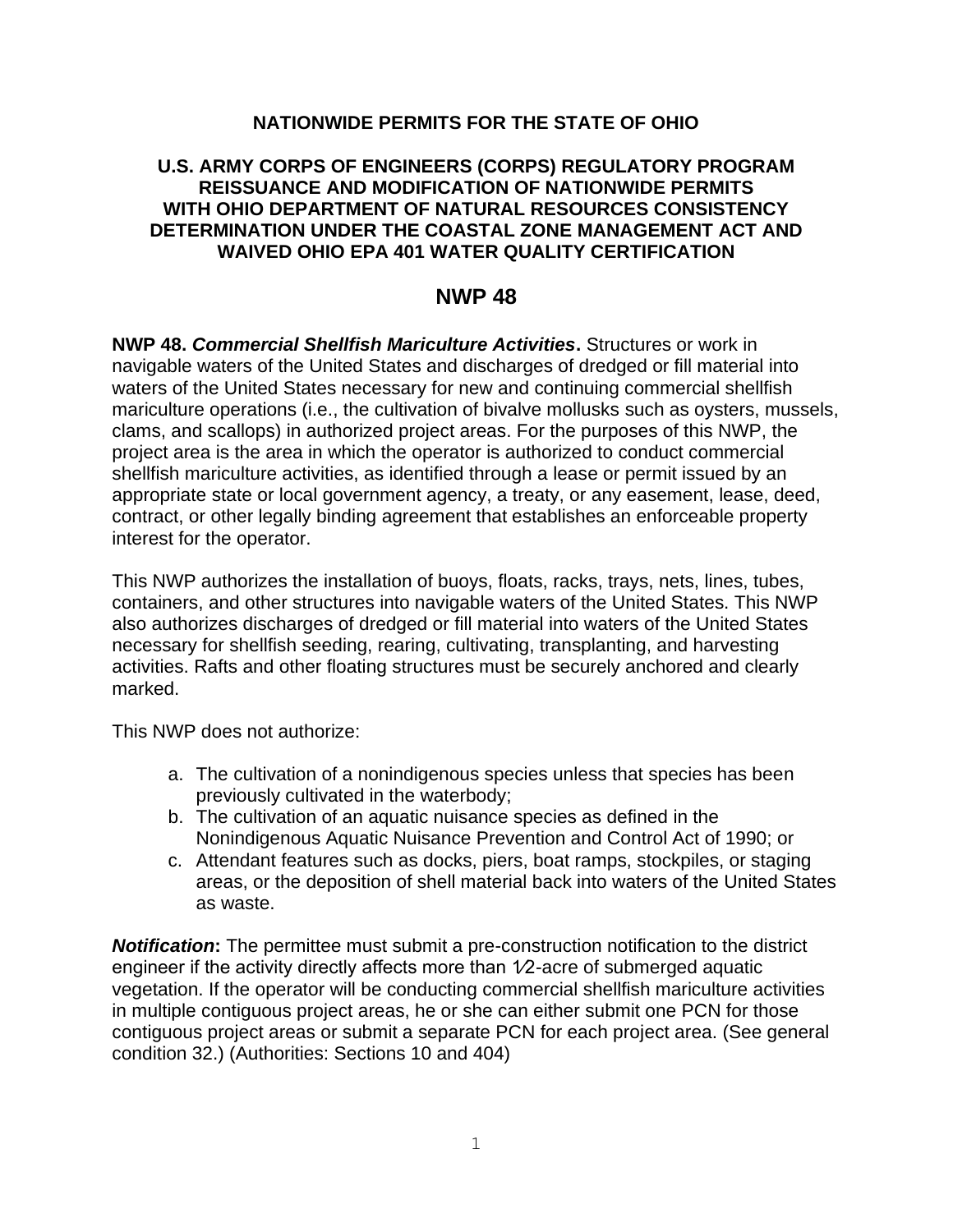**Note 1:** The permittee should notify the applicable U.S. Coast Guard office regarding the project.

**Note 2:** To prevent introduction of aquatic nuisance species, no material that has been taken from a different waterbody may be reused in the current project area, unless it has been treated in accordance with the applicable regional aquatic nuisance species management plan.

**Note 3:** The Nonindigenous Aquatic Nuisance Prevention and Control Act of 1990 defines ''aquatic nuisance species'' as ''a nonindigenous species that threatens the diversity or abundance of native species or the ecological stability of infested waters, or commercial, agricultural, aquacultural, or recreational activities dependent on such waters.''

# **Nationwide Permit General Conditions**

**Note:** To qualify for NWP authorization, the prospective permittee must comply with the following general conditions, as applicable, in addition to any regional or case-specific conditions imposed by the division engineer or district engineer. Prospective permittees should contact the appropriate Corps district office to determine if regional conditions have been imposed on an NWP. Prospective permittees should also contact the appropriate Corps district office to determine the status of Coastal Zone Management Act consistency for an NWP. Every person who may wish to obtain permit authorization under one or more NWPs, or who is currently relying on an existing or prior permit authorization under one or more NWPs, has been and is on notice that all of the provisions of 33 CFR 330.1 through 330.6 apply to every NWP authorization. Note especially 33 CFR 330.5 relating to the modification, suspension, or revocation of any NWP authorization.

## 1. **Navigation.**

- a. No activity may cause more than a minimal adverse effect on navigation.
- b. Any safety lights and signals prescribed by the U.S. Coast Guard, through regulations or otherwise, must be installed and maintained at the permittee's expense on authorized facilities in navigable waters of the United States.
- c. The permittee understands and agrees that, if future operations by the United States require the removal, relocation, or other alteration, of the structure or work herein authorized, or if, in the opinion of the Secretary of the Army or his or her authorized representative, said structure or work shall cause unreasonable obstruction to the free navigation of the navigable waters, the permittee will be required, upon due notice from the Corps of Engineers, to remove, relocate, or alter the structural work or obstructions caused thereby, without expense to the United States. No claim shall be made against the United States on account of any such removal or alteration.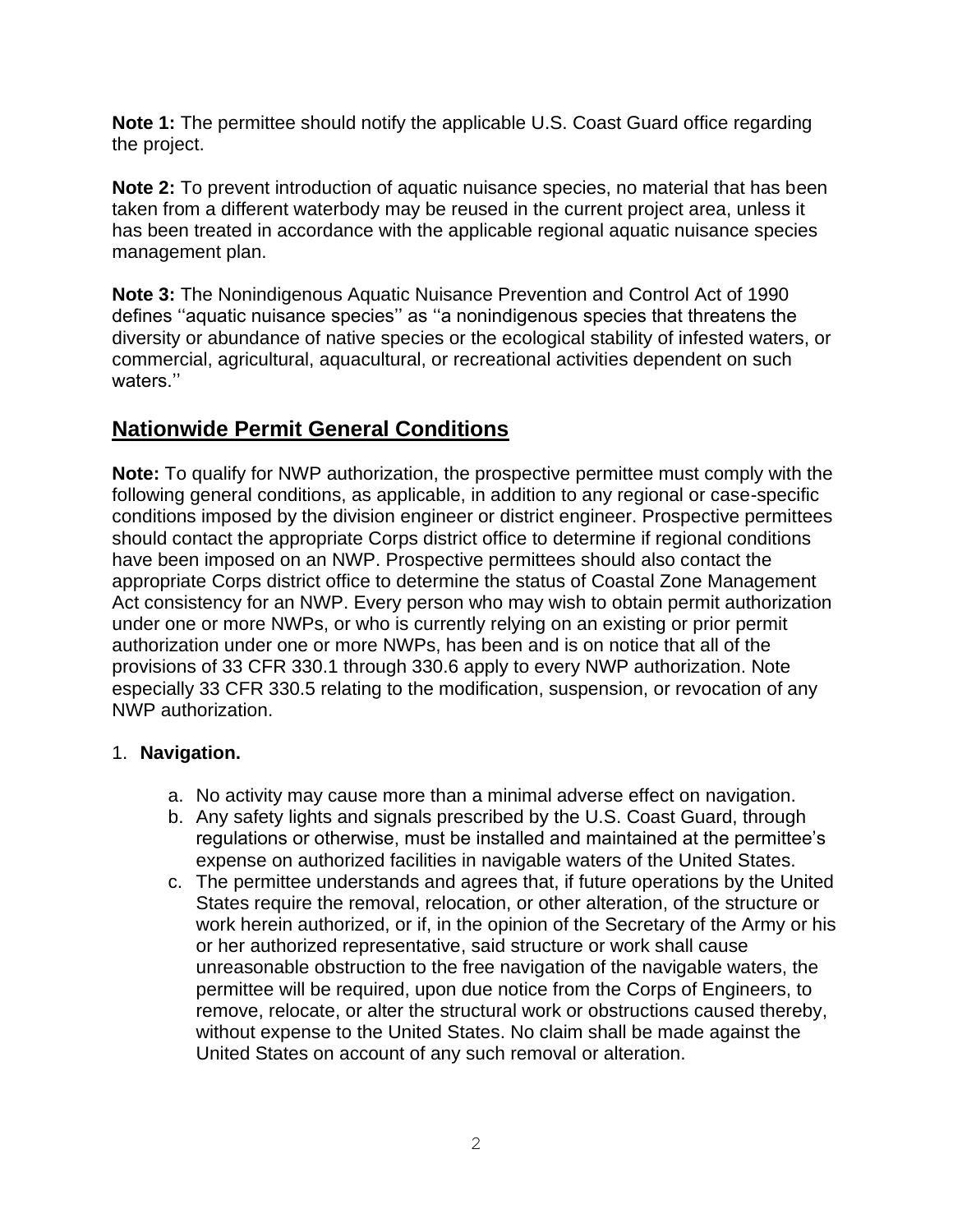2. **Aquatic Life Movements.** No activity may substantially disrupt the necessary life cycle movements of those species of aquatic life indigenous to the waterbody, including those species that normally migrate through the area, unless the activity's primary purpose is to impound water. All permanent and temporary crossings of waterbodies shall be suitably culverted, bridged, or otherwise designed and constructed to maintain low flows to sustain the movement of those aquatic species. If a bottomless culvert cannot be used, then the crossing should be designed and constructed to minimize adverse effects to aquatic life movements.

3. **Spawning Areas.** Activities in spawning areas during spawning seasons must be avoided to the maximum extent practicable. Activities that result in the physical destruction (e.g., through excavation, fill, or downstream smothering by substantial turbidity) of an important spawning area are not authorized.

4. **Migratory Bird Breeding Areas.** Activities in waters of the United States that serve as breeding areas for migratory birds must be avoided to the maximum extent practicable.

5. **Shellfish Beds.** No activity may occur in areas of concentrated shellfish populations, unless the activity is directly related to a shellfish harvesting activity authorized by NWPs 4 and 48, or is a shellfish seeding or habitat restoration activity authorized by NWP 27.

6. **Suitable Material.** No activity may use unsuitable material (e.g., trash, debris, car bodies, asphalt, etc.). Material used for construction or discharged must be free from toxic pollutants in toxic amounts (see section 307 of the Clean Water Act).

7. **Water Supply Intakes.** No activity may occur in the proximity of a public water supply intake, except where the activity is for the repair or improvement of public water supply intake structures or adjacent bank stabilization.

8. **Adverse Effects From Impoundments.** If the activity creates an impoundment of water, adverse effects to the aquatic system due to accelerating the passage of water, and/or restricting its flow must be minimized to the maximum extent practicable.

9. **Management of Water Flows.** To the maximum extent practicable, the preconstruction course, condition, capacity, and location of open waters must be maintained for each activity, including stream channelization, storm water management activities, and temporary and permanent road crossings, except as provided below.

The activity must be constructed to withstand expected high flows. The activity must not restrict or impede the passage of normal or high flows, unless the primary purpose of the activity is to impound water or manage high flows. The activity may alter the preconstruction course, condition, capacity, and location of open waters if it benefits the aquatic environment (e.g., stream restoration or relocation activities).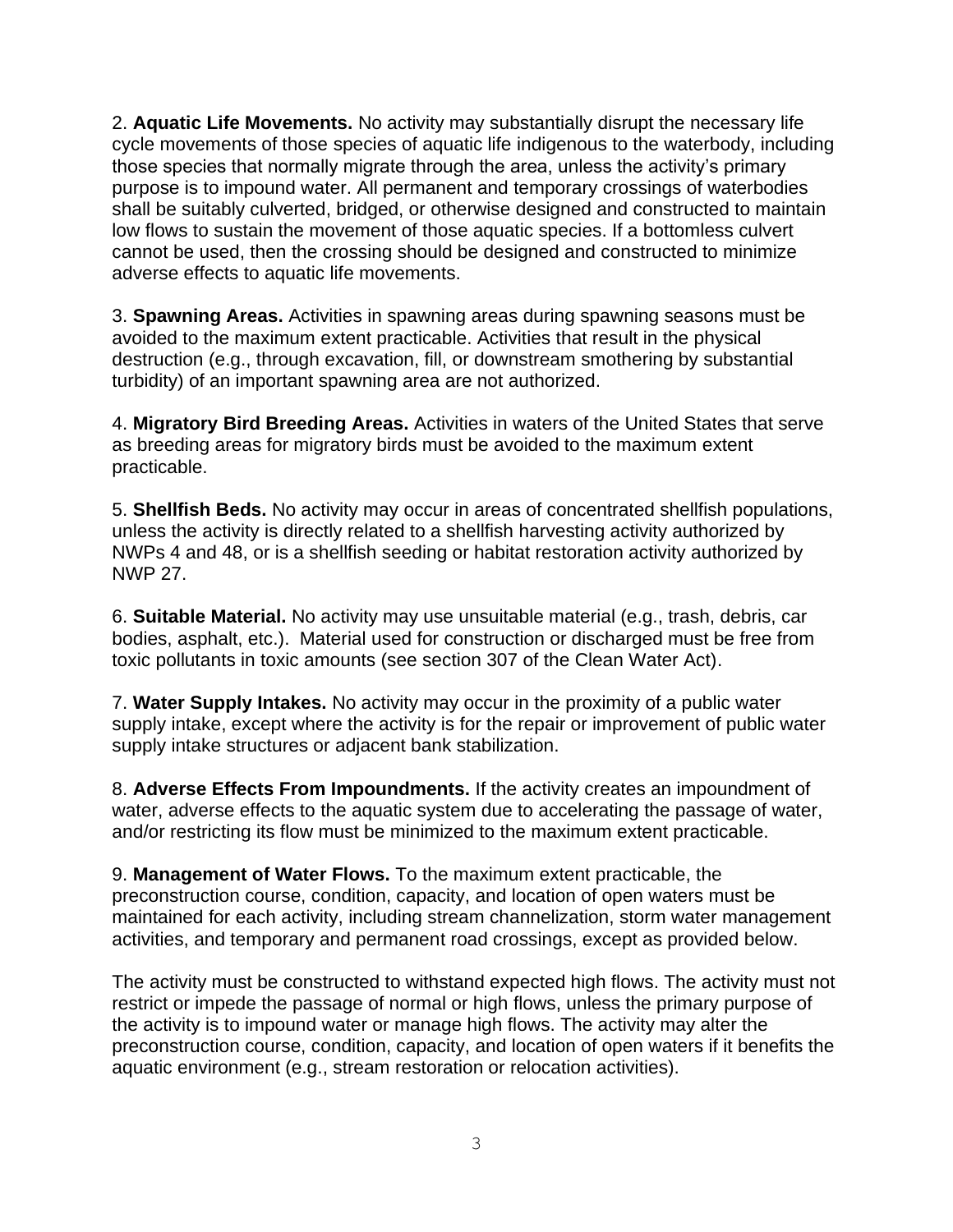10. **Fills Within 100-Year Floodplains.** The activity must comply with applicable FEMA-approved state or local floodplain management requirements.

11. **Equipment.** Heavy equipment working in wetlands or mudflats must be placed on mats, or other measures must be taken to minimize soil disturbance.

12. **Soil Erosion and Sediment Controls.** Appropriate soil erosion and sediment controls must be used and maintained in effective operating condition during construction, and all exposed soil and other fills, as well as any work below the ordinary high water mark or high tide line, must be permanently stabilized at the earliest practicable date. Permittees are encouraged to perform work within waters of the United States during periods of low-flow or no-flow, or during low tides.

13. **Removal of Temporary Structures and Fills.** Temporary structures must be removed, to the maximum extent practicable, after their use has been discontinued. Temporary fills must be removed in their entirety and the affected areas returned to preconstruction elevations. The affected areas must be revegetated, as appropriate.

14. **Proper Maintenance.** Any authorized structure or fill shall be properly maintained, including maintenance to ensure public safety and compliance with applicable NWP general conditions, as well as any activity-specific conditions added by the district engineer to an NWP authorization.

15. **Single and Complete Project.** The activity must be a single and complete project. The same NWP cannot be used more than once for the same single and complete project.

## 16. **Wild and Scenic Rivers.**

- a. No NWP activity may occur in a component of the National Wild and Scenic River System, or in a river officially designated by Congress as a ''study
- b. river'' for possible inclusion in the system while the river is in an official study status, unless the appropriate Federal agency with direct management responsibility for such river, has determined in writing that the proposed activity will not adversely affect the Wild and Scenic River designation or study status.
- c. If a proposed NWP activity will occur in a component of the National Wild and Scenic River System, or in a river officially designated by Congress as a ''study river'' for possible inclusion in the system while the river is in an official study status, the permittee must submit a pre-construction notification (see general condition 32). The district engineer will coordinate the PCN with the Federal agency with direct management responsibility for that river. Permittees shall not begin the NWP activity until notified by the district engineer that the Federal agency with direct management responsibility for that river has determined in writing that the proposed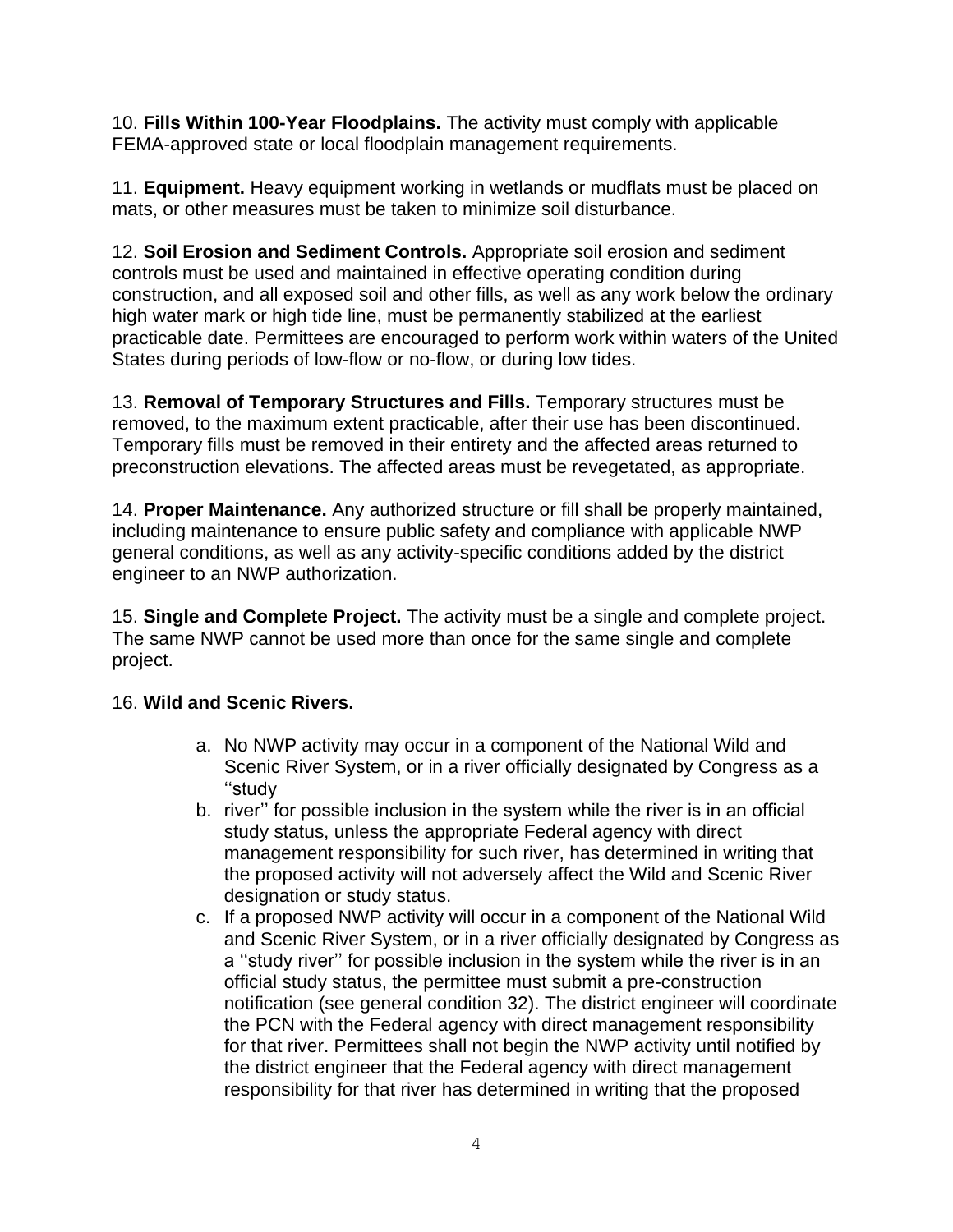NWP activity will not adversely affect the Wild and Scenic River designation or study status.

d. Information on Wild and Scenic Rivers may be obtained from the appropriate Federal land management agency responsible for the designated Wild and Scenic River or study river (e.g., National Park Service, U.S. Forest Service, Bureau of Land Management, U.S. Fish and Wildlife Service). Information on these rivers is also available at: [http://www.rivers.gov/.](http://www.rivers.gov/)

17. **Tribal Rights.** No activity or its operation may impair reserved tribal rights, including, but not limited to, reserved water rights and treaty fishing and hunting rights.

#### 18. **Endangered Species.**

- a. No activity is authorized under any NWP which is likely to directly or indirectly jeopardize the continued existence of a threatened or endangered species or a
- b. species proposed for such designation, as identified under the Federal Endangered Species Act (ESA), or which will directly or indirectly destroy or adversely modify designated critical habitat or critical habitat proposed for such designation. No activity is authorized under any NWP which ''may affect'' a listed species or critical habitat, unless ESA section 7 consultation addressing the consequences of the proposed activity on listed species or critical habitat has been completed. See 50 CFR 402.02 for the definition of ''effects of the action'' for the purposes of ESA section 7 consultation, as well as 50 CFR 402.17, which provides further explanation under ESA section 7 regarding ''activities that are reasonably certain to occur'' and ''consequences caused by the proposed action.''
- c. Federal agencies should follow their own procedures for complying with the requirements of the ESA (see 33 CFR 330.4(f)(1)). If pre-construction notification is required for the proposed activity, the Federal permittee must provide the district engineer with the appropriate documentation to demonstrate compliance with those requirements. The district engineer will verify that the appropriate documentation has been submitted. If the appropriate documentation has not been submitted, additional ESA section 7 consultation may be necessary for the activity and the respective federal agency would be responsible for fulfilling its obligation under section 7 of the ESA.
- d. Non-federal permittees must submit a pre-construction notification to the district engineer if any listed species (or species proposed for listing) or designated critical habitat (or critical habitat proposed such designation) might be affected or is in the vicinity of the activity, or if the activity is located in designated critical habitat or critical habitat proposed for such designation, and shall not begin work on the activity until notified by the district engineer that the requirements of the ESA have been satisfied and that the activity is authorized. For activities that might affect Federally-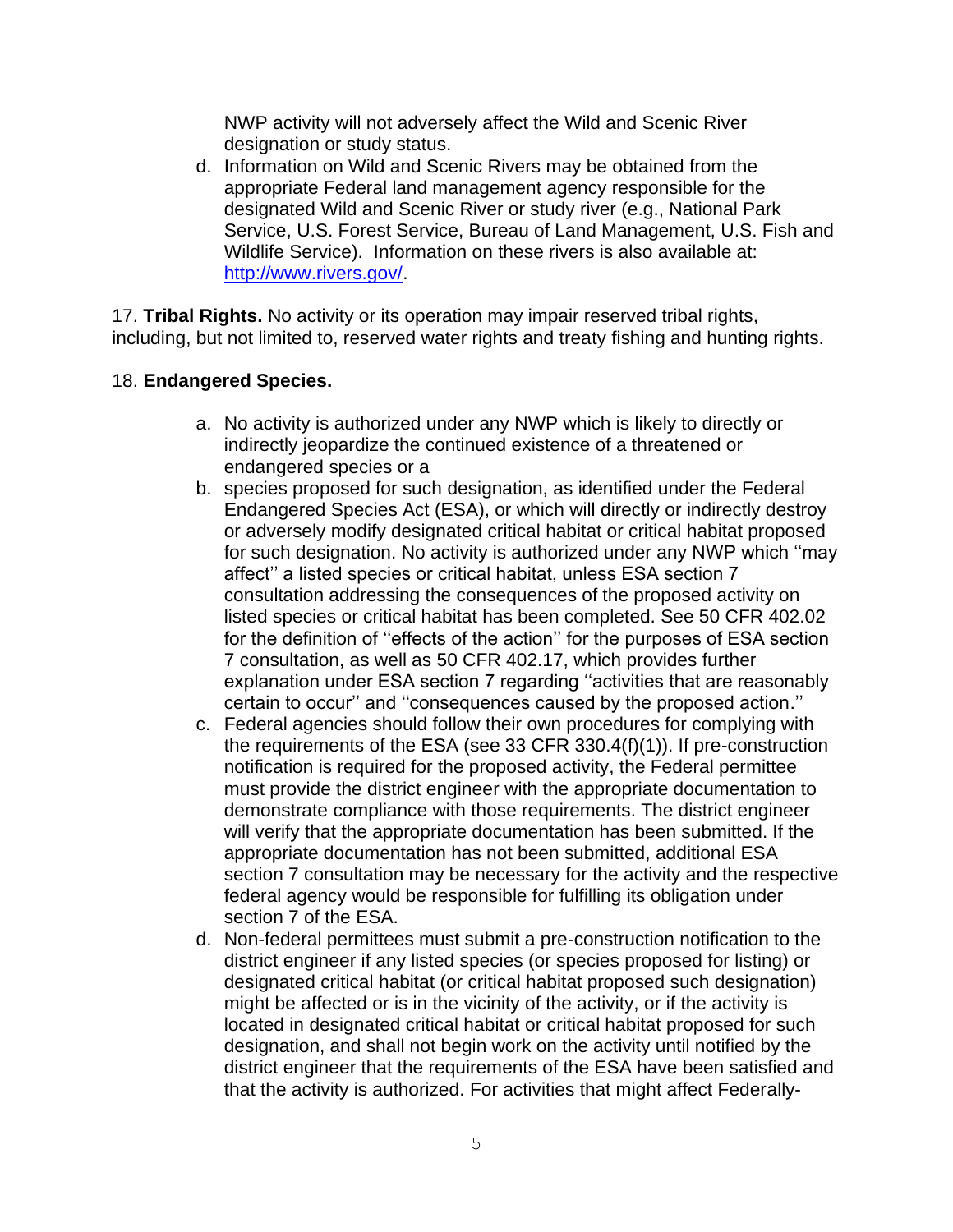listed endangered or threatened species (or species proposed for listing) or designated critical habitat (or critical habitat proposed for such designation), the pre-construction notification must include the name(s) of the endangered or threatened species (or species proposed for listing) that might be affected by the proposed activity or that utilize the designated critical habitat (or critical habitat proposed for such designation) that might be affected by the proposed activity. The district engineer will determine whether the proposed activity ''may affect'' or will have ''no effect'' to listed species and designated critical habitat and will notify the non-Federal applicant of the Corps' determination within 45 days of receipt of a complete pre-construction notification. For activities where the non-Federal applicant has identified listed species (or species proposed for listing) or designated critical habitat (or critical habitat proposed for such designation) that might be affected or is in the vicinity of the activity, and has so notified the Corps, the applicant shall not begin work until the Corps has provided notification that the proposed activity will have ''no effect'' on listed species (or species proposed for listing or designated critical habitat (or critical habitat proposed for such designation), or until ESA section 7 consultation or conference has been completed. If the non-Federal applicant has not heard back from the Corps within 45 days, the applicant must still wait for notification from the Corps.

- e. As a result of formal or informal consultation or conference with the FWS or NMFS the district engineer may add species-specific permit conditions to the NWPs.
- f. Authorization of an activity by an NWP does not authorize the ''take'' of a threatened or endangered species as defined under the ESA. In the absence of separate authorization (e.g., an ESA Section 10 Permit, a Biological Opinion with ''incidental take'' provisions, etc.) from the FWS or the NMFS, the Endangered Species Act prohibits any person subject to the jurisdiction of the United States to take a listed species, where ''take'' means to harass, harm, pursue, hunt, shoot, wound, kill, trap, capture, or collect, or to attempt to engage in any such conduct. The word ''harm'' in the definition of ''take'' means an act which actually kills or injures wildlife. Such an act may include significant habitat modification or degradation where it actually kills or injures wildlife by significantly impairing essential behavioral patterns, including breeding, feeding or sheltering.
- g. If the non-federal permittee has a valid ESA section 10(a)(1)(B) incidental take permit with an approved Habitat Conservation Plan for a project or a group of projects that includes the proposed NWP activity, the non-federal applicant should provide a copy of that ESA section 10(a)(1)(B) permit with the PCN required by paragraph (c) of this general condition. The district engineer will coordinate with the agency that issued the ESA section 10(a)(1)(B) permit to determine whether the proposed NWP activity and the associated incidental take were considered in the internal ESA section 7 consultation conducted for the ESA section 10(a)(1)(B)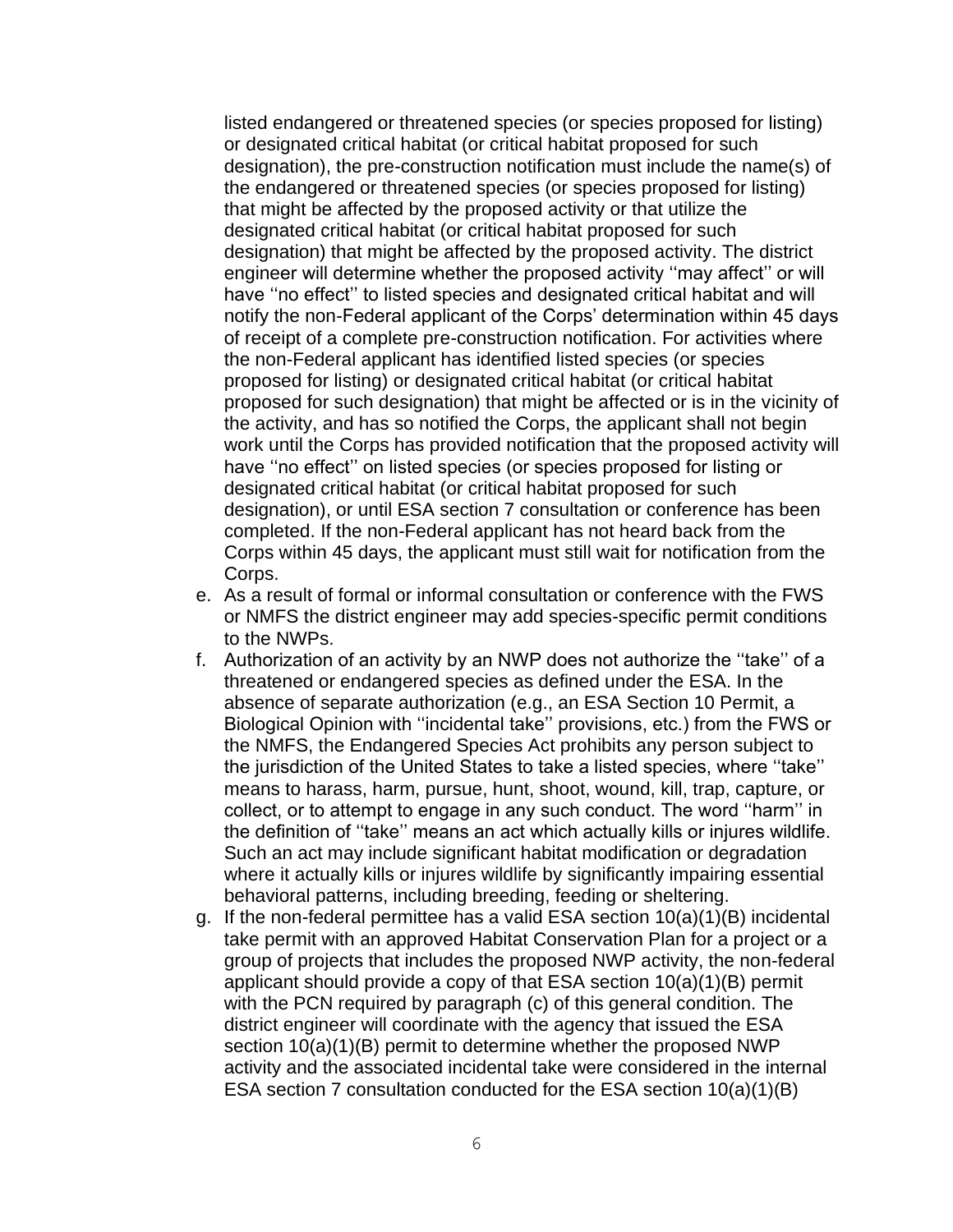permit. If that coordination results in concurrence from the agency that the proposed NWP activity and the associated incidental take were considered in the internal ESA section 7 consultation for the ESA section 10(a)(1)(B) permit, the district engineer does not need to conduct a separate ESA section 7 consultation for the proposed NWP activity. The district engineer will notify the non-federal applicant within 45 days of receipt of a complete pre-construction notification whether the ESA section 10(a)(1)(B) permit covers the proposed NWP

- h. activity or whether additional ESA section 7 consultation is required.
- i. Information on the location of threatened and endangered species and their critical habitat can be obtained directly from the offices of the FWS and NMFS or their world wide web pages at http://www.fws.gov/ or <http://www.fws.gov/ipac> and<http://www.nmfs.noaa.gov/pr/species/esa/> respectively.

19. **Migratory Birds and Bald and Golden Eagles.** The permittee is responsible for ensuring that an action authorized by an NWP complies with the Migratory Bird Treaty Act and the Bald and Golden Eagle Protection Act. The permittee is responsible for contacting the appropriate local office of the U.S. Fish and Wildlife Service to determine what measures, if any, are necessary or appropriate to reduce adverse effects to migratory birds or eagles, including whether ''incidental take'' permits are necessary and available under the Migratory Bird Treaty Act or Bald and Golden Eagle Protection Act for a particular activity.

#### 20. **Historic Properties.**

- a. No activity is authorized under any NWP which may have the potential to cause effects to properties listed, or eligible for listing, in the National Register of Historic Places until the requirements of Section 106 of the National Historic Preservation Act (NHPA) have been satisfied.
- b. Federal permittees should follow their own procedures for complying with the requirements of section 106 of the National Historic Preservation Act (see 33 CFR 330.4(g)(1)). If preconstruction notification is required for the proposed NWP activity, the Federal permittee must provide the district engineer with the appropriate documentation to demonstrate compliance with those requirements. The district engineer will verify that the appropriate documentation has been submitted. If the appropriate documentation is not submitted, then additional consultation under section 106 may be necessary. The respective federal agency is responsible for fulfilling its obligation to comply with section 106.
- c. Non-federal permittees must submit a pre-construction notification to the district engineer if the NWP activity might have the potential to cause effects to any historic properties listed on, determined to be eligible for listing on, or potentially eligible for listing on the National Register of Historic Places, including previously unidentified properties. For such activities, the preconstruction notification must state which historic properties might have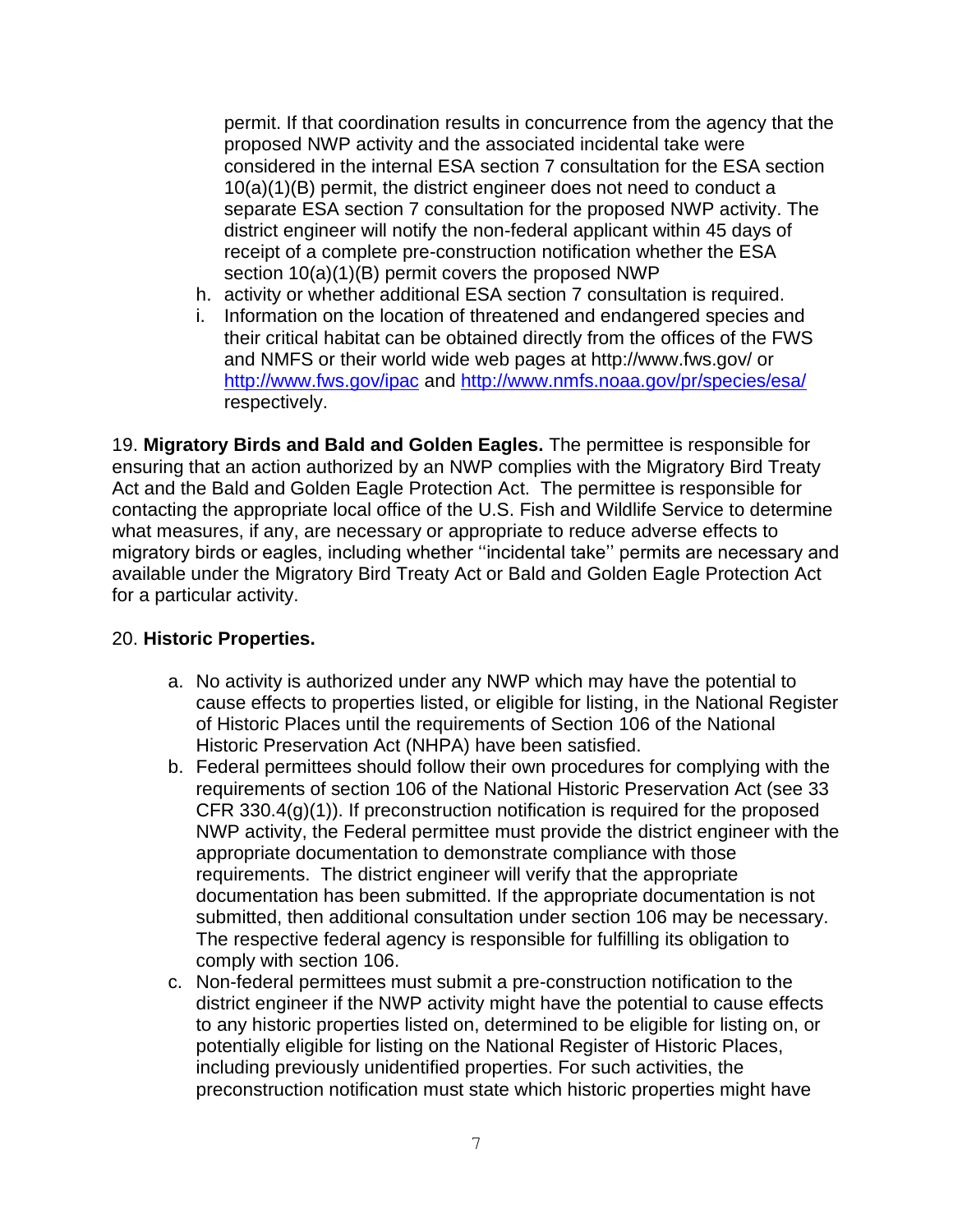the potential to be affected by the proposed NWP activity or include a vicinity map indicating the location of the historic properties or the potential for the presence of historic properties. Assistance regarding information on the location of, or potential for, the presence of historic properties can be sought from the State Historic Preservation Officer, Tribal Historic Preservation Officer, or designated tribal representative, as appropriate, and the National Register of Historic Places (see 33 CFR 330.4(g)). When reviewing preconstruction notifications, district engineers will comply with the current procedures for addressing the requirements of section 106 of the National Historic Preservation Act. The district engineer shall make a reasonable and good faith effort to carry out appropriate identification efforts commensurate with potential impacts, which may include background research, consultation, oral history interviews, sample field investigation, and/or field survey. Based on the information submitted in the PCN and these identification efforts, the district engineer shall determine whether the proposed NWP activity has the potential to cause effects on the historic properties. Section 106 consultation is not required when the district engineer determines that the activity does not have the potential to cause effects on historic properties (see 36 CFR 800.3(a)). Section 106 consultation is required when the district engineer determines that the activity has the potential to cause effects on historic properties. The district engineer will conduct consultation with consulting parties identified under 36 CFR 800.2(c) when he or she makes any of the following effect determinations for the purposes of section 106 of the NHPA: No historic properties affected, no adverse effect, or adverse effect.

- d. Where the non-Federal applicant has identified historic properties on which the proposed NWP activity might have the potential to cause effects and has so notified the Corps, the non-Federal applicant shall not begin the activity until notified by the district engineer either that the activity has no potential to cause effects to historic properties or that NHPA section 106 consultation has been completed. For non-federal permittees, the district engineer will notify the prospective permittee within 45 days of receipt of a complete preconstruction notification whether NHPA section 106 consultation is required. If NHPA section 106 consultation is required, the district engineer will notify the non-Federal applicant that he or she cannot begin the activity until section 106 consultation is completed. If the non-Federal applicant has not heard back from the Corps within 45 days, the applicant must still wait for notification from the Corps.
- e. Prospective permittees should be aware that section 110k of the NHPA (54 U.S.C. 306113) prevents the Corps from granting a permit or other assistance to an applicant who, with intent to avoid the requirements of section 106 of the NHPA, has intentionally significantly adversely affected a historic property to which the permit would relate, or having legal power to prevent it, allowed such significant adverse effect to occur, unless the Corps, after consultation with the Advisory Council on Historic Preservation (ACHP), determines that circumstances justify granting such assistance despite the adverse effect created or permitted by the applicant. If circumstances justify granting the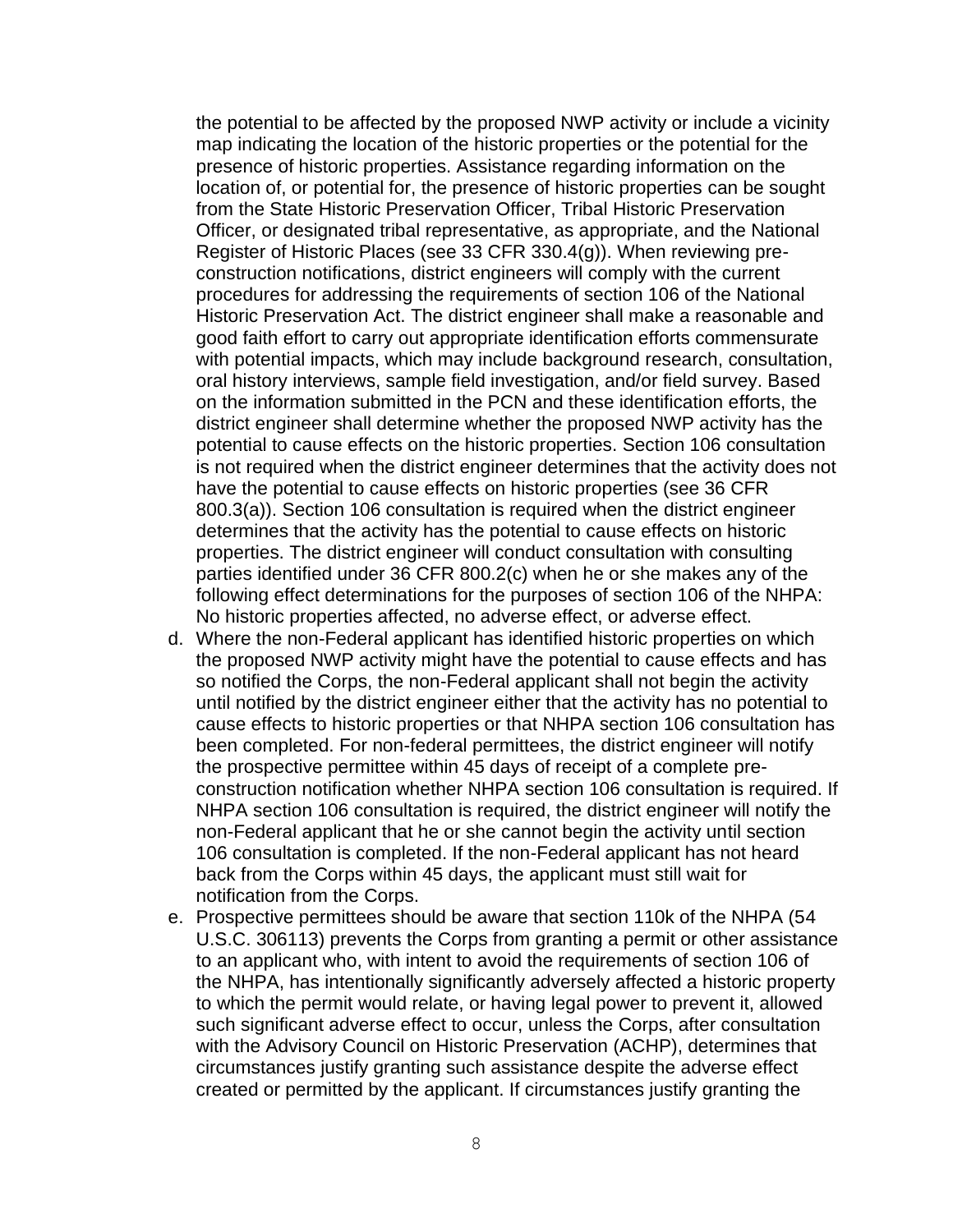assistance, the Corps is required to notify the ACHP and provide documentation specifying the circumstances, the degree of damage to the integrity of any historic properties affected, and proposed mitigation. This documentation must include any views obtained from the applicant, SHPO/THPO, appropriate Indian tribes if the undertaking occurs on or affects historic properties on tribal lands or affects properties of interest to those tribes, and other parties known to have a legitimate interest in the impacts to the permitted activity on historic properties.

21. **Discovery of Previously Unknown Remains and Artifacts.** Permittees that discover any previously unknown historic, cultural or archeological remains and artifacts while accomplishing the activity authorized by an NWP, they must immediately notify the district engineer of what they have found, and to the maximum extent practicable, avoid construction activities that may affect the remains and artifacts until the required coordination has been completed. The district engineer will initiate the Federal, Tribal, and state coordination required to determine if the items or remains warrant a recovery effort or if the site is eligible for listing in the National Register of Historic Places.

22. **Designated Critical Resource Waters.** Critical resource waters include, NOAAmanaged marine sanctuaries and marine monuments, and National Estuarine Research Reserves. The district engineer may designate, after notice and opportunity for public comment, additional waters officially designated by a state as having particular environmental or ecological significance, such as outstanding national resource waters or state natural heritage sites. The district engineer may also designate additional critical resource waters after notice and opportunity for public comment.

(a) Discharges of dredged or fill material into waters of the United States are not authorized by NWPs 7, 12, 14, 16, 17, 21, 29, 31, 35, 39, 40, 42, 43, 44, 49, 50, 51, 52, 57 and 58 for any activity within, or directly affecting, critical resource waters, including wetlands adjacent to such waters. (b) For NWPs 3, 8, 10, 13, 15, 18, 19, 22, 23, 25, 27, 28, 30, 33, 34, 36, 37, 38, and 54, notification is required in accordance with general condition 32, for any activity proposed by permittees in the designated critical resource waters including wetlands adjacent to those waters. The district engineer may authorize

activities under these NWPs only after she or he determines that the impacts to the critical resource waters will be no more than minimal.

23. **Mitigation.** The district engineer will consider the following factors when determining appropriate and practicable mitigation necessary to ensure that the individual and cumulative adverse environmental effects are no more than minimal:

- a. The activity must be designed and constructed to avoid and minimize adverse effects, both temporary and permanent, to waters of the United States to the maximum extent practicable at the project site (i.e., on site).
- b. Mitigation in all its forms (avoiding, minimizing, rectifying, reducing, or compensating for resource losses) will be required to the extent necessary to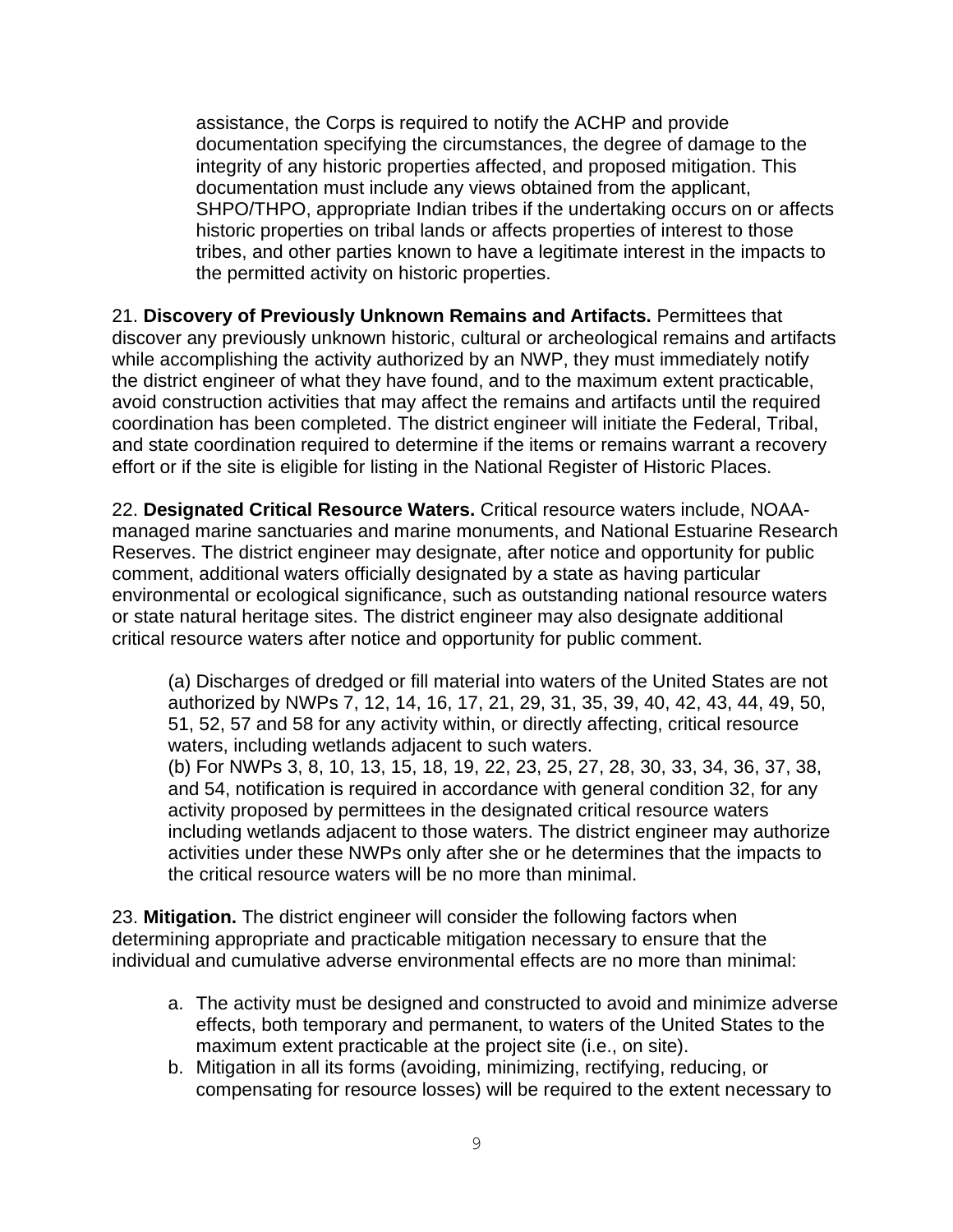ensure that the individual and cumulative adverse environmental effects are no more than minimal.

- c. Compensatory mitigation at a minimum one-for-one ratio will be required for all wetland losses that exceed 1⁄10-acre and require preconstruction notification, unless the district engineer determines in writing that either some other form of mitigation would be more environmentally appropriate or the adverse environmental effects of the proposed activity are no more than minimal, and provides an activity-specific waiver of this requirement. For wetland losses of 1/10-acre or less that require preconstruction notification, the district engineer may determine on a case-by-case basis that compensatory mitigation is required to ensure that the activity results in only minimal adverse environmental effects.
- d. Compensatory mitigation at a minimum one-for-one ratio will be required for all losses of stream bed that exceed 3⁄100-acre and require preconstruction notification, unless the district engineer determines in writing that either some other form of mitigation would be more environmentally appropriate or the adverse environmental effects of the proposed activity are no more than minimal, and provides an activity-specific waiver of this requirement. This compensatory mitigation requirement may be satisfied through the restoration or enhancement of riparian areas next to streams in accordance with paragraph (e) of this general condition. For losses of stream bed of 3⁄100 acre or less that require preconstruction notification, the district engineer may determine on a case-by-case basis that compensatory mitigation is required to ensure that the activity results in only minimal adverse environmental effects. Compensatory mitigation for losses of streams should be provided, if practicable, through stream rehabilitation, enhancement, or preservation, since streams are difficult to-replace resources (see 33 CFR 332.3(e)(3)).
- e. Compensatory mitigation plans for NWP activities in or near streams or other open waters will normally include a requirement for the restoration or enhancement, maintenance, and legal protection (e.g., conservation easements) of riparian areas next to open waters. In some cases, the restoration or maintenance/protection of riparian areas may be the only compensatory mitigation required. If restoring riparian areas involves planting vegetation, only native species should be planted. The width of the required riparian area will address documented water quality or aquatic habitat loss concerns. Normally, the riparian area will be 25 to 50 feet wide on each side of the stream, but the district engineer may require slightly wider riparian areas to address documented water quality or habitat loss concerns. If it is not possible to restore or maintain/protect a riparian area on both sides of a stream, or if the waterbody is a lake or coastal waters, then restoring or maintaining/protecting a riparian area along a single bank or shoreline may be sufficient. Where both wetlands and open waters exist on the project site, the district engineer will determine the appropriate compensatory mitigation (e.g., riparian areas and/or wetlands compensation) based on what is best for the aquatic environment on a watershed basis. In cases where riparian areas are determined to be the most appropriate form of minimization or compensatory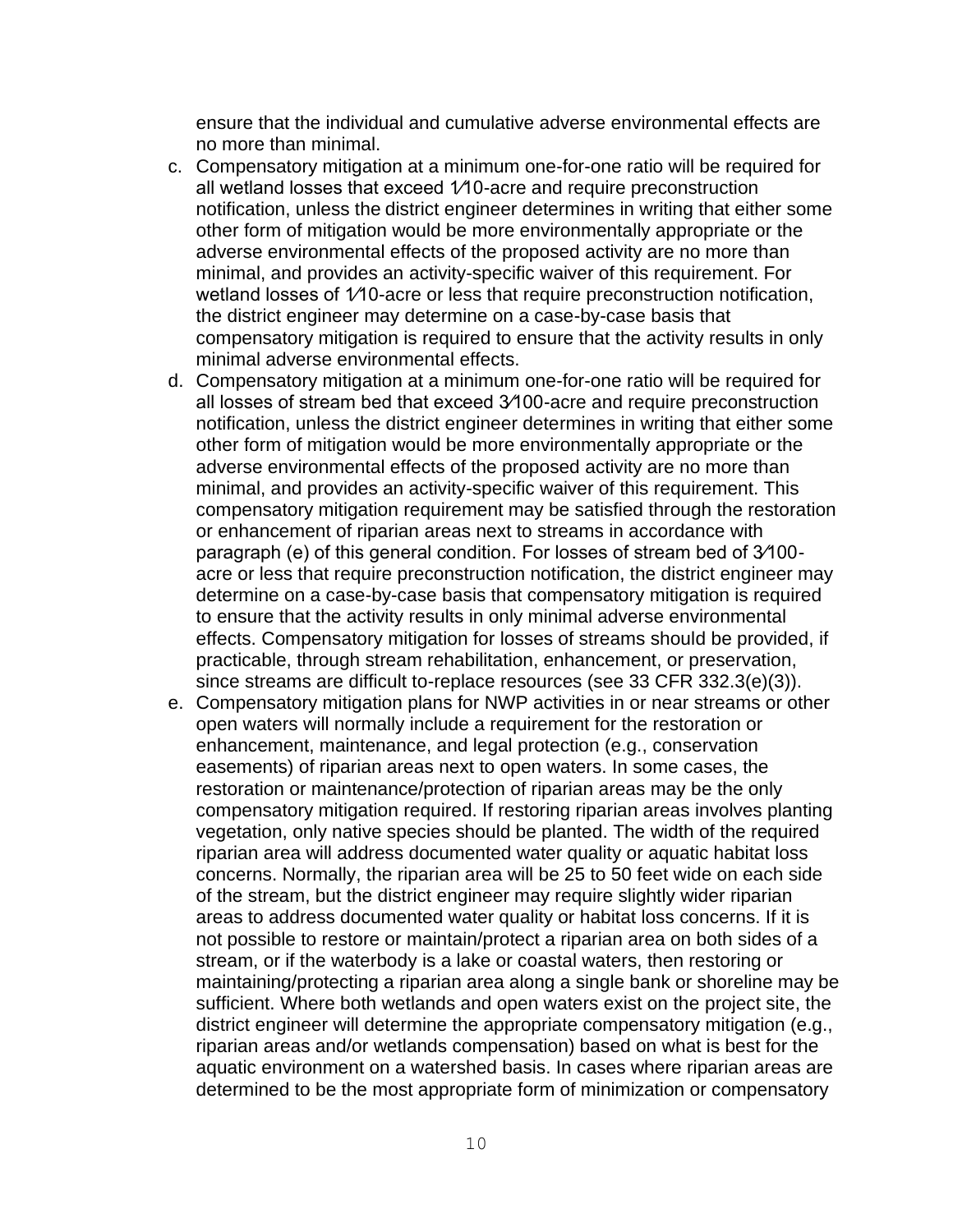mitigation, the district engineer may waive or reduce the requirement to provide wetland compensatory mitigation for wetland losses.

- f. Compensatory mitigation projects provided to offset losses of aquatic resources must comply with the applicable provisions of 33 CFR part 332.
	- 1. The prospective permittee is responsible for proposing an appropriate compensatory mitigation option if compensatory mitigation is necessary to ensure that the activity results in no more than minimal adverse environmental effects. For the NWPs, the preferred mechanism for providing compensatory mitigation is mitigation bank credits or in-lieu fee program credits (see 33 CFR 332.3(b)(2) and (3)). However, if an appropriate number and type of mitigation bank or inlieu credits are not available at the time the PCN is submitted to the district engineer, the
	- 2. district engineer may approve the use of permittee-responsible mitigation.
	- 3. The amount of compensatory mitigation required by the district engineer must be sufficient to ensure that the authorized activity results in no more than minimal individual and cumulative adverse environmental effects (see 33 CFR 330.1(e)(3)). (See also 33 CFR 332.3(f).)
	- 4. Since the likelihood of success is greater and the impacts to potentially valuable uplands are reduced, aquatic resource restoration should be the first compensatory mitigation option
	- 5. considered for permittee-responsible mitigation.
	- 6. If permittee-responsible mitigation is the proposed option, the prospective permittee is responsible for submitting a mitigation plan. A conceptual or detailed mitigation plan may be used by the district engineer to make the decision on the NWP verification request, but a final mitigation plan that addresses the applicable requirements of 33 CFR 332.4(c)(2) through (14) must be approved by the district engineer before the permittee begins work in waters of the United States, unless the district engineer determines that prior approval of the final mitigation plan is not practicable or not necessary to ensure timely completion of the required compensatory mitigation (see 33 CFR 332.3(k)(3)). If permittee responsible mitigation is the proposed option, and the proposed compensatory mitigation site is located on land in which another federal agency holds an easement, the district engineer will coordinate with that federal agency to determine if proposed compensatory mitigation project is compatible with the terms of the easement.
	- 7. If mitigation bank or in-lieu fee program credits are the proposed option, the mitigation plan needs to address only the baseline conditions at the impact site and the number of credits to be provided (see 33 CFR 332.4(c)(1)(ii)).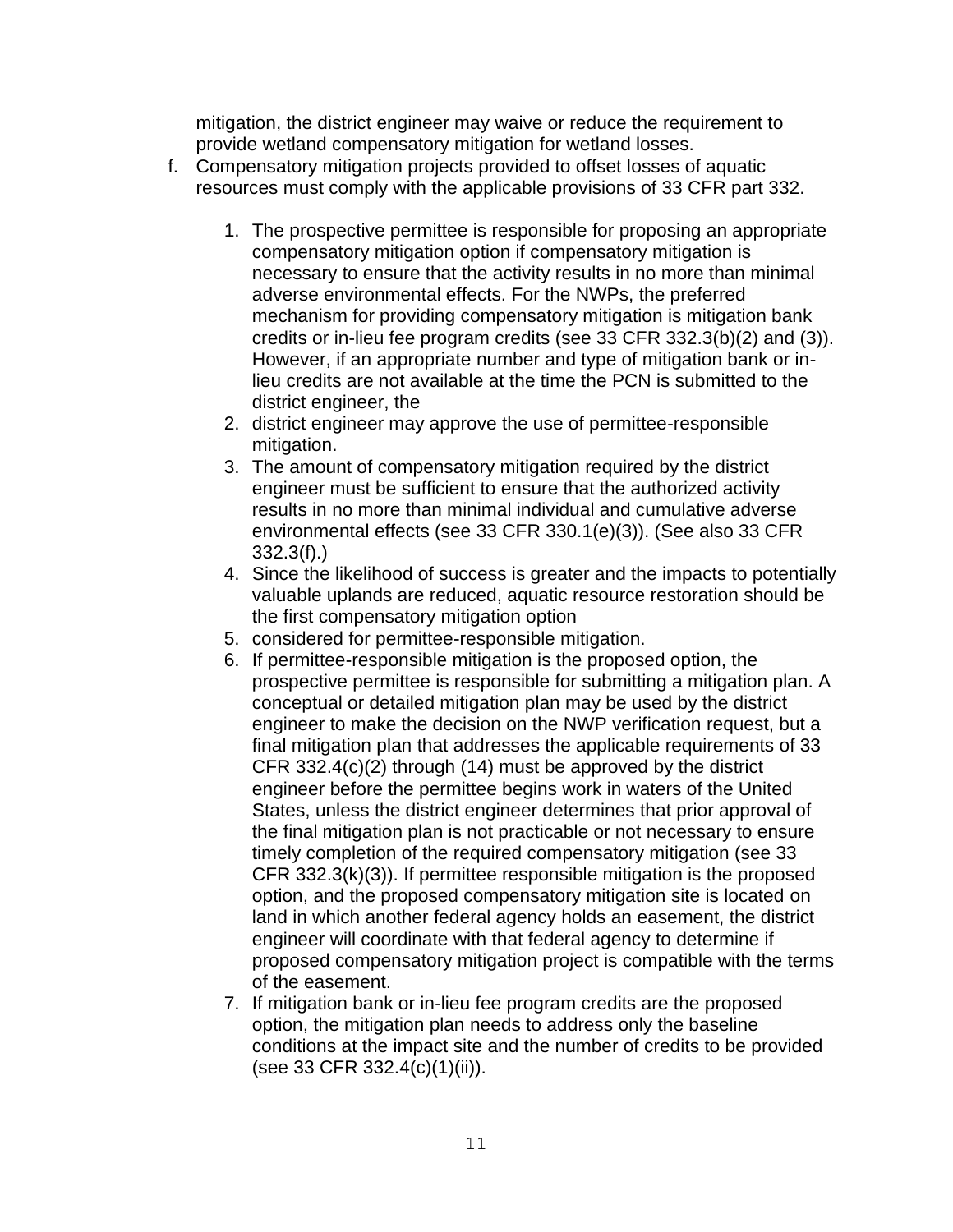- 8. Compensatory mitigation requirements (e.g., resource type and amount to be provided as compensatory mitigation, site protection, ecological performance standards, monitoring requirements) may be addressed through conditions added to the NWP authorization, instead of components of a compensatory mitigation plan (see 33 CFR 332.4(c)(1)(ii)).
- g. Compensatory mitigation will not be used to increase the acreage losses allowed by the acreage limits of the NWPs. For example, if an NWP has an acreage limit of 1⁄2-acre, it cannot be used to authorize any NWP activity resulting in the loss of greater than 1⁄2-acre of waters of the United States, even if compensatory mitigation is provided that replaces or restores some of the lost waters. However, compensatory mitigation can and should be used, as necessary, to ensure that an NWP activity already meeting the established acreage limits also satisfies the no more than minimal impact requirement for the NWPs.
- h. (h) Permittees may propose the use of mitigation banks, in-lieu fee programs, or permittee-responsible mitigation. When developing a compensatory mitigation proposal, the permittee must consider appropriate and practicable options consistent with the framework at 33 CFR 332.3(b). For activities resulting in the loss of marine or estuarine resources, permittee responsible mitigation may be environmentally preferable if there are no mitigation banks or in-lieu fee programs in the area that have marine or estuarine credits available for sale or transfer to the permittee. For permittee responsible mitigation, the special conditions of the NWP verification must clearly indicate the party or parties responsible for the implementation and performance of the compensatory mitigation project, and, if required, its long-term management.
- i. Where certain functions and services of waters of the United States are permanently adversely affected by a regulated activity, such as discharges of dredged or fill material into waters of the United States that will convert a forested or scrub-shrub wetland to a herbaceous wetland in a permanently maintained utility line right-of-way, mitigation may be required to reduce the adverse environmental effects of the activity to the no more than minimal level.

24. **Safety of Impoundment Structures.** To ensure that all impoundment structures are safely designed, the district engineer may require non-Federal applicants to demonstrate that the structures comply with established state or federal, dam safety criteria or have been designed by qualified persons. The district engineer may also require documentation that the design has been independently reviewed by similarly qualified persons, and appropriate modifications made to ensure safety.

#### 25. **Water Quality.**

a. Where the certifying authority (state, authorized tribe, or EPA, as appropriate) has not previously certified compliance of an NWP with CWA section 401, a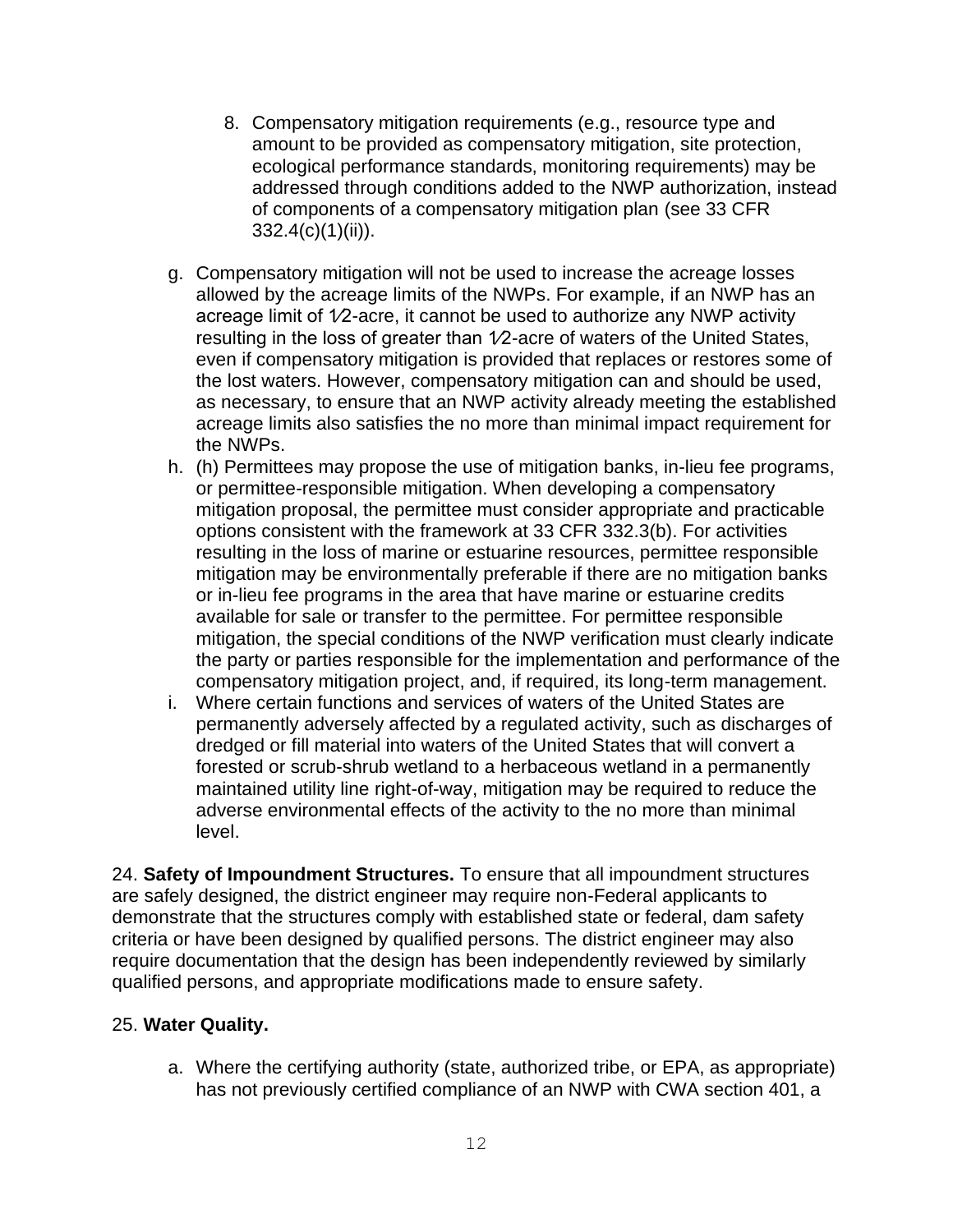CWA section 401 water quality certification for the proposed discharge must be obtained or waived (see 33 CFR 330.4(c)). If the permittee cannot comply with all of the conditions of a water quality certification previously issued by certifying authority for the issuance of the NWP, then the permittee must obtain a water quality certification or waiver for the proposed discharge in order for the activity to be authorized by an NWP.

- b. If the NWP activity requires preconstruction notification and the certifying authority has not previously certified compliance of an NWP with CWA section 401, the proposed discharge is not authorized by an NWP until water quality certification is obtained or waived. If the certifying authority issues a water quality certification for the proposed discharge, the permittee must submit a copy of the certification to the district engineer. The discharge is not authorized by an NWP until the district engineer has notified the permittee that the water quality certification requirement has been satisfied by the issuance of a water quality certification or a waiver.
- c. The district engineer or certifying authority may require additional water quality management measures to ensure that the authorized activity does not result in more than minimal degradation of water quality.

26. **Coastal Zone Management.** In coastal states where an NWP has not previously received a state coastal zone management consistency concurrence, an individual state coastal zone management consistency concurrence must be obtained, or a presumption of concurrence must occur (see 33 CFR 330.4(d)). If the permittee cannot comply with all of the conditions of a coastal zone management consistency concurrence previously issued by the state, then the permittee must obtain an individual coastal zone management consistency concurrence or presumption of concurrence in order for the activity to be authorized by an NWP. The district engineer or a state may require additional measures to ensure that the authorized activity is consistent with state coastal zone management requirements.

27. **Regional and Case-By-Case Conditions.** The activity must comply with any regional conditions that may have been added by the Division Engineer (see 33 CFR 330.4(e)) and with any case specific conditions added by the Corps or by the state, Indian Tribe, or U.S. EPA in its CWA section 401 Water Quality Certification, or by the state in its Coastal Zone Management Act consistency determination.

28. **Use of Multiple Nationwide Permits.** The use of more than one NWP for a single and complete project is authorized, subject to the following restrictions:

> a. If only one of the NWPs used to authorize the single and complete project has a specified acreage limit, the acreage loss of waters of the United States cannot exceed the acreage limit of the NWP with the highest specified acreage limit. For example, if a road crossing over tidal waters is constructed under NWP 14, with associated bank stabilization authorized by NWP 13, the maximum acreage loss of waters of the United States for the total project cannot exceed 1⁄3-acre.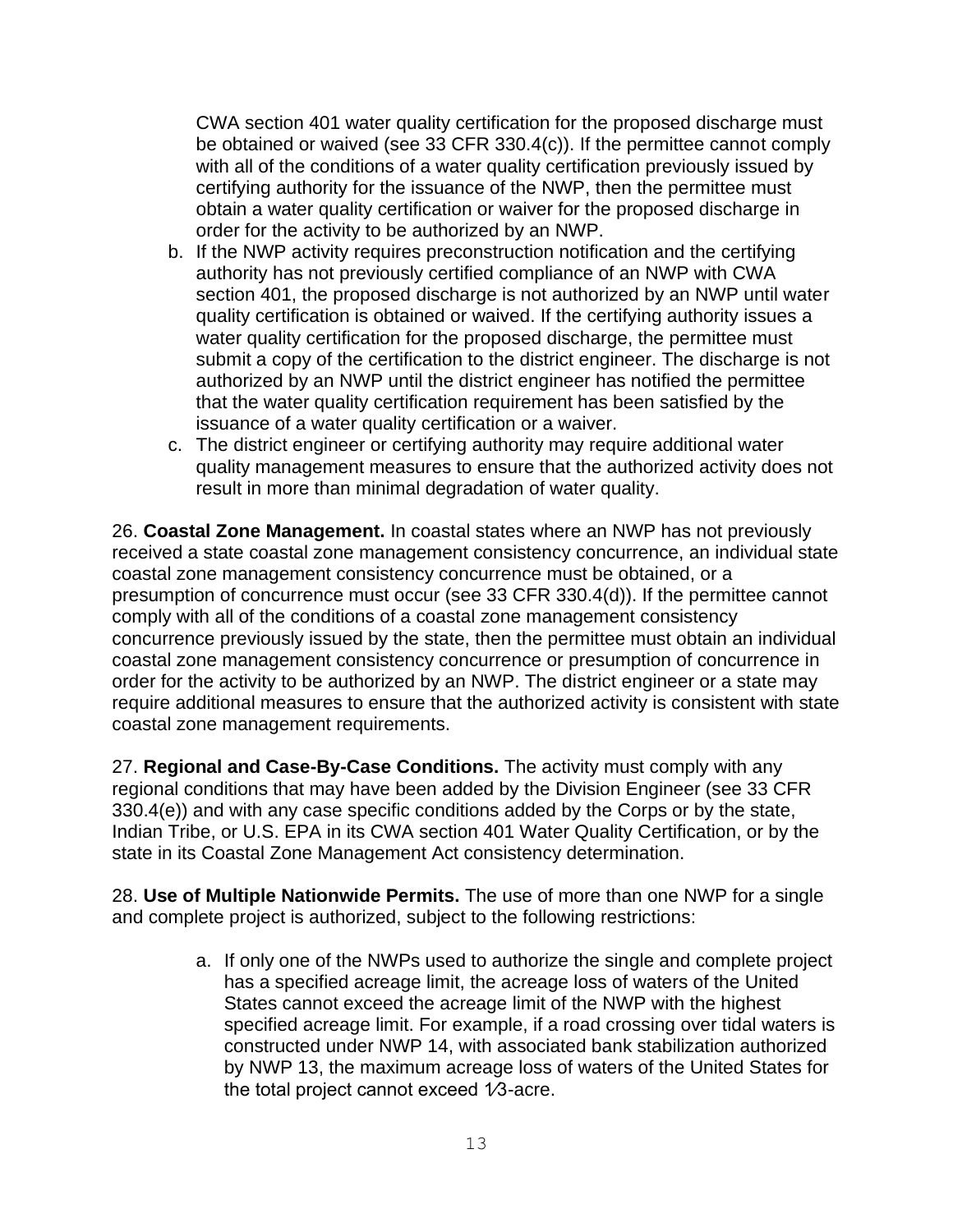b. If one or more of the NWPs used to authorize the single and complete project has specified acreage limits, the acreage loss of waters of the United States authorized by those NWPs cannot exceed their respective specified acreage limits. For example, if a commercial development is constructed under NWP 39, and the single and complete project includes the filling of an upland ditch authorized by NWP 46, the maximum acreage loss of waters of the United States for the commercial development under NWP 39 cannot exceed 1/2-acre, and the total acreage loss of waters of United States due to the NWP 39 and 46 activities cannot exceed 1 acre.

29. **Transfer of Nationwide Permit Verifications.** If the permittee sells the property associated with a nationwide permit verification, the permittee may transfer the nationwide permit verification to the new owner by submitting a letter to the appropriate Corps district office to validate the transfer. A copy of the nationwide permit verification must be attached to the letter, and the letter must contain the following statement and signature:

''When the structures or work authorized by this nationwide permit are still in existence at the time the property is transferred, the terms and conditions of this nationwide permit, including any special conditions, will continue to be binding on the new owner(s) of the property. To validate the transfer of this nationwide permit and the associated liabilities associated with compliance with its terms and conditions, have the transferee sign and date below.''

\_\_\_\_\_\_\_\_\_\_\_\_\_\_\_\_\_\_\_\_\_\_\_\_\_\_\_\_ (Transferee)

\_\_\_\_\_\_\_\_\_\_\_\_\_\_\_\_\_\_\_\_\_\_\_\_\_\_\_\_ (Date)

30. **Compliance Certification.** Each permittee who receives an NWP verification letter from the Corps must provide a signed certification documenting completion of the authorized activity and implementation of any required compensatory mitigation. The success of any required permittee-responsible mitigation, including the achievement of ecological performance standards, will be addressed separately by the district engineer. The Corps will provide the permittee the certification document with the NWP verification letter. The certification document will include:

- a. A statement that the authorized activity was done in accordance with the NWP authorization, including any general, regional, or activity-specific conditions;
- b. A statement that the implementation of any required compensatory mitigation was completed in accordance with the permit conditions. If credits from a mitigation bank or in-lieu fee program are used to satisfy the compensatory mitigation requirements, the certification must include the documentation required by 33 CFR 332.3(l)(3) to confirm that the permittee secured the appropriate number and resource type of credits; and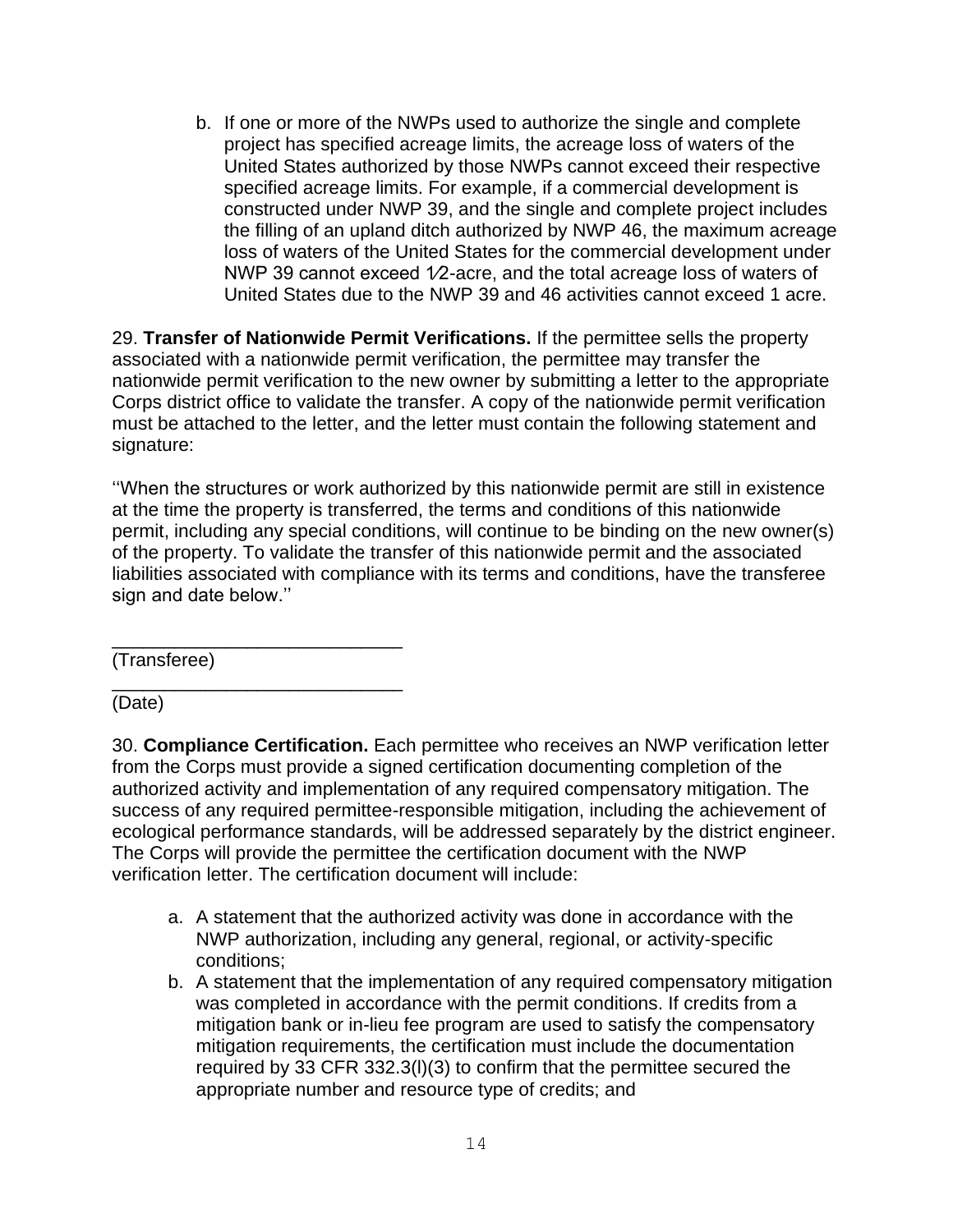c. The signature of the permittee certifying the completion of the activity and mitigation. The completed certification document must be submitted to the district engineer within 30 days of completion of the authorized activity or the implementation of any required compensatory mitigation, whichever occurs later.

31. **Activities Affecting Structures or Works Built by the United States.** If an NWP activity also requires review by, or permission from, the Corps pursuant to 33 U.S.C. 408 because it will alter or temporarily or permanently occupy or use a U.S. Army Corps of Engineers (USACE) federally authorized Civil Works project (a ''USACE project''), the prospective permittee must submit a pre-construction notification. See paragraph (b)(10) of general condition 32. An activity that requires section 408 permission and/or review is not authorized by an NWP until the appropriate Corps office issues the section 408 permission or completes its review to alter, occupy, or use the USACE project, and the district engineer issues a written NWP verification.

#### 32. **Pre-Construction Notification.**

- a. **Timing.** Where required by the terms of the NWP, the prospective permittee must notify the district engineer by submitting a pre-construction notification (PCN) as early as possible. The district engineer must determine if the PCN is complete within 30 calendar days of the date of receipt and, if the PCN is determined to be incomplete, notify the prospective permittee within that 30 day period to request the additional information necessary to make the PCN complete. The request must specify the information needed to make the PCN complete. As a general rule, district engineers will request additional information necessary to make the PCN complete only once. However, if the prospective permittee does not provide all of the requested information, then the district engineer will notify the prospective permittee that the PCN is still incomplete and the PCN review process will not commence until all of the requested information has been received by the district engineer. The prospective permittee shall not begin the activity until either:
	- 1. He or she is notified in writing by the district engineer that the activity may proceed under the NWP with any special conditions imposed by the district or division engineer; or
	- 2. 45 calendar days have passed from the district engineer's receipt of the complete PCN and the prospective permittee has not received written notice from the district or division engineer. However, if the permittee was required to notify the Corps pursuant to general condition 18 that listed species or critical habitat might be affected or are in the vicinity of the activity, or to notify the Corps pursuant to general condition 20 that the activity might have the potential to cause effects to historic properties, the permittee cannot begin the activity until receiving written notification from the Corps that there is ''no effect'' on listed species or ''no potential to cause effects'' on historic properties, or that any consultation required under Section 7 of the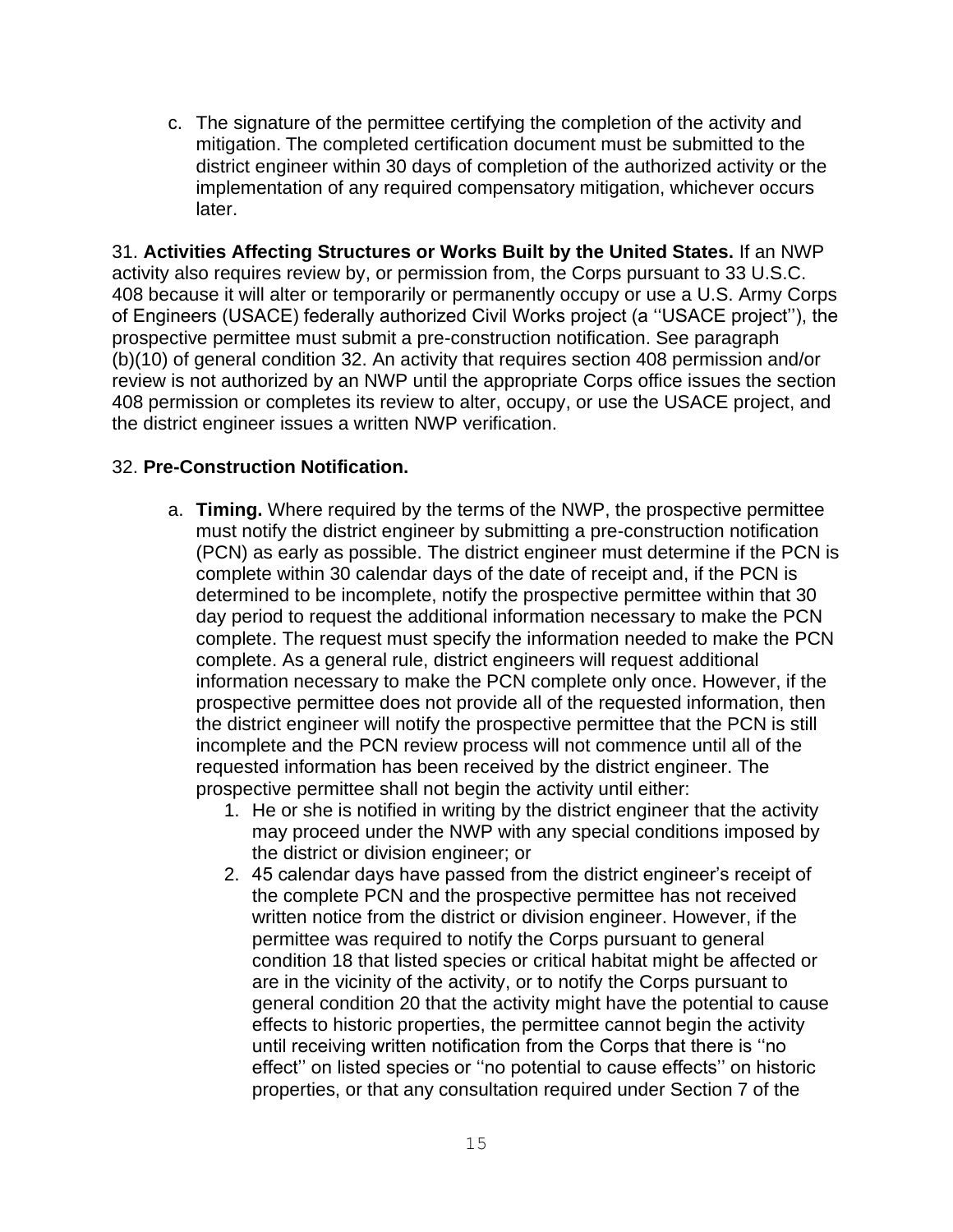Endangered Species Act (see 33 CFR 330.4(f)) and/or section 106 of the National Historic Preservation Act (see 33 CFR 330.4(g)) has been completed. If the proposed activity requires a written waiver to exceed specified limits of an NWP, the permittee may not begin the activity until the district engineer issues the waiver. If the district or division engineer notifies the permittee in writing that an individual permit is required within 45 calendar days of receipt of a complete PCN, the permittee cannot begin the activity until an individual permit has been obtained. Subsequently, the permittee's right to proceed under the NWP may be modified, suspended, or revoked only in accordance with the procedure set forth in 33 CFR 330.5(d)(2).

- b. **Contents of Pre-Construction Notification:** The PCN must be in writing and include the following information:
	- 1. Name, address and telephone numbers of the prospective permittee;
	- 2. Location of the proposed activity;
	- 3. Identify the specific NWP or NWP(s) the prospective permittee wants to use to authorize the proposed activity;
	- 4.
- i. A description of the proposed activity; the activity's purpose; direct and indirect adverse environmental effects the activity would cause, including the anticipated amount of loss of wetlands, other special aquatic sites, and other waters expected to result from the NWP activity, in acres, linear feet, or other appropriate unit of measure; a description of any proposed mitigation measures intended to reduce the adverse environmental effects caused by the proposed activity; and any other NWP(s), regional general permit(s), or individual permit(s) used or intended to be used to authorize any part of the proposed project or any related activity, including other separate and distant crossings for linear projects that require Department of the Army authorization but do not require pre-construction notification. The description of the proposed activity and any proposed mitigation measures should be sufficiently detailed to allow the district engineer to determine that the adverse environmental effects of the activity will be no more than minimal and to determine the need for compensatory mitigation or other mitigation measures.
- ii. For linear projects where one or more single and complete crossings require pre-construction notification, the PCN must include the quantity of anticipated losses of wetlands, other special aquatic sites, and other waters for each single and complete crossing of those wetlands, other special aquatic sites, and other waters (including those single and complete crossings authorized by an NWP but do not require PCNs). This information will be used by the district engineer to evaluate the cumulative adverse environmental effects of the proposed linear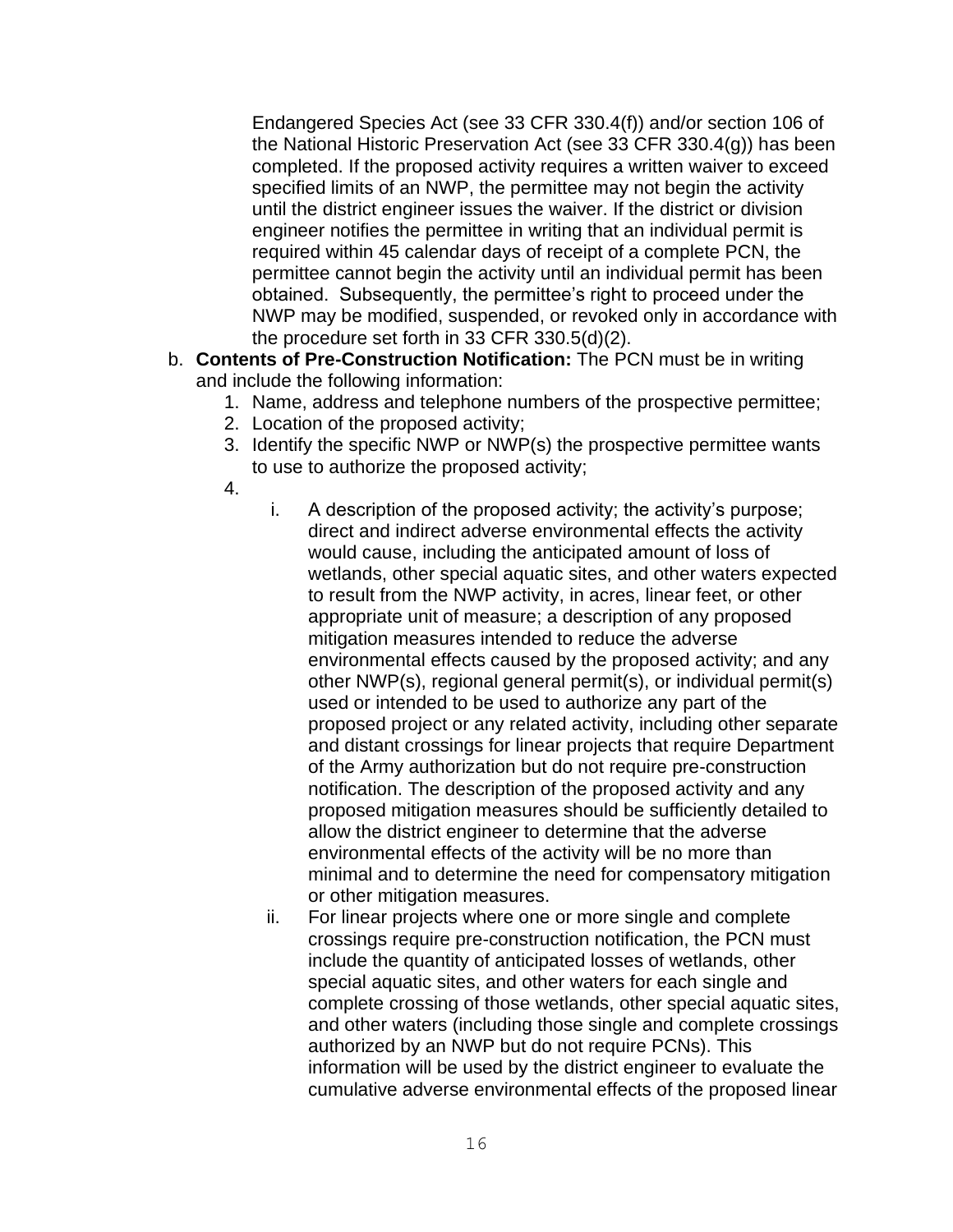project, and does not change those non-PCN NWP activities into NWP PCNs.

- iii. Sketches should be provided when necessary to show that the activity complies with the terms of the NWP. (Sketches usually clarify the activity and when provided results in a quicker
- iv. decision. Sketches should contain sufficient detail to provide an illustrative description of the proposed activity (e.g., a conceptual plan), but do not need to be detailed engineering plans);
- 5. The PCN must include a delineation of wetlands, other special aquatic sites, and other waters, such as lakes and ponds, and perennial and intermittent streams, on the project site. Wetland delineations must be prepared in accordance with the current method required by the Corps. The permittee may ask the Corps to delineate the special aquatic sites and other waters on the project site, but there may be a delay if the Corps does the delineation, especially if the project site is large or contains many wetlands, other special aquatic sites, and other waters. Furthermore, the 45-day period will not start until the delineation has been submitted to or completed by the Corps, as appropriate;
- 6. If the proposed activity will result in the loss of greater than 1⁄10-acre of wetlands or 3⁄100-acre of stream bed and a PCN is required, the prospective permittee must submit a statement describing how the mitigation requirement will be satisfied, or explaining why the adverse environmental effects are no more than minimal and why compensatory mitigation should not be required. As an alternative, the prospective permittee may submit a conceptual or detailed mitigation plan.
- 7. For non-federal permittees, if any listed species (or species proposed for listing) or designated critical habitat (or critical habitat proposed for such designation) might be affected or is in the vicinity of the activity, or if the activity is located in designated critical habitat (or critical habitat proposed for such designation), the PCN must include the name(s) of those endangered or threatened species (or species proposed for listing) that might be affected by the proposed activity or utilize the designated critical habitat (or critical habitat proposed for such designation) that might be affected by the proposed activity. For NWP activities that require pre-construction notification, Federal permittees must provide documentation demonstrating compliance with the Endangered Species Act;
- 8. For non-federal permittees, if the NWP activity might have the potential to cause effects to a historic property listed on, determined to be eligible for listing on, or potentially eligible for listing on, the National Register of Historic Places, the PCN must state which historic property might have the potential to be affected by the proposed activity or include a vicinity map indicating the location of the historic property. For NWP activities that require pre-construction notification, Federal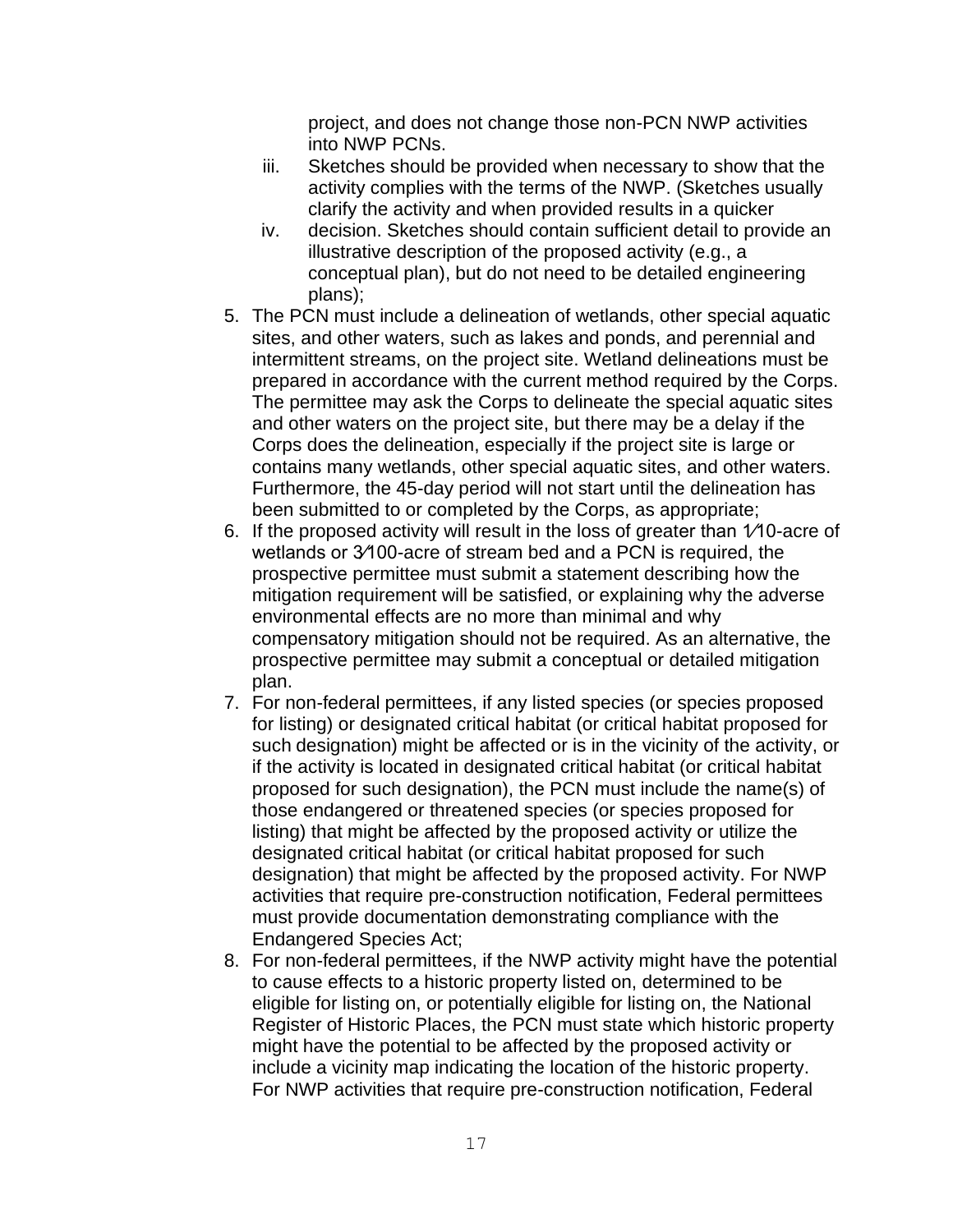permittees must provide documentation demonstrating compliance with section 106 of the National Historic Preservation Act;

- 9. For an activity that will occur in a component of the National Wild and Scenic River System, or in a river officially designated by Congress as a ''study river'' for possible inclusion in the system while the river is in an official study status, the PCN must identify the Wild and Scenic River or the ''study river'' (see general condition 16); and
- 10.For an NWP activity that requires permission from, or review by, the Corps pursuant to 33 U.S.C. 408 because it will alter or temporarily or permanently occupy or use a U.S. Army Corps of Engineers federally authorized civil works project, the pre-construction notification must include a statement confirming that the project proponent has submitted a written request for section 408 permission from, or review by, the Corps office having jurisdiction over that USACE project.
- c. **Form of Pre-Construction Notification:** The nationwide permit preconstruction notification form (Form ENG 6082) should be used for NWP PCNs. A letter containing the required information may also be used. Applicants may provide electronic files of PCNs and supporting materials if the district engineer has established tools and procedures for electronic submittals.

## d. **Agency Coordination:**

- 1. The district engineer will consider any comments from Federal and state agencies concerning the proposed activity's compliance with the terms and conditions of the NWPs and the need for mitigation to reduce the activity's adverse environmental effects so that they are no more than minimal.
- 2. Agency coordination is required for:
	- i. All NWP activities that require pre-construction notification and result in the loss of greater than 1⁄2-acre of waters of the United States;
	- ii. NWP 13 activities in excess of 500 linear feet, fills greater than one cubic yard per running foot, or involve discharges of dredged or fill material into special aquatic sites; and
	- iii. NWP 54 activities in excess of 500 linear feet, or that extend into the waterbody more than 30 feet from the mean low water line in tidal waters or the ordinary high water mark in the Great Lakes.
- 3. When agency coordination is required, the district engineer will immediately provide (e.g., via email, facsimile transmission, overnight mail, or other expeditious manner) a copy of the complete PCN to the appropriate Federal or state offices (FWS, state natural resource or water quality agency, EPA, and, if appropriate, the NMFS). With the exception of NWP 37, these agencies will have 10 calendar days from the date the material is transmitted to notify the district engineer via telephone, facsimile transmission, or email that they intend to provide substantive, site-specific comments. The comments must explain why the agency believes the adverse environmental effects will be more than minimal. If so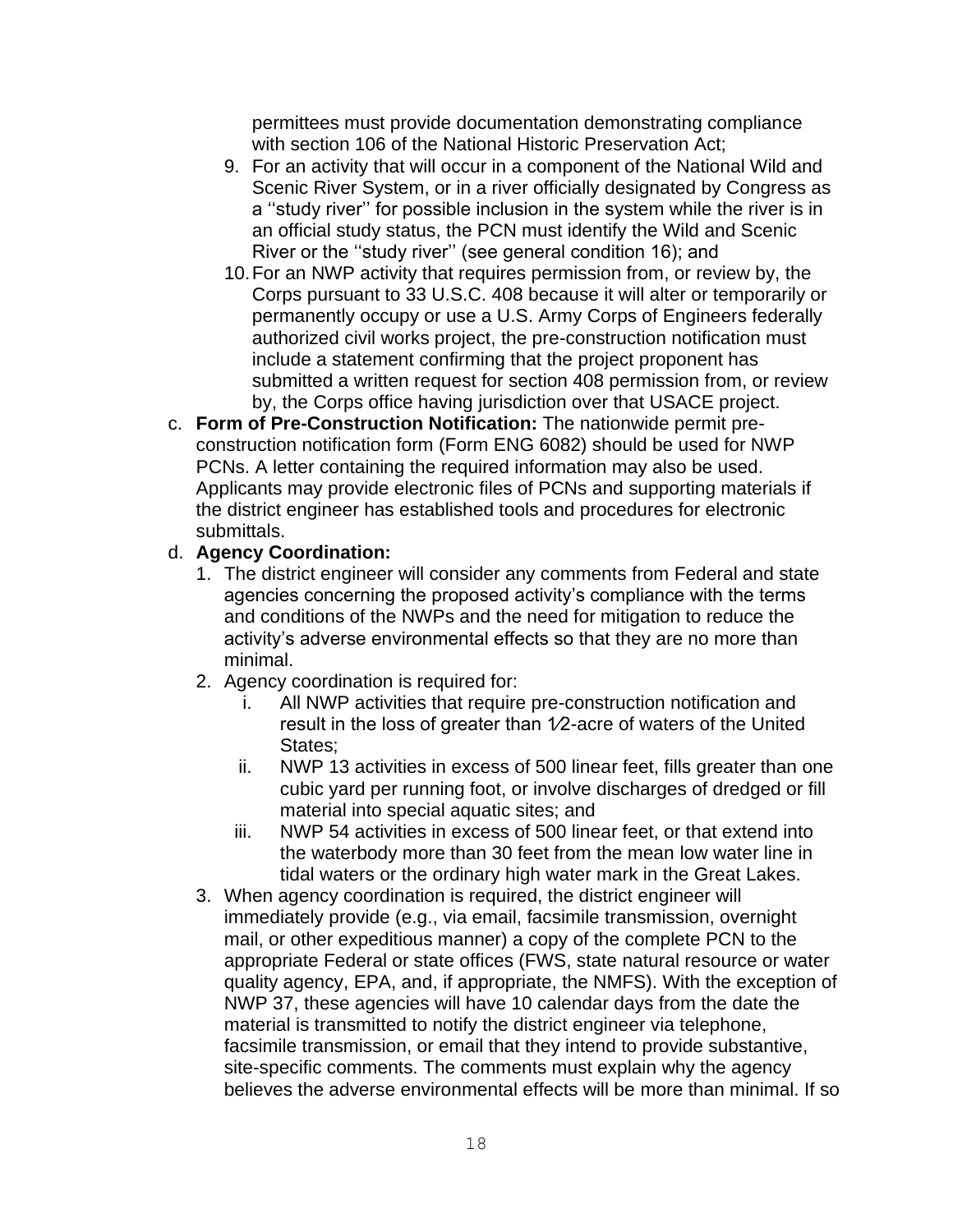contacted by an agency, the district engineer will wait an additional 15 calendar days before making a decision on the preconstruction notification. The district engineer will fully consider agency comments received within the specified time frame concerning the proposed activity's compliance with the terms and conditions of the NWPs, including the need for mitigation to ensure that the net adverse environmental effects of the proposed activity are no more than minimal. The district engineer will provide no response to the resource agency, except as provided below. The district engineer will indicate in the administrative record associated with each pre-construction notification that the resource agencies' concerns were considered. For NWP 37, the emergency watershed protection and rehabilitation activity may proceed immediately in cases where there is an unacceptable hazard to life or a significant loss of property or economic hardship will occur. The district engineer will consider any comments received to decide whether the NWP 37 authorization should be modified, suspended, or revoked in accordance with the procedures at 33 CFR 330.5.

- 4. In cases of where the prospective permittee is not a Federal agency, the district engineer will provide a response to NMFS within 30 calendar days of receipt of any Essential Fish Habitat conservation recommendations, as required by section 305(b)(4)(B) of the Magnuson-Stevens Fishery Conservation and Management Act.
- 5. Applicants are encouraged to provide the Corps with either electronic files or multiple copies of preconstruction notifications to expedite agency coordination.

#### **District Engineer's Decision**

1. In reviewing the PCN for the proposed activity, the district engineer will determine whether the activity authorized by the NWP will result in more than minimal individual or cumulative adverse environmental effects or may be contrary to the public interest. If a project proponent requests authorization by a specific NWP, the district engineer should issue the NWP verification for that activity if it meets the terms and conditions of that NWP, unless he or she determines, after considering mitigation, that the proposed activity will result in more than minimal individual and cumulative adverse effects on the aquatic environment and other aspects of the public interest and exercises discretionary authority to require an individual permit for the proposed activity. For a linear project, this determination will include an evaluation of the single and complete crossings of waters of the United States that require PCNs to determine whether they individually satisfy the terms and conditions of the NWP(s), as well as the cumulative effects caused by all of the crossings of waters of the United States authorized by an NWP. If an applicant requests a waiver of an applicable limit, as provided for in NWPs 13, 36, or 54, the district engineer will only grant the waiver upon a written determination that the NWP activity will result in only minimal individual and cumulative adverse environmental effects.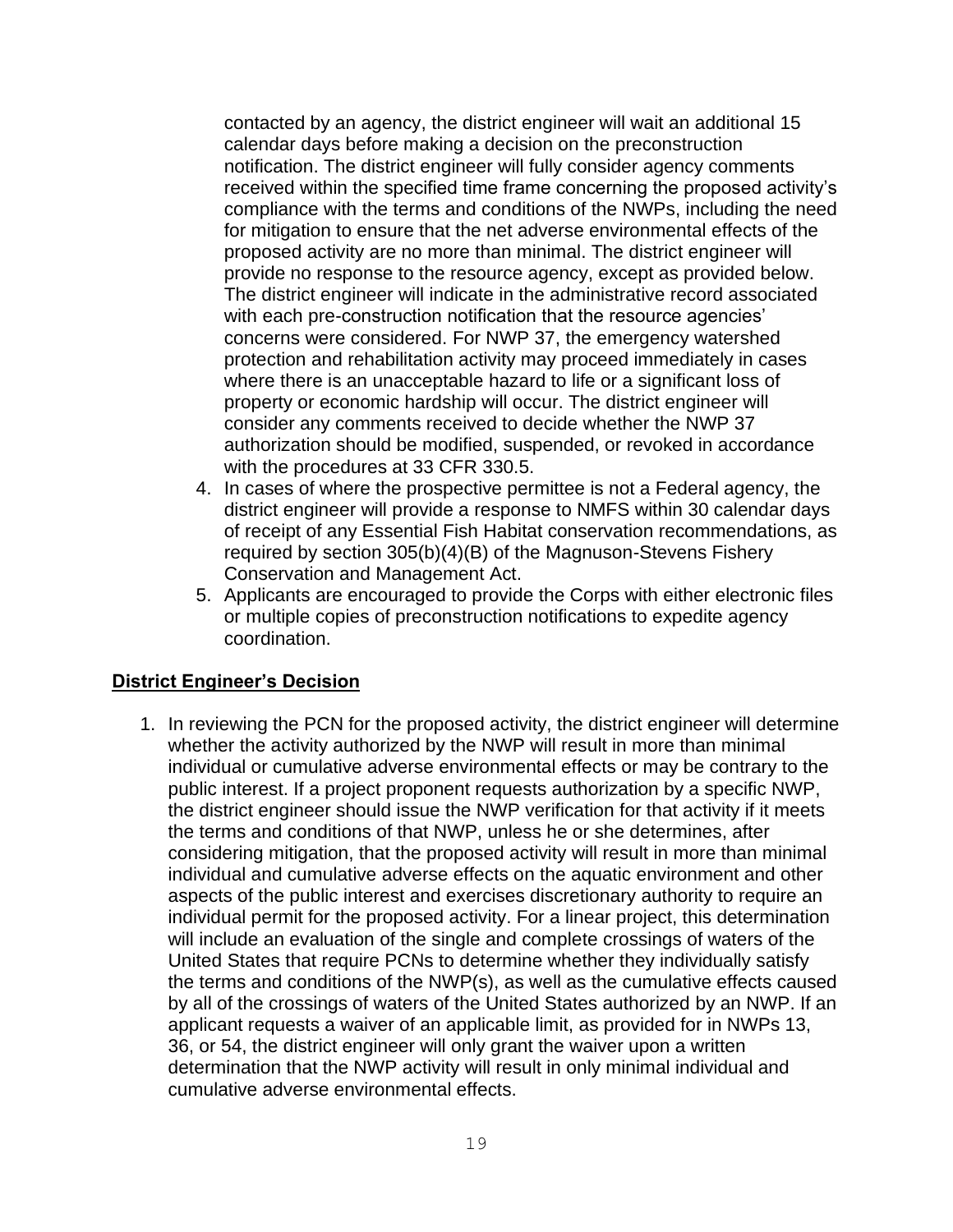- 2. When making minimal adverse environmental effects determinations the district engineer will consider the direct and indirect effects caused by the NWP activity. He or she will also consider the cumulative adverse environmental effects caused by activities authorized by an NWP and whether those cumulative adverse environmental effects are no more than minimal. The district engineer will also consider site specific factors, such as the environmental setting in the vicinity of the NWP activity, the type of resource that will be affected by the NWP activity, the functions provided by the aquatic resources that will be affected by the NWP activity, the degree or magnitude to which the aquatic resources perform those functions, the extent that aquatic resource functions will be lost as a result of the NWP activity (e.g., partial or complete loss), the duration of the adverse effects (temporary or permanent), the importance of the aquatic resource functions to the region (e.g., watershed or ecoregion), and mitigation required by the district engineer. If an appropriate functional or condition assessment method is available and practicable to use, that assessment method may be used by the district engineer to assist in the minimal adverse environmental effects determination. The district engineer may add case-specific special conditions to the NWP authorization to address site-specific environmental concerns.
- 3. If the proposed activity requires a PCN and will result in a loss of greater than 1⁄10-acre of wetlands or 3⁄100-acre of stream bed, the prospective permittee should submit a mitigation proposal with the PCN. Applicants may also propose compensatory mitigation for NWP activities with smaller impacts, or for impacts to other types of waters. The district engineer will consider any proposed compensatory mitigation or other mitigation measures the applicant has included in the proposal in determining whether the net adverse environmental effects of the proposed activity are no more than minimal. The compensatory mitigation proposal may be either conceptual or detailed. If the district engineer determines that the activity complies with the terms and conditions of the NWP and that the adverse environmental effects are no more than minimal, after considering mitigation, the district engineer will notify the permittee and include any activityspecific conditions in the NWP verification the district engineer deems necessary. Conditions for compensatory mitigation requirements must comply with the appropriate provisions at 33 CFR 332.3(k). The district engineer must approve the final mitigation plan before the permittee commences work in waters of the United States, unless the district engineer determines that prior approval of the final mitigation plan is not practicable or not necessary to ensure timely completion of the required compensatory mitigation. If the prospective permittee elects to submit a compensatory mitigation plan with the PCN, the district engineer will expeditiously review the proposed compensatory mitigation plan. The district engineer must review the proposed compensatory mitigation plan within 45 calendar days of receiving a complete PCN and determine whether the proposed mitigation would ensure that the NWP activity results in no more than minimal adverse environmental effects. If the net adverse environmental effects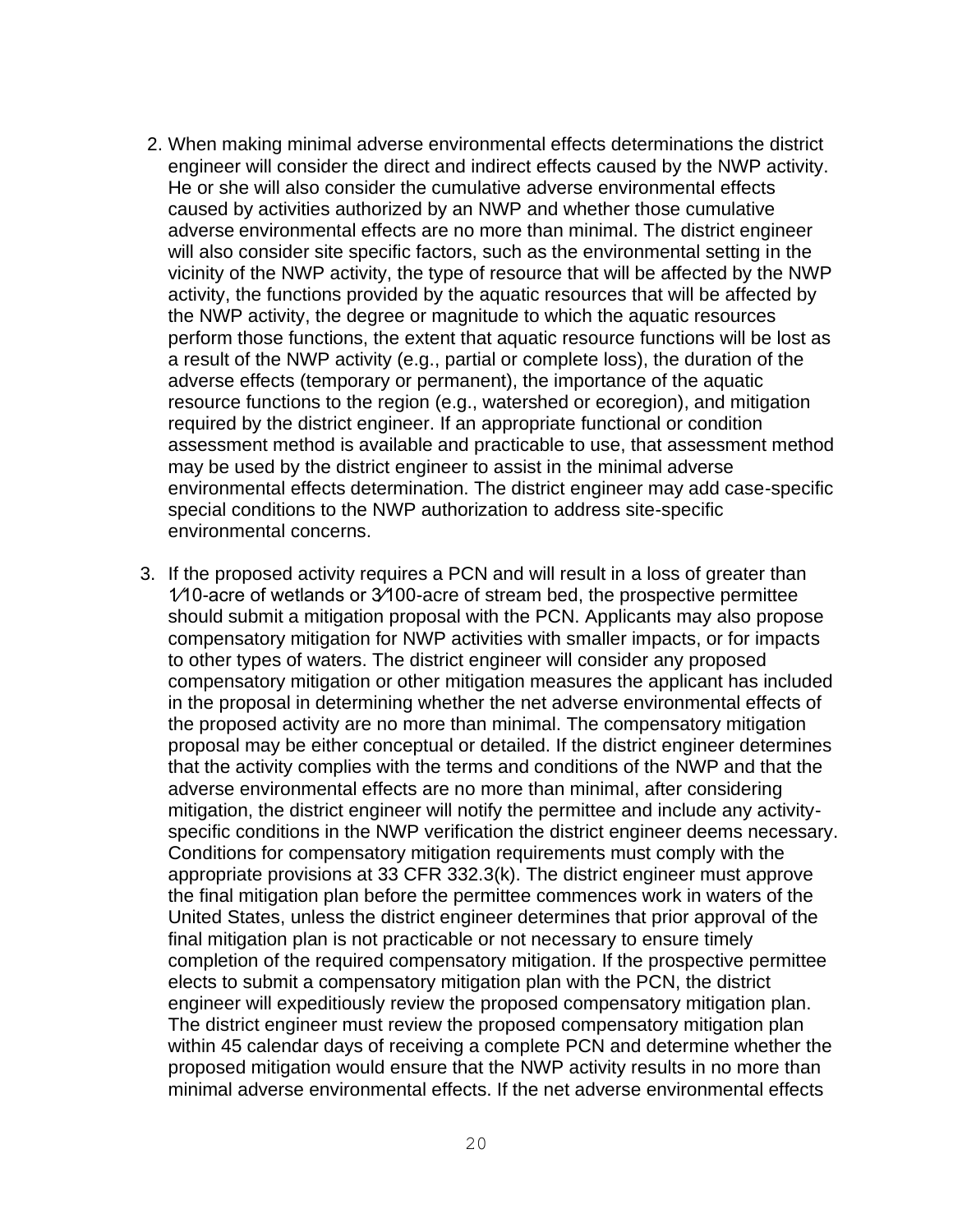of the NWP activity (after consideration of the mitigation proposal) are determined by the district engineer to be no more than minimal, the district engineer will provide a timely written response to the applicant. The response will state that the NWP activity can proceed under the terms and conditions of the NWP, including any activity-specific conditions added to the NWP authorization by the district engineer.

4. If the district engineer determines that the adverse environmental effects of the proposed activity are more than minimal, then the district engineer will notify the applicant either: (a) That the activity does not qualify for authorization under the NWP and instruct the applicant on the procedures to seek authorization under an individual permit; (b) that the activity is authorized under the NWP subject to the applicant's submission of a mitigation plan that would reduce the adverse environmental effects so that they are no more than minimal; or (c) that the activity is authorized under the NWP with specific modifications or conditions. Where the district engineer determines that mitigation is required to ensure no more than minimal adverse environmental effects, the activity will be authorized within the 45-day PCN period (unless additional time is required to comply with general conditions 18, 20, and/or 31), with activity-specific conditions that state the mitigation requirements. The authorization will include the necessary conceptual or detailed mitigation plan or a requirement that the applicant submit a mitigation plan that would reduce the adverse environmental effects so that they are no more than minimal. When compensatory mitigation is required, no work in waters of the United States may occur until the district engineer has approved a specific mitigation plan or has determined that prior approval of a final mitigation plan is not practicable or not necessary to ensure timely completion of the required compensatory mitigation.

#### **Further Information**

- 1. District Engineers have authority to determine if an activity complies with the terms and conditions of an NWP.
- 2. NWPs do not obviate the need to obtain other federal, state, or local permits, approvals, or authorizations required by law.
- 3. NWPs do not grant any property rights or exclusive privileges.
- 4. NWPs do not authorize any injury to the property or rights of others.
- 5. NWPs do not authorize interference with any existing or proposed Federal project (see general condition 31).

## **Nationwide Permit Definitions**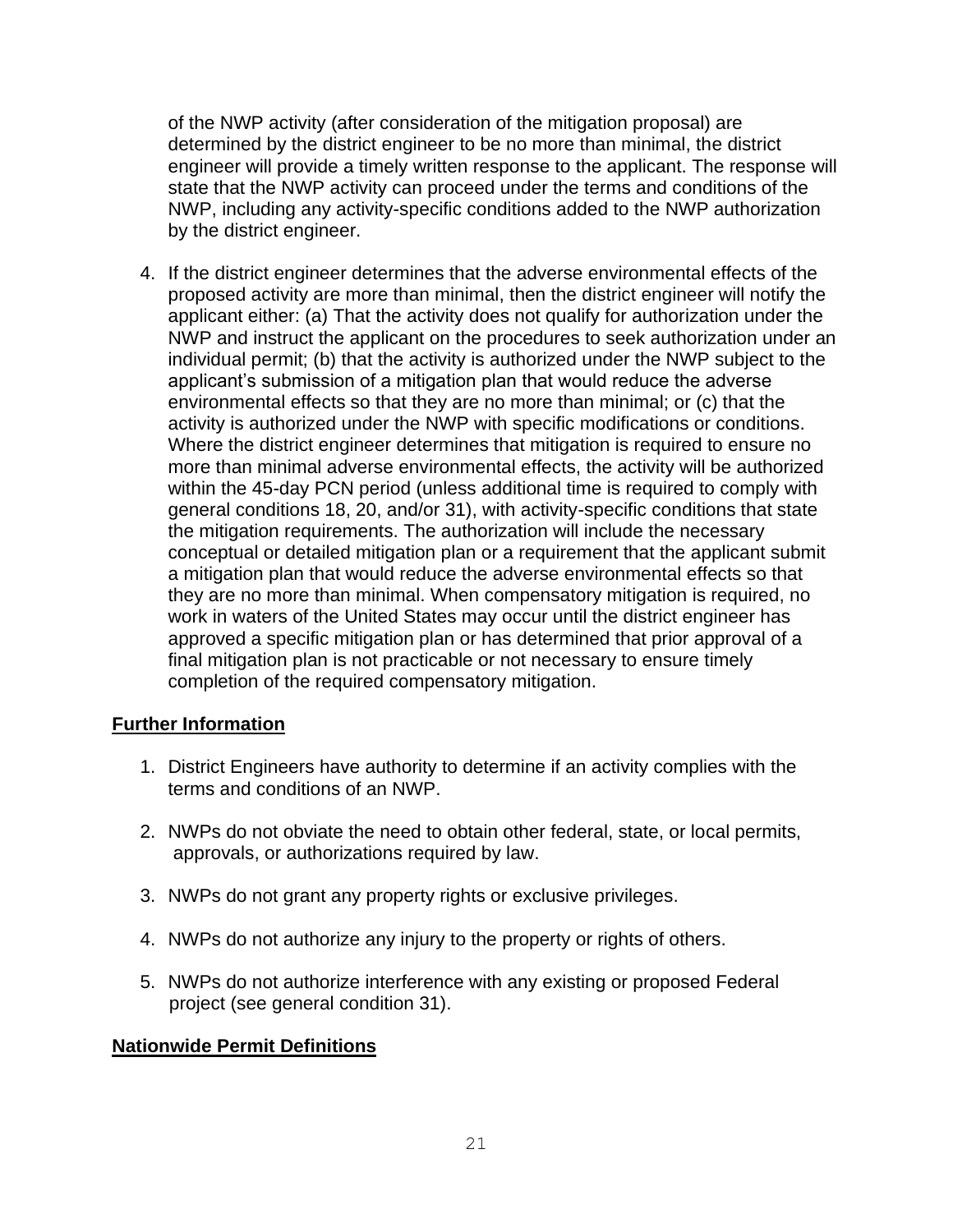**Best management practices (BMPs):** Policies, practices, procedures, or structures implemented to mitigate the adverse environmental effects on surface water quality resulting from development. BMPs are categorized as structural or non-structural. Compensatory mitigation: The restoration (re-establishment or rehabilitation), establishment (creation), enhancement, and/or in certain circumstances preservation of aquatic resources for the purposes of offsetting unavoidable adverse impacts which remain after all appropriate and practicable avoidance and minimization has been achieved.

**Currently serviceable:** Useable as is or with some maintenance, but not so degraded as to essentially require reconstruction.

**Direct effects:** Effects that are caused by the activity and occur at the same time and place.

**Discharge:** The term ''discharge'' means any discharge of dredged or fill material into waters of the United States.

**Ecological reference:** A model used to plan and design an aquatic habitat and riparian area restoration, enhancement, or establishment activity under NWP 27. An ecological reference may be based on the structure, functions, and dynamics of an aquatic habitat type or a riparian area type that currently exists in the region where the proposed NWP 27 activity is located. Alternatively, an ecological reference may be based on a conceptual model for the aquatic habitat type or riparian area type to be restored, enhanced, or established as a result of the proposed NWP 27 activity. An ecological reference takes into account the range of variation of the aquatic habitat type or riparian area type in the region.

**Enhancement:** The manipulation of the physical, chemical, or biological characteristics of an aquatic resource to heighten, intensify, or improve a specific aquatic resource function(s). Enhancement results in the gain of selected aquatic resource function(s), but may also lead to a decline in other aquatic resource function(s). Enhancement does not result in a gain in aquatic resource area.

**Establishment (creation):** The manipulation of the physical, chemical, or biological characteristics present to develop an aquatic resource that did not previously exist at an upland site. Establishment results in a gain in aquatic resource area.

**High Tide Line:** The line of intersection of the land with the water's surface at the maximum height reached by a rising tide. The high tide line may be determined, in the absence of actual data, by a line of oil or scum along shore objects, a more or less continuous deposit of fine shell or debris on the foreshore or berm, other physical markings or characteristics, vegetation lines, tidal gages, or other suitable means that delineate the general height reached by a rising tide. The line encompasses spring high tides and other high tides that occur with periodic frequency but does not include storm surges in which there is a departure from the normal or predicted reach of the tide due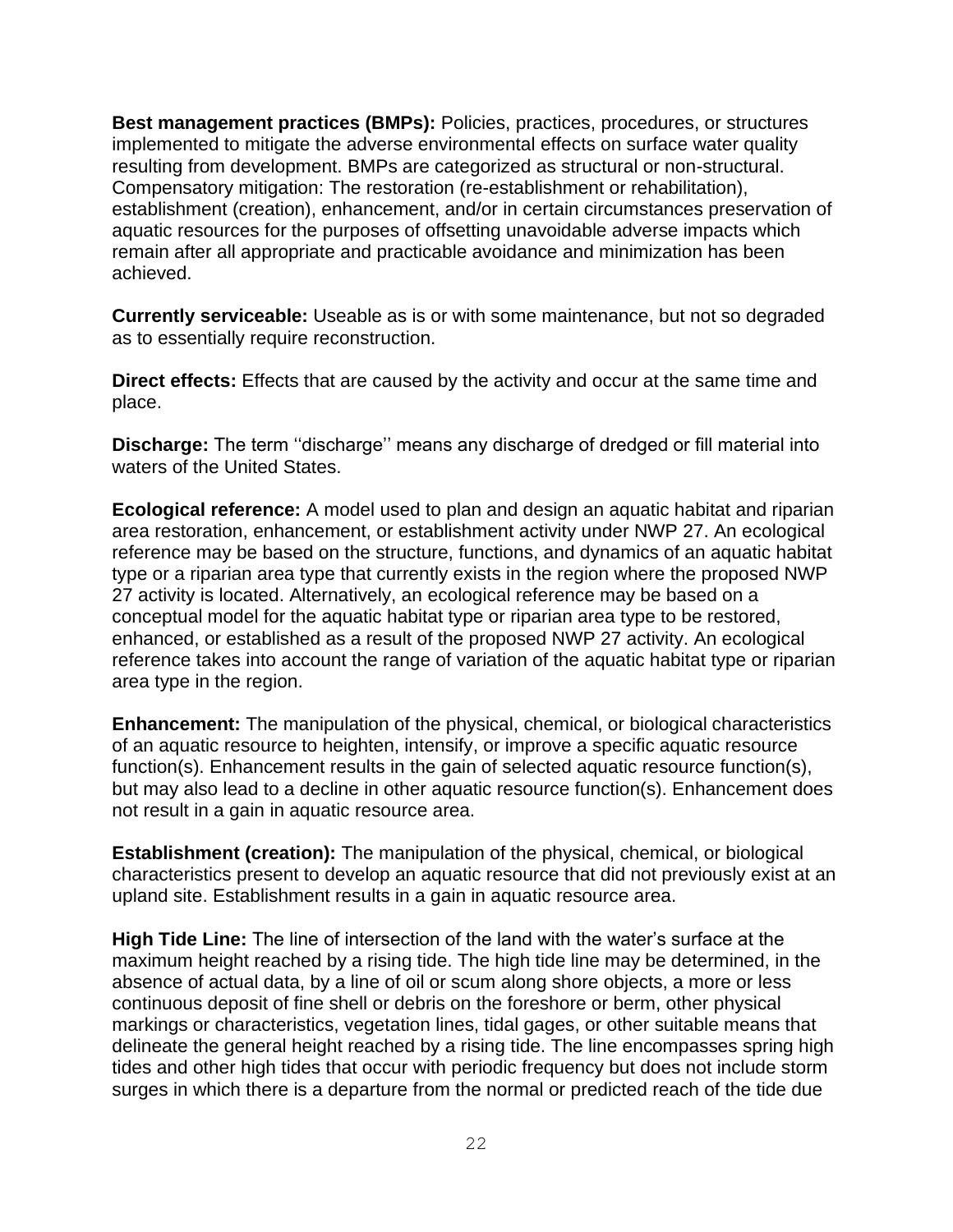to the piling up of water against a coast by strong winds such as those accompanying a hurricane or other intense storm.

**Historic Property:** Any prehistoric or historic district, site (including archaeological site), building, structure, or other object included in, or eligible for inclusion in, the National Register of Historic Places maintained by the Secretary of the Interior. This term includes artifacts, records, and remains that are related to and located within such properties. The term includes properties of traditional religious and cultural importance to an Indian tribe or Native Hawaiian organization and that meet the National Register criteria (36 CFR part 60).

**Independent utility:** A test to determine what constitutes a single and complete nonlinear project in the Corps Regulatory Program. A project is considered to have independent utility if it would be constructed absent the construction of other projects in the project area. Portions of a multi-phase project that depend upon other phases of the project do not have independent utility. Phases of a project that would be constructed even if the other phases were not built can be considered as separate single and complete projects with independent utility.

**Indirect effects:** Effects that are caused by the activity and are later in time or farther removed in distance, but are still reasonably foreseeable.

**Loss of waters of the United States:** Waters of the United States that are permanently adversely affected by filling, flooding, excavation, or drainage because of the regulated activity. The loss of stream bed includes the acres of stream bed that are permanently adversely affected by filling or excavation because of the regulated activity. Permanent adverse effects include permanent discharges of dredged or fill material that change an aquatic area to dry land, increase the bottom elevation of a waterbody, or change the use of a waterbody. The acreage of loss of waters of the United States is a threshold measurement of the impact to jurisdictional waters or wetlands for determining whether a project may qualify for an NWP; it is not a net threshold that is calculated after considering compensatory mitigation that may be used to offset losses of aquatic functions and services. Waters of the United States temporarily filled, flooded, excavated, or drained, but restored to pre-construction contours and elevations after construction, are not included in the measurement of loss of waters of the United States. Impacts resulting from activities that do not require Department of the Army authorization, such as activities eligible for exemptions under section 404(f) of the Clean Water Act, are not considered when calculating the loss of waters of the United States.

**Navigable waters:** Waters subject to section 10 of the Rivers and Harbors Act of 1899. These waters are defined at 33 CFR part 329.

**Non-tidal wetland:** A non-tidal wetland is a wetland that is not subject to the ebb and flow of tidal waters. Nontidal wetlands contiguous to tidal waters are located landward of the high tide line (i.e., spring high tide line).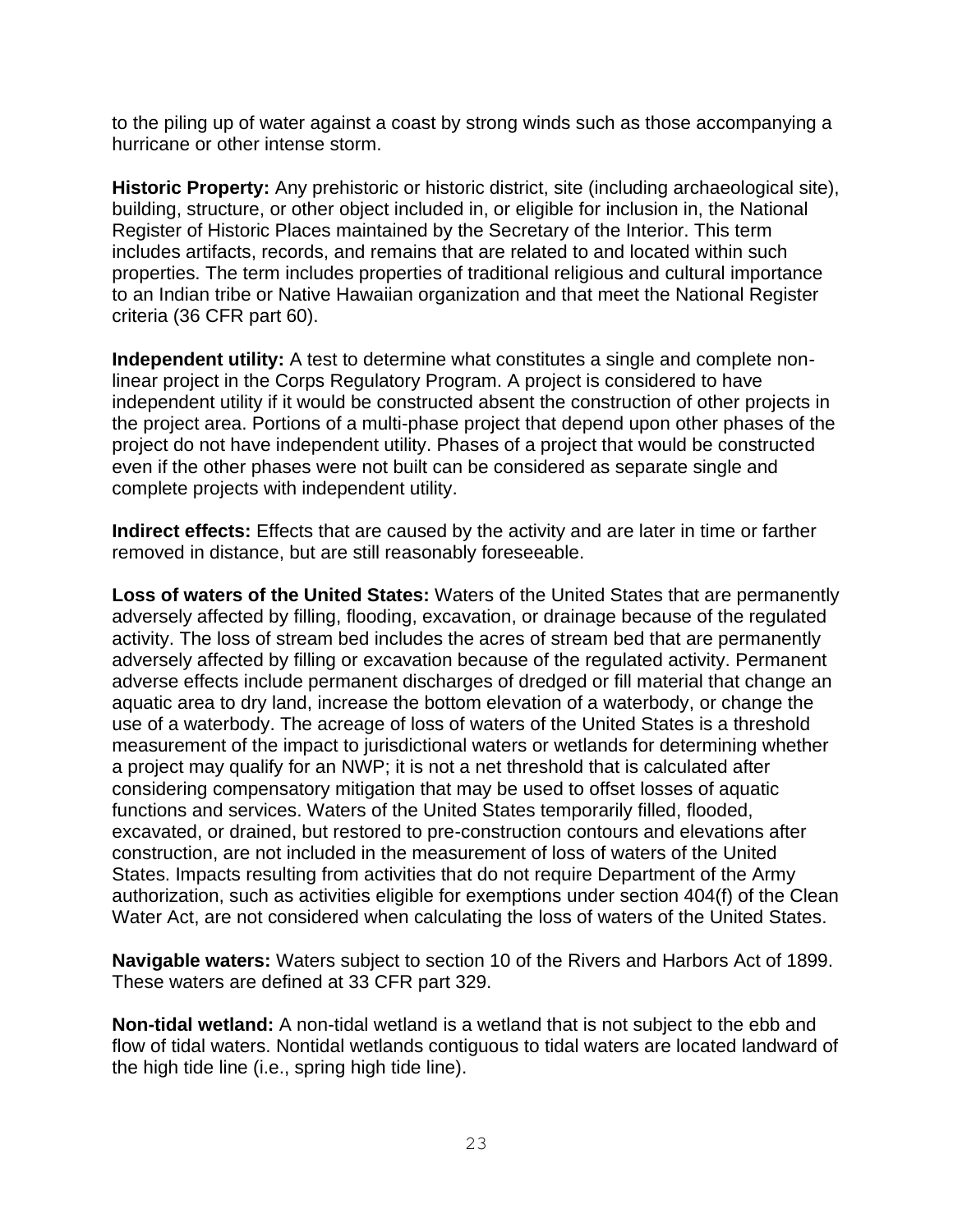**Open water:** For purposes of the NWPs, an open water is any area that in a year with normal patterns of precipitation has water flowing or standing above ground to the extent that an ordinary high water mark can be determined. Aquatic vegetation within the area of flowing or standing water is either non-emergent, sparse, or absent. Vegetated shallows are considered to be open waters. Examples of ''open waters'' include rivers, streams, lakes, and ponds.

**Ordinary High Water Mark:** The term ordinary high water mark means that line on the shore established by the fluctuations of water and indicated by physical characteristics such as a clear, natural line impressed on the bank, shelving, changes in the character of soil, destruction of terrestrial vegetation, the presence of litter and debris, or other appropriate means that consider the characteristics of the surrounding areas.

**Perennial stream:** A perennial stream has surface water flowing continuously yearround during a typical year.

**Practicable:** Available and capable of being done after taking into consideration cost, existing technology, and logistics in light of overall project purposes.

**Pre-construction notification:** A request submitted by the project proponent to the Corps for confirmation that a particular activity is authorized by nationwide permit. The request may be a permit application, letter, or similar document that includes information about the proposed work and its anticipated environmental effects. Preconstruction notification may be required by the terms and conditions of a nationwide permit, or by regional conditions. A pre-construction notification may be voluntarily submitted in cases where preconstruction notification is not required and the project proponent wants confirmation that the activity is authorized by nationwide permit.

**Preservation:** The removal of a threat to, or preventing the decline of, aquatic resources by an action in or near those aquatic resources. This term includes activities commonly associated with the protection and maintenance of aquatic resources through the implementation of appropriate legal and physical mechanisms. Preservation does not result in a gain of aquatic resource area or functions.

**Re-establishment:** The manipulation of the physical, chemical, or biological characteristics of a site with the goal of returning natural/historic functions to a former aquatic resource. Reestablishment results in rebuilding a former aquatic resource and results in a gain in aquatic resource area and functions.

**Rehabilitation:** The manipulation of the physical, chemical, or biological characteristics of a site with the goal of repairing natural/historic functions to a degraded aquatic resource. Rehabilitation results in a gain in aquatic resource function, but does not result in a gain in aquatic resource area.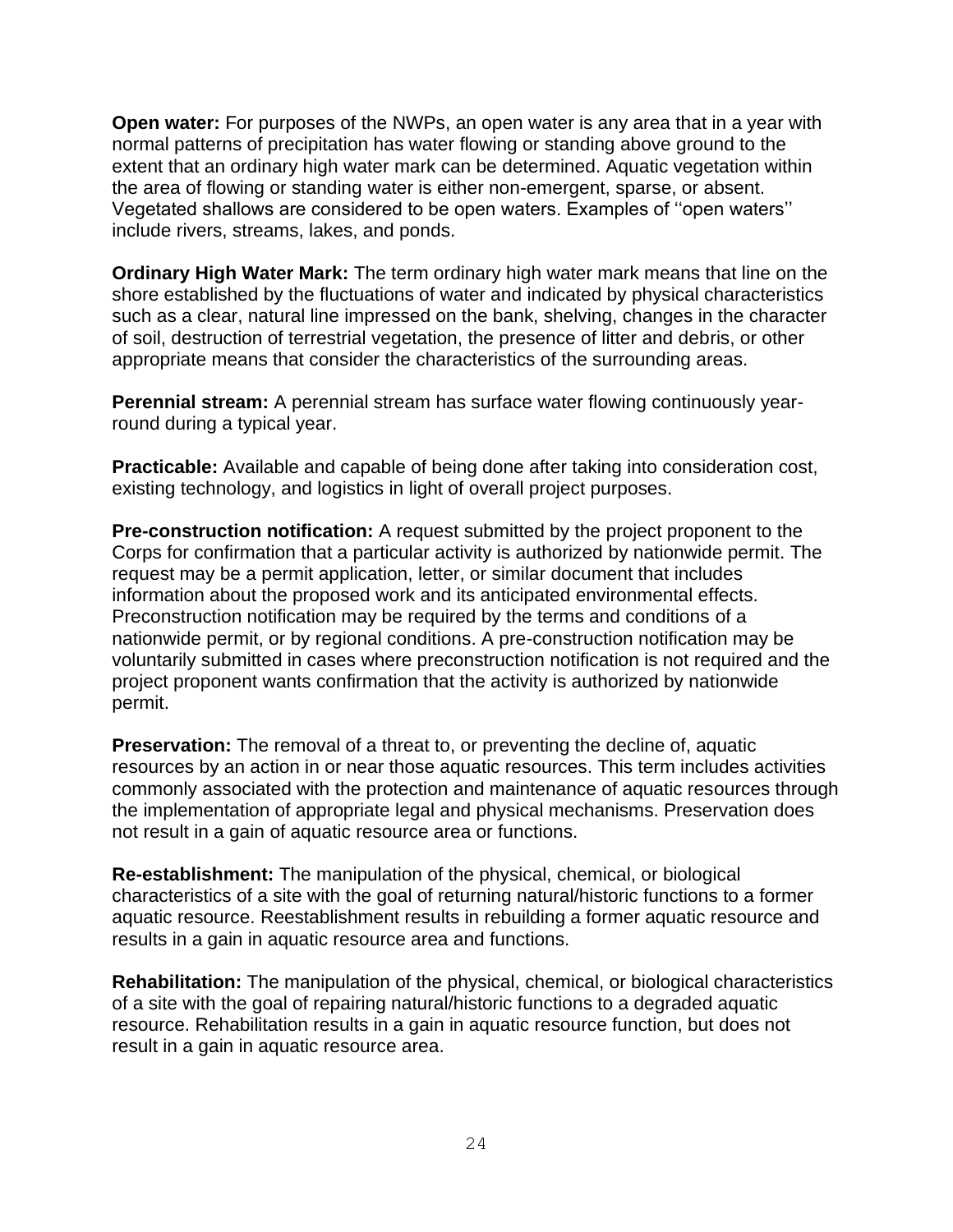**Restoration:** The manipulation of the physical, chemical, or biological characteristics of a site with the goal of returning natural/historic functions to a former or degraded aquatic resource. For the purpose of tracking net gains in aquatic resource area, restoration is divided into two categories: Reestablishment and rehabilitation.

**Riffle and pool complex:** Riffle and pool complexes are special aquatic sites under the 404(b)(1) Guidelines. Riffle and pool complexes sometimes characterize steep gradient sections of streams. Such stream sections are recognizable by their hydraulic characteristics. The rapid movement of water over a course substrate in riffles results in a rough flow, a turbulent surface, and high dissolved oxygen levels in the water. Pools are deeper areas associated with riffles. A slower stream velocity, a streaming flow, a smooth surface, and a finer substrate characterize pools.

**Riparian areas:** Riparian areas are lands next to streams, lakes, and estuarine-marine shorelines. Riparian areas are transitional between terrestrial and aquatic ecosystems, through which surface and subsurface hydrology connects riverine, lacustrine, estuarine, and marine waters with their adjacent wetlands, non-wetland waters, or uplands. Riparian areas provide a variety of ecological functions and services and help improve or maintain local water quality. (See general condition 23.)

**Shellfish seeding:** The placement of shellfish seed and/or suitable substrate to increase shellfish production. Shellfish seed consists of immature individual shellfish or individual shellfish attached to shells or shell fragments (i.e., spat on shell). Suitable substrate may consist of shellfish shells, shell fragments, or other appropriate materials placed into waters for shellfish habitat.

**Single and complete linear project:** A linear project is a project constructed for the purpose of getting people, goods, or services from a point of origin to a terminal point, which often involves multiple crossings of one or more waterbodies at separate and distant locations. The term ''single and complete project'' is defined as that portion of the total linear project proposed or accomplished by one owner/developer or partnership or other association of owners/developers that includes all crossings of a single water of the United States (i.e., a single waterbody) at a specific location. For linear projects crossing a single or multiple waterbodies several times at separate and distant locations, each crossing is considered a single and complete project for purposes of NWP authorization. However, individual channels in a braided stream or river, or individual arms of a large, irregularly shaped wetland or lake, etc., are not separate waterbodies, and crossings of such features cannot be considered separately.

**Single and complete non-linear project:** For non-linear projects, the term ''single and complete project'' is defined at 33 CFR 330.2(i) as the total project proposed or accomplished by one owner/developer or partnership or other association of owners/developers. A single and complete non-linear project must have independent utility (see definition of ''independent utility''). Single and complete non-linear projects may not be ''piecemealed'' to avoid the limits in an NWP authorization.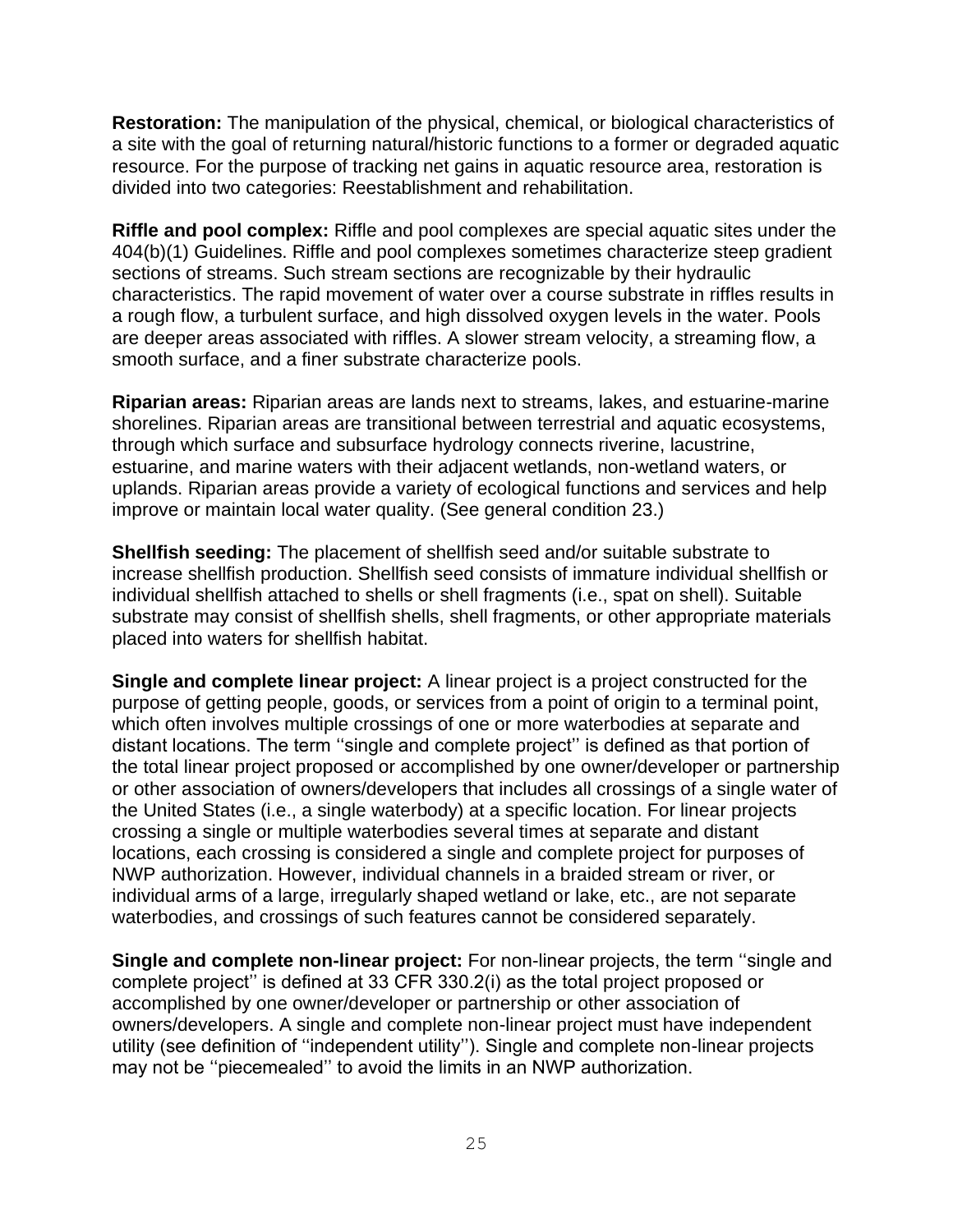**Stormwater management:** Stormwater management is the mechanism for controlling stormwater runoff for the purposes of reducing downstream erosion, water quality degradation, and flooding and mitigating the adverse effects of changes in land use on the aquatic environment.

**Stormwater management facilities:** Stormwater management facilities are those facilities, including but not limited to, stormwater retention and detention ponds and best management practices, which retain water for a period of time to control runoff and/or improve the quality (i.e., by reducing the concentration of nutrients, sediments, hazardous substances and other pollutants) of stormwater runoff.

**Stream bed:** The substrate of the stream channel between the ordinary high water marks. The substrate may be bedrock or inorganic particles that range in size from clay to boulders. Wetlands contiguous to the stream bed, but outside of the ordinary high water marks, are not considered part of the stream bed.

**Stream channelization:** The manipulation of a stream's course, condition, capacity, or location that causes more than minimal interruption of normal stream processes. A channelized jurisdictional stream remains a water of the United States.

**Structure:** An object that is arranged in a definite pattern of organization. Examples of structures include, without limitation, any pier, boat dock, boat ramp, wharf, dolphin, weir, boom, breakwater, bulkhead, revetment, riprap, jetty, artificial island, artificial reef, permanent mooring structure, power transmission line, permanently moored floating vessel, piling, aid to navigation, or any other manmade obstacle or obstruction.

**Tidal wetland:** A tidal wetland is a jurisdictional wetland that is inundated by tidal waters. Tidal waters rise and fall in a predictable and measurable rhythm or cycle due to the gravitational pulls of the moon and sun. Tidal waters end where the rise and fall of the water surface can no longer be practically measured in a predictable rhythm due to masking by other waters, wind, or other effects. Tidal wetlands are located channelward of the high tide line.

**Tribal lands:** Any lands title to which is either: (1) Held in trust by the United States for the benefit of any Indian tribe or individual; or (2) held by any Indian tribe or individual subject to restrictions by the United States against alienation.

**Tribal rights:** Those rights legally accruing to a tribe or tribes by virtue of inherent sovereign authority, unextinguished aboriginal title, treaty, statute, judicial decisions, executive order or agreement, and that give rise to legally enforceable remedies.

**Vegetated shallows:** Vegetated shallows are special aquatic sites under the 404(b)(1) Guidelines. They are areas that are permanently inundated and under normal circumstances have rooted aquatic vegetation, such as seagrasses in marine and estuarine systems and a variety of vascular rooted plants in freshwater systems.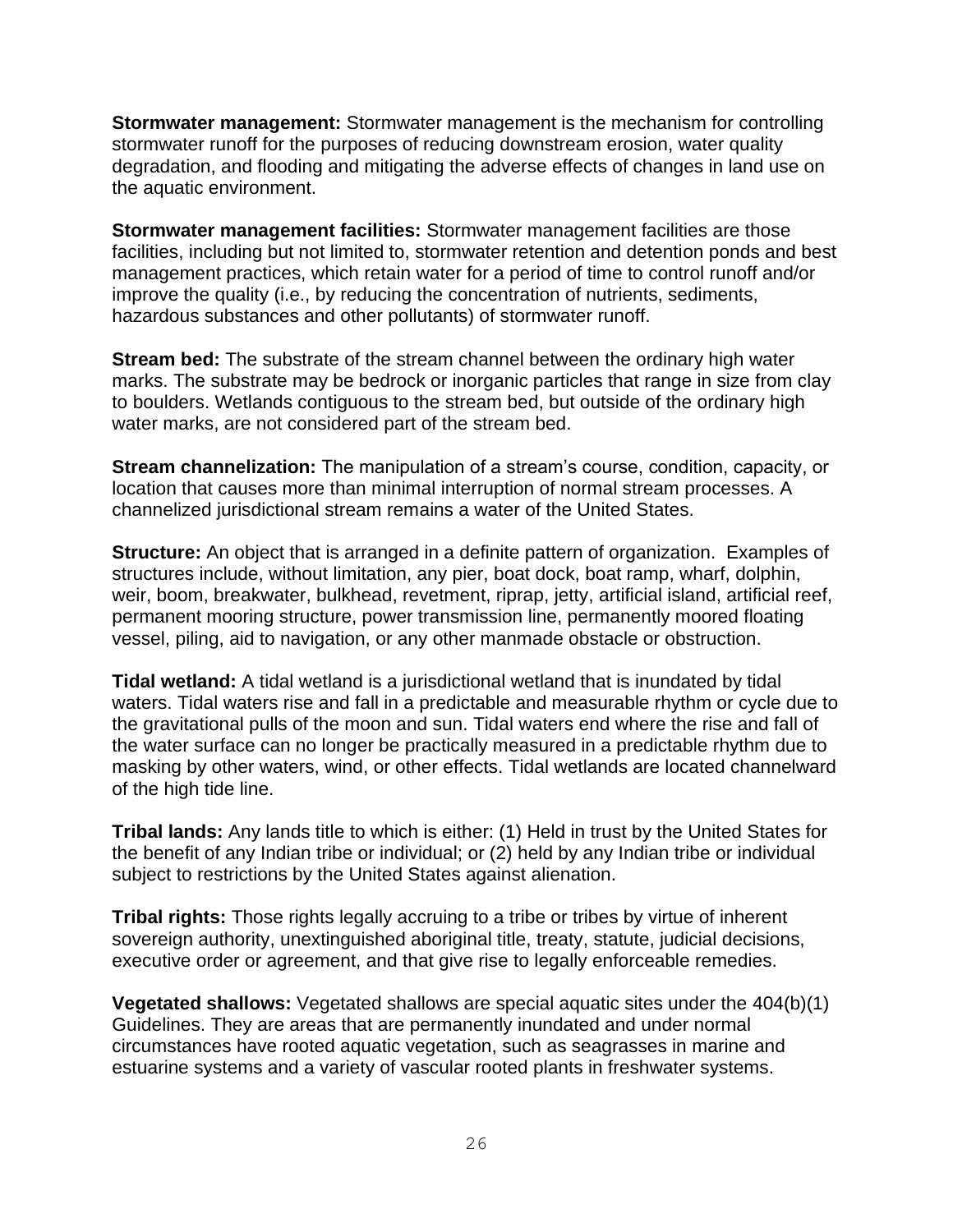**Waterbody:** For purposes of the NWPs, a waterbody is a ''water of the United States.'' If a wetland is adjacent to a waterbody determined to be a water of the United States, that waterbody and any adjacent wetlands are considered together as a single aquatic unit (see 33 CFR 328.4(c)(2)).

# **Further Information**

1. District Engineers have authority to determine if an activity complies with the terms and conditions of an NWP.

2. NWPs do not obviate the need to obtain other federal, state, or local permits, approvals, or authorizations required by law.

3. NWPs do not grant any property rights or exclusive privileges.

4. NWPs do not authorize any injury to the property or rights of others.

5. NWPs do not authorize interference with any existing or proposed Federal project (see general condition 31).

# **Nationwide Permits Regional General Conditions For the State of Ohio**

1. NWPs shall not authorize any regulated activity which negatively impacts bogs and/or fens.

2. NWPs shall not authorize any requlated activity in Lake Erie which would result in diversion of water from the Great Lakes.

3. NWPs shall not authorize any regulated activity which has an adverse impact on littoral transport within Lake Erie.

4. **In-Water Work Exclusion Dates:** Any work associated with a regulated activity under a nationwide permit cannot take place during the restricted period of the following Ohio Department of Natural Resources (ODNR), Division of Wildlife (DOW) In-Water Work Restrictions, unless the applicant receives advanced written approval from the DOW, notifies the District Engineer in accordance with Nationwide Permit General Condition 32 and Regional General Condition 6, and receives written approval from the Corps:

Statewide In-Water Work Restriction Periods and Locations

1. Salmonid Locations Restriction Period: September 15 – June 30

Arcola Creek (entire reach)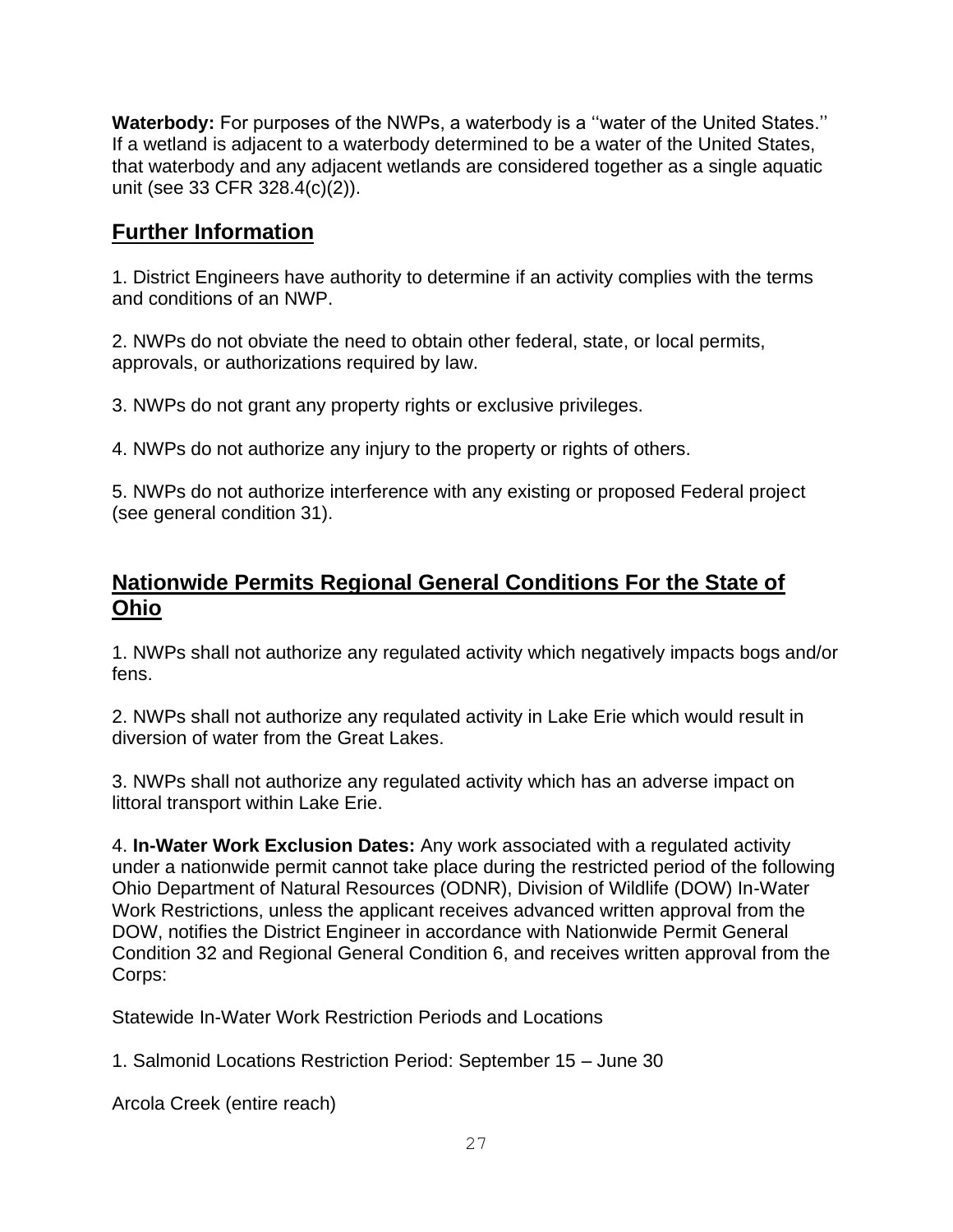Ashtabula Harbor Ashtabula River (Hadlock Rd. to mouth) Aurora Branch (Chagrin River (RM 0.38 to mouth)) Big Creek (Grand River (Girdled Road to mouth)) Black River (entire reach) Chagrin River (Chagrin Falls to mouth) Cold Creek (entire reach) Conneaut Creek (entire reach) Conneaut Harbor Corporation Creek (Chagrin River (entire reach)) Cowles Creek (entire reach) Ellison Creek (Grand River (entire reach)) Euclid Creek (entire reach) Fairport Harbor Grand River (Dam at Harpersfield Covered Bridge Park to mouth) Gulley Brook (Chagrin River (entire reach)) Huron River (East Branch-West Branch confluence to mouth) Indian Creek (entire reach) Kellogg Creek (Grand River (entire reach)) Mill Creek (Grand River (entire reach)) Paine Creek (Grand River (Paine Falls to mouth)) Rocky River (East Branch-West Branch confluence to mouth) Smokey Run (Conneaut Creek (entire reach)) Turkey Creek (entire reach) Vermilion River (dam at Wakeman upstream of the US 20/SR 60 bridge to mouth) Ward Creek (Chagrin River (entire reach)) Wheeler Creek (entire reach) Whitman Creek (entire reach)

2. Other Locations Restriction Period: March 15 – June 30

All other perennial streams not listed above as salmonid. Also includes Lake Erie and bays not listed above as salmonid.

Note: This condition does not apply to Ohio Department of Transportation projects that are covered under the "Memorandum of Agreement Between The Ohio Department of Transportation, The Ohio Department of Natural Resources, and The United States Fish and Wildlife Service For Interagency Coordination For Projects Which Require Consultation Under the Endangered Species Act, Impact State Listed Species, and/or Modify Jurisdictional Waters 2016 Agreement Number: 19394" or subsequent amendments to this Ohio Department of Transportation memorandum of agreement.

5. **Waters of Special Concern**: PCN in accordance with NWP General Condition 32 and Regional General Condition 6 is required for regulated activities in the following resources: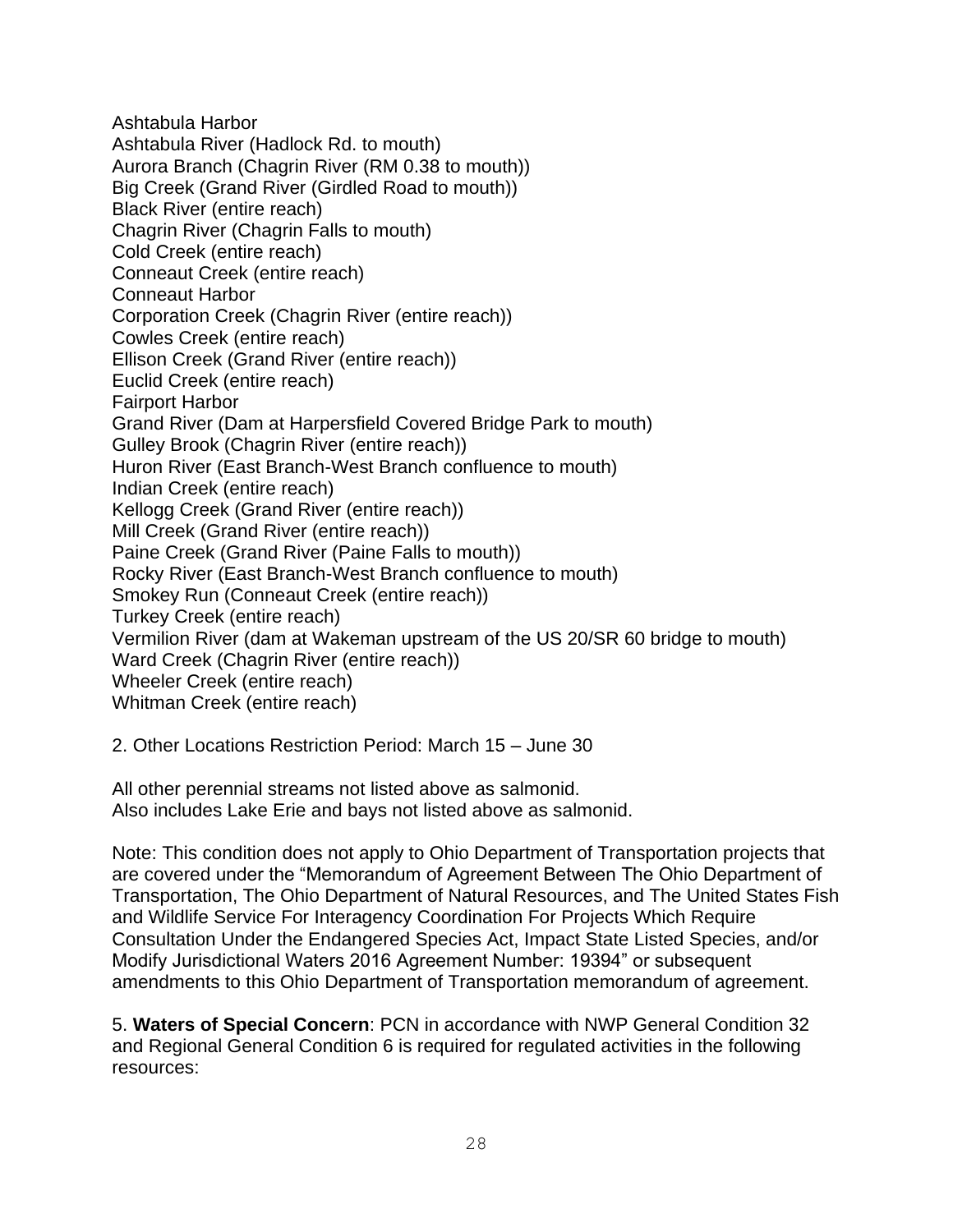- a. **Threatened and Endangered Species**: Due to the potential presence of federally threatened or endangered species or their habitats, PCN in accordance with NWP General Conditions 18 and 32 and Regional General Condition 6 is required for any regulated activity under the NWPs in Ohio that includes:
	- i. The removal of trees  $\geq$  three (3) inches diameter at breast height. These trees may provide suitable roosting, foraging, or traveling habitat for the federally listed endangered Indiana bat and the federally-listed threatened northern long-eared bat; and/or
	- ii. Regulated activities that impact a sand, gravel, and/or cobble beach (landform between the low and high water marks affected by waves) and/or mud flat (areas affected by natural seiche effect) on the Lake Erie shoreline; and/or
	- iii. Regulated activities in the waterway or township of the corresponding counties listed in Appendix 1.

**Note 1**: Applicants must ensure they are referencing the latest version of Appendix 1 by contacting their nearest U.S. Army Corps of Engineers district office and visiting the online resources identified in General Condition 18(f) of these NWPs, since federally listed species are continuously listed, proposed for listing, and/or de-listed.

**Note 2:** As mentioned in General Condition 18, federal applicants should follow their own procedures for complying with the requirements of the Endangered Species Act (ESA). Federal applicants, including applicants that have received federal funding, must provide the District Engineer with the appropriate documentation to demonstrate compliance with ESA requirements.

#### b. **Critical Resource Waters:**

- i. In Ohio, two (2) areas have been designated critical habitat for the piping plover (*Charadrius melodus*) and are defined as lands 0.62 mile inland from normal high water line. Unit OH-1 extends from the mouth of Sawmill Creek to the western property boundary of Sheldon Marsh State Natural Area, Erie County, encompassing approximately two (2) miles. Unit OH-2 extends from the eastern boundary line of Headland Dunes Nature Preserve to the western boundary of the Nature Preserve and Headland Dunes State Park, Lake County, encompassing approximately 0.5 mile.
- ii. In Ohio three (3) areas have been designated critical habitat for the rabbitsfoot mussel (*Quadrula cylindrica cylindrica*). Unit RF26 includes 17.5 river kilometers (rkm) (10.9 river miles [rimi]) of the Walhonding River from the convergence of the Kokosing and Mohican Rivers downstream to Ohio Highway 60 near Warsaw, Coshocton County, Ohio. Unit RF27 includes 33.3 rkm (20.7 rmi) of Little Darby Creek from Ohio Highway 161 near Chuckery, Union County, Ohio, downstream to U.S. Highway 40 near West Jefferson, Madison County, Ohio. Unit RF29 includes 7.7 rkm (4.8 rmi) of Fish Creek from the Indiana and Ohio State line northwest of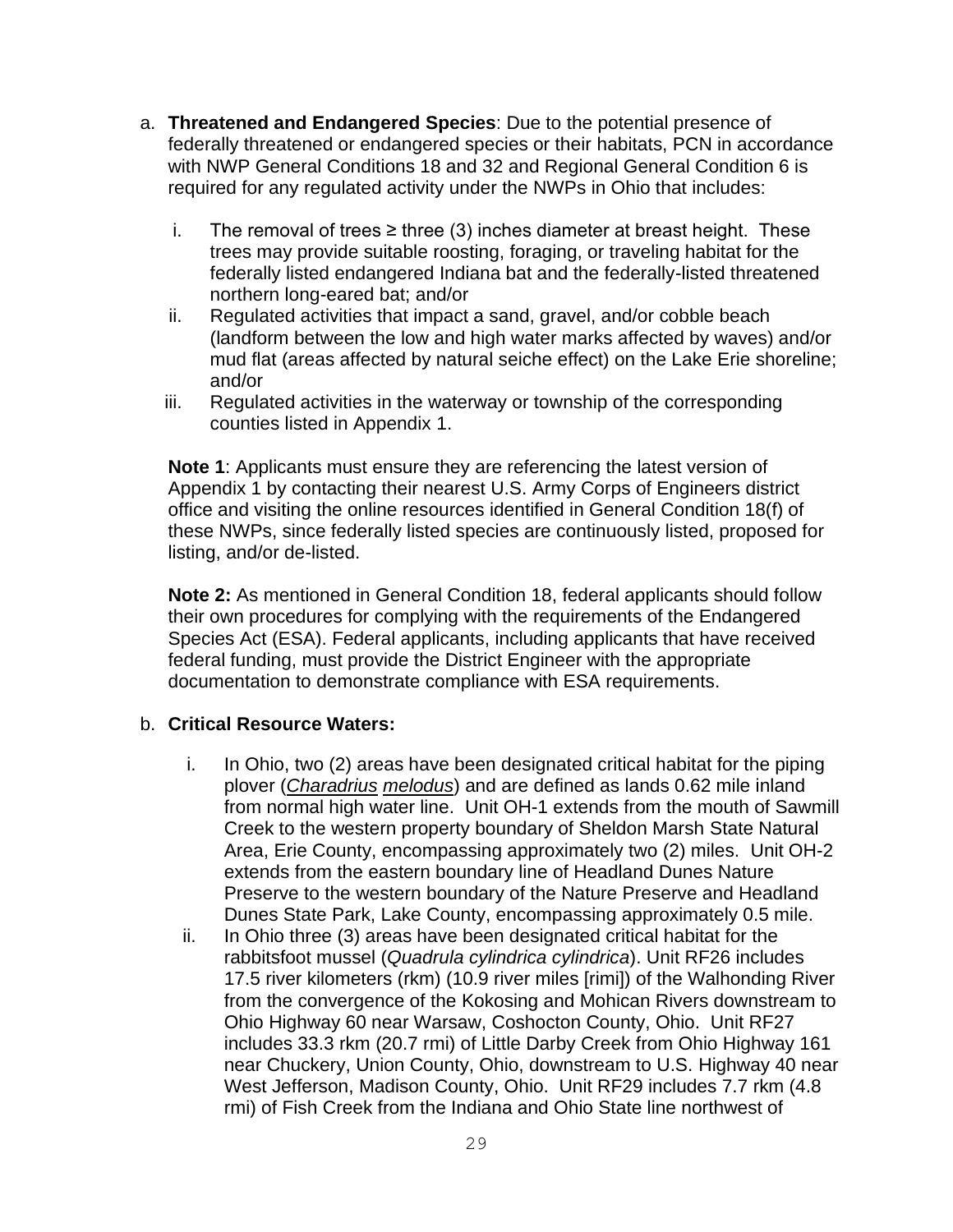Edgerton, Ohio, downstream to its confluence with the St. Joseph's River north of Edgerton, Williams County, Ohio.

- iii. Old Woman Creek National Estuarine Research Preserve.
- c. **Oak Openings:** Wetland activities conducted in the Oak Openings Region of Northwest Ohio located in Lucas, Henry and Fulton Counties. For a map of the Oak Openings Region, visit [https://www.google.com/maps/d/viewer?mid=1JADupaZXJzO6AUDvnUaV18GVj](https://www.google.com/maps/d/viewer?mid=1JADupaZXJzO6AUDvnUaV18GVjG7yfBim&usp=sharing) [G7yfBim&usp=sharing](https://www.google.com/maps/d/viewer?mid=1JADupaZXJzO6AUDvnUaV18GVjG7yfBim&usp=sharing)
- d. **Category 3 Wetlands:** As determined through use of the latest approved version of the Ohio Environmental Protection Agency's Ohio Rapid Assessment Method wetland evaluation form.
- e. **Ohio Stream Designations:** Exceptional Warmwater Habitat, Cold Water Habitat, Seasonal Salmonid, or any equivalent designation; or water bodies with an antidegradation category of Superior High Quality Water, Outstanding National Resource Water, or Outstanding State Waters as determined by the Ohio Environmental Protection Agency except for NWP 1, 2, 3, 9, 10, 11, 27, 28, 32, and 35 or maintenance activities covered under NWPs 7 and 12. The current list of these rivers and tributaries can be found on the Ohio Environmental Protection Agency web-site at: [http://www.epa.ohio.gov/dsw/rules/3745\\_1.aspx.](http://www.epa.ohio.gov/dsw/rules/3745_1.aspx) These designations can be found under the aquatic life use of the rivers and tributaries within its basin and under the "Anti-deg Rule #05."
- 6. **PCN Submittals**: In addition to the information required under NWP General Condition 32, the following information must be provided with the PCN:
	- a. **Threatened and Endangered Species:** Section 7(a)(2) of the Endangered Species Act (ESA) states that each federal agency shall, in consultation with the Secretary, insure that any action they authorize, fund, or carry out is not likely to jeopardize the continued existence of a listed species or result in the destruction or adverse modification of designated critical habitat. Section 7 of the ESA, called "Interagency Cooperation," is the mechanism by which federal agencies ensure the actions they take, including those they fund or authorize, do not jeopardize the continued existence of any federally or proposed federally listed species. Consistent with NWP General Condition 18, information for federally threatened and endangered species must be provided in the PCN to determine the proposed activity's compliance with NWP General Condition 18 and to facilitate project-specific coordination with the USFWS. All relevant information obtained from the USFWS must be submitted with the PCN.
	- b. **Cultural Resources**: Under the National Historic Preservation Act (NHPA), the Corps must ensure no federal undertaking, including a Corps permit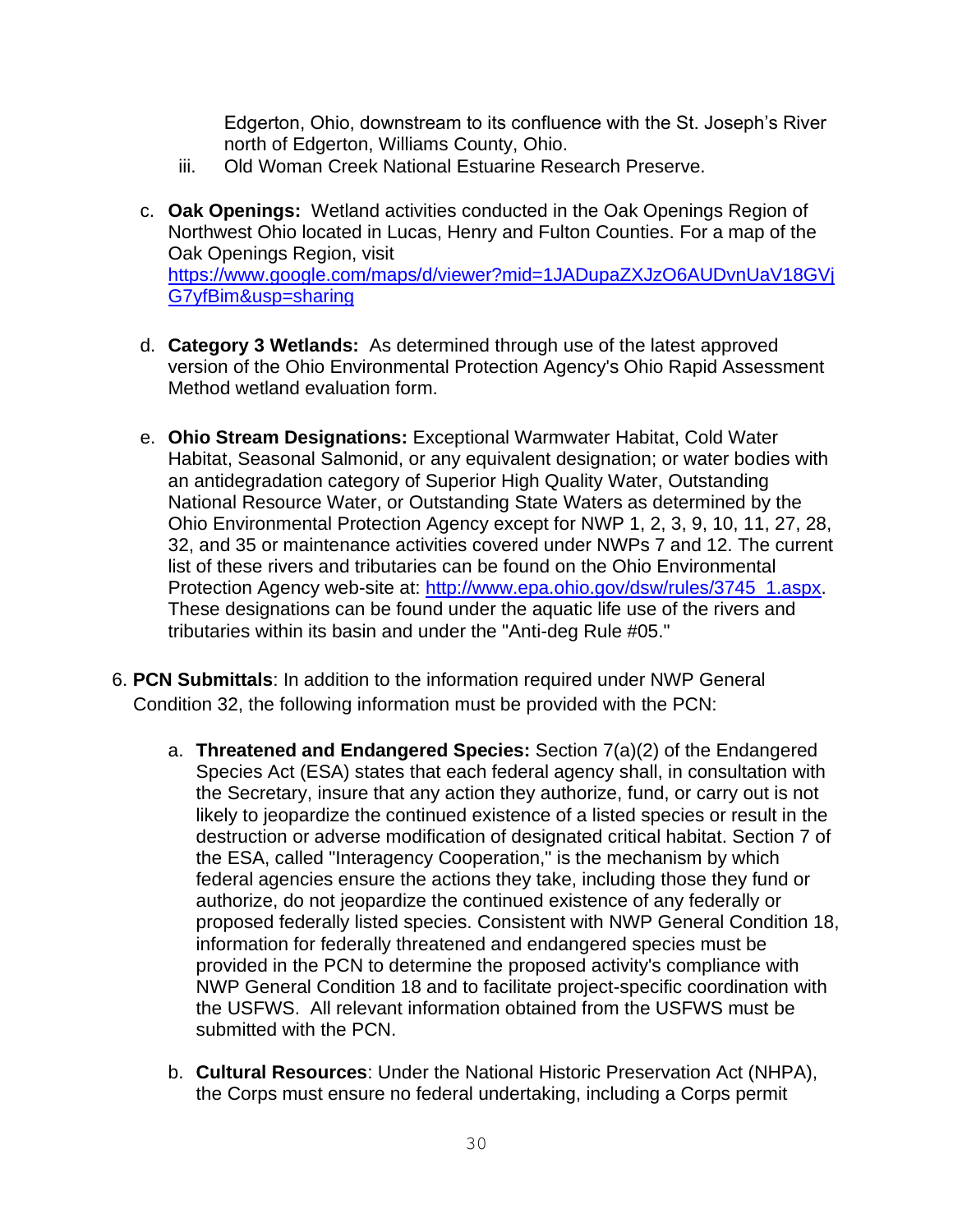action, which may affect historic resources, is commenced before the impacts of such action are considered and the Advisory Council on Historic Preservation and the State Historic Preservation Office (SHPO) are provided an opportunity to comment as required by the NHPA, 36 CFR 800, and 33 CFR 325, Appendix C. Consistent with NWP General Condition 20, historic properties information must be provided in the PCN if the proposed undertaking might have the potential to cause effects to any historic properties listed on, determined to be eligible for listing on, or potentially eligible for listing on the National Register of Historic Places, including previously unidentified properties. All relevant information obtained from the SHPO must be submitted with the PCN.

c. **National Wild and Scenic Rivers**: The following waterways are components of the National Wild and Scenic River System and require PCN to the Corps:

## **Big and Little Darby Creeks**

- Big Darby Creek from Champaign-Union County line downstream to the Conrail railroad trestle and from the confluence with the Little Darby Creek downstream to the Scioto River;
- Little Darby Creek from the Lafayette-Plain City Road bridge downstream to within 0.8 mile from the confluence with Big Darby Creek; and
- Total designation is approximately 82 miles.

## **Little Beaver Creek**

- Little Beaver Creek main stem, from the confluence of West Fork with Middle Fork near Williamsport to mouth;
- North Fork from confluence of Brush Run and North Fork to confluence of North Fork with main stem at Fredericktown;
- Middle Fork from vicinity of Co. Rd. 901 (Elkton Road) bridge crossing to confluence of Middle Fork with West Fork near Williamsport;
- West Fork from vicinity of Co. Rd. 914 (Y-Camp Road) bridge crossing east to confluence of West Fork with Middle Fork near Williamsport; and
- Total designation is 33 miles.

## **Little Miami River**

- Little Miami River St. Rt. 72 at Clifton to the Ohio River;
- Caesar Creek lower two (2) miles of Caesars Creek; and
- Total designation is 94 miles.
- d. **Temporary Fills or Structures:** When a PCN is required for temporary fills or structures, the PCN must specify how long the temporary fills or structures will remain and include a restoration plan showing how all temporary fills and structures will be removed and the area restored to pre-construction contours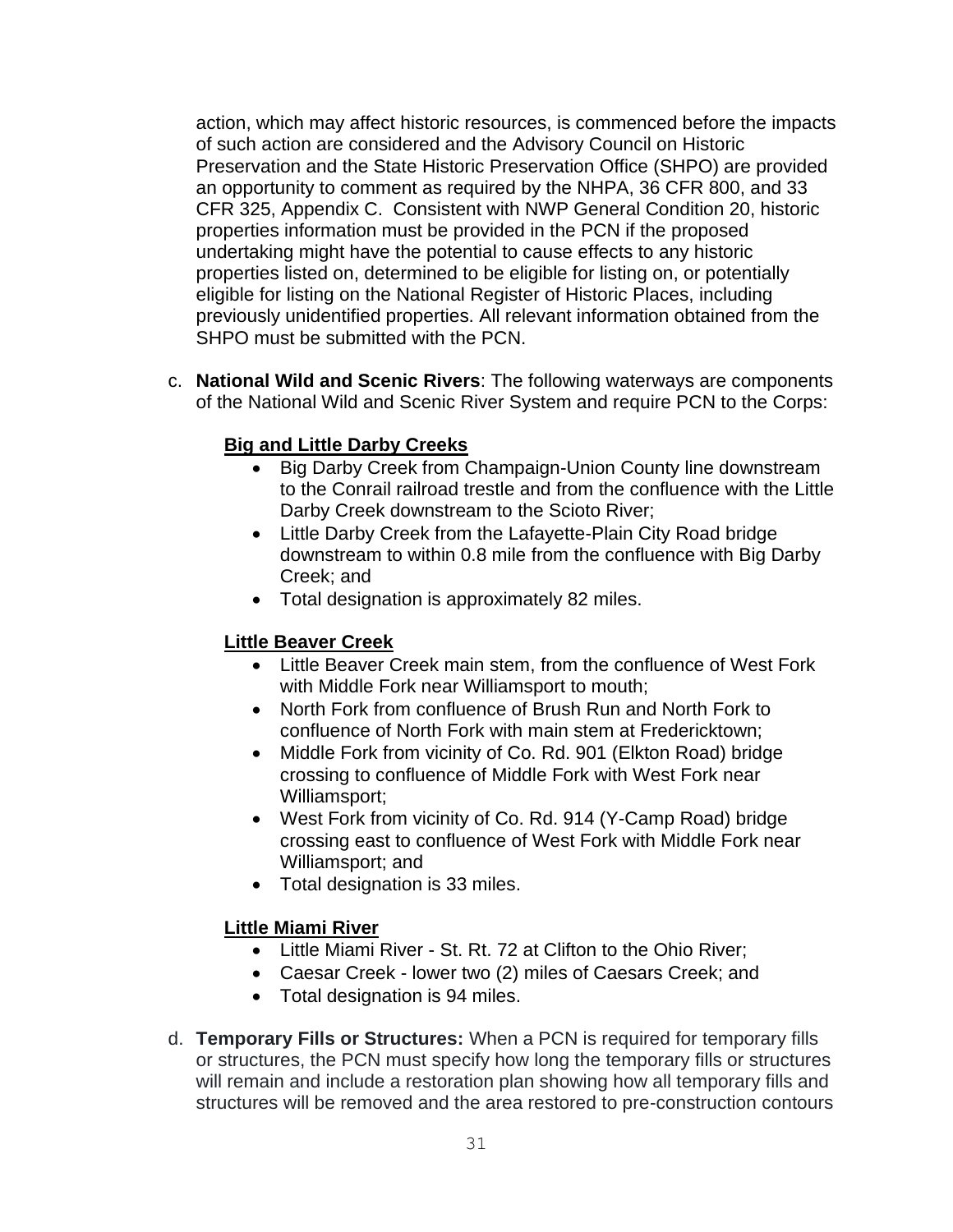and elevations. Native, non-invasive vegetation must be used unless otherwise authorized by a Corps NWP verification.

7. **Invasive Species:** No area for which grading has been completed will be unseeded or unmulched for longer than 14 days. All disturbed areas will be seeded and/or revegetated with native species and approved seed mixes (where practicable) after completion of construction activities for stabilization and to help preclude the establishment of non-native invasive species.

| <b>APPENDIX 1 TO REGIONAL GENERAL CONDITION 5 (a)</b> |                                                                            |                                                                                                                                                                                |  |  |
|-------------------------------------------------------|----------------------------------------------------------------------------|--------------------------------------------------------------------------------------------------------------------------------------------------------------------------------|--|--|
| <b>County</b>                                         | Waterway                                                                   | <b>Township</b>                                                                                                                                                                |  |  |
| Adams                                                 | Ohio River, Scioto Brush<br>Creek, South Fork Scioto<br><b>Brush Creek</b> |                                                                                                                                                                                |  |  |
| Ashtabula                                             | <b>Grand River, Pymatuning</b><br><b>Creek</b>                             | Andover, Austinburg, Cherry Valley,<br>Colebrook, Dorset, Hartsgrove,<br>Harpersfield, Morgan, New Lyme, Orwell,<br>Richmond, Rome, Trumbull, Wayne,<br>Williamsfield, Windsor |  |  |
| <b>Athens</b>                                         | <b>Ohio River</b>                                                          |                                                                                                                                                                                |  |  |
| Brown                                                 | East Fork Little Miami<br>River, Ohio River                                |                                                                                                                                                                                |  |  |
| <b>Butler</b>                                         | <b>Great Miami River</b>                                                   | Lemon, Liberty                                                                                                                                                                 |  |  |
| Champaign                                             |                                                                            | Mad River, Union, Urbana                                                                                                                                                       |  |  |
| <b>Clark</b>                                          | <b>Little Miami River</b>                                                  | Bethel, Moorfield, Pleasant, Springfield                                                                                                                                       |  |  |
| Clermont                                              | East Fork Little Miami<br>River, Little Miami River,<br><b>Ohio River</b>  |                                                                                                                                                                                |  |  |
| Clinton                                               |                                                                            | Chester, Richland, Wayne                                                                                                                                                       |  |  |
| Columbiana                                            |                                                                            | Butler, Fairfield, Hanover, Knox, Unity                                                                                                                                        |  |  |
| Coshocton                                             | Killbuck Creek,<br>Muskingum River,<br><b>Walhonding River</b>             |                                                                                                                                                                                |  |  |
| Crawford                                              |                                                                            | Auburn, Bucyrus, Cranberry, Dallas,<br>Holmes, Whetstone                                                                                                                       |  |  |
| Darke                                                 | <b>Stillwater River</b>                                                    |                                                                                                                                                                                |  |  |
| Defiance                                              | St. Joseph River                                                           | Milford                                                                                                                                                                        |  |  |
| Delaware                                              | Mill Creek, Olentangy<br><b>River</b>                                      |                                                                                                                                                                                |  |  |
| Erie                                                  |                                                                            | Margaretta                                                                                                                                                                     |  |  |
| Fairfield                                             |                                                                            | Walnut                                                                                                                                                                         |  |  |
| Fayette                                               |                                                                            | Concord, Green, Jasper, Union                                                                                                                                                  |  |  |
| Franklin                                              | <b>Big Darby Creek, Little</b><br>Darby Creek, Scioto River                |                                                                                                                                                                                |  |  |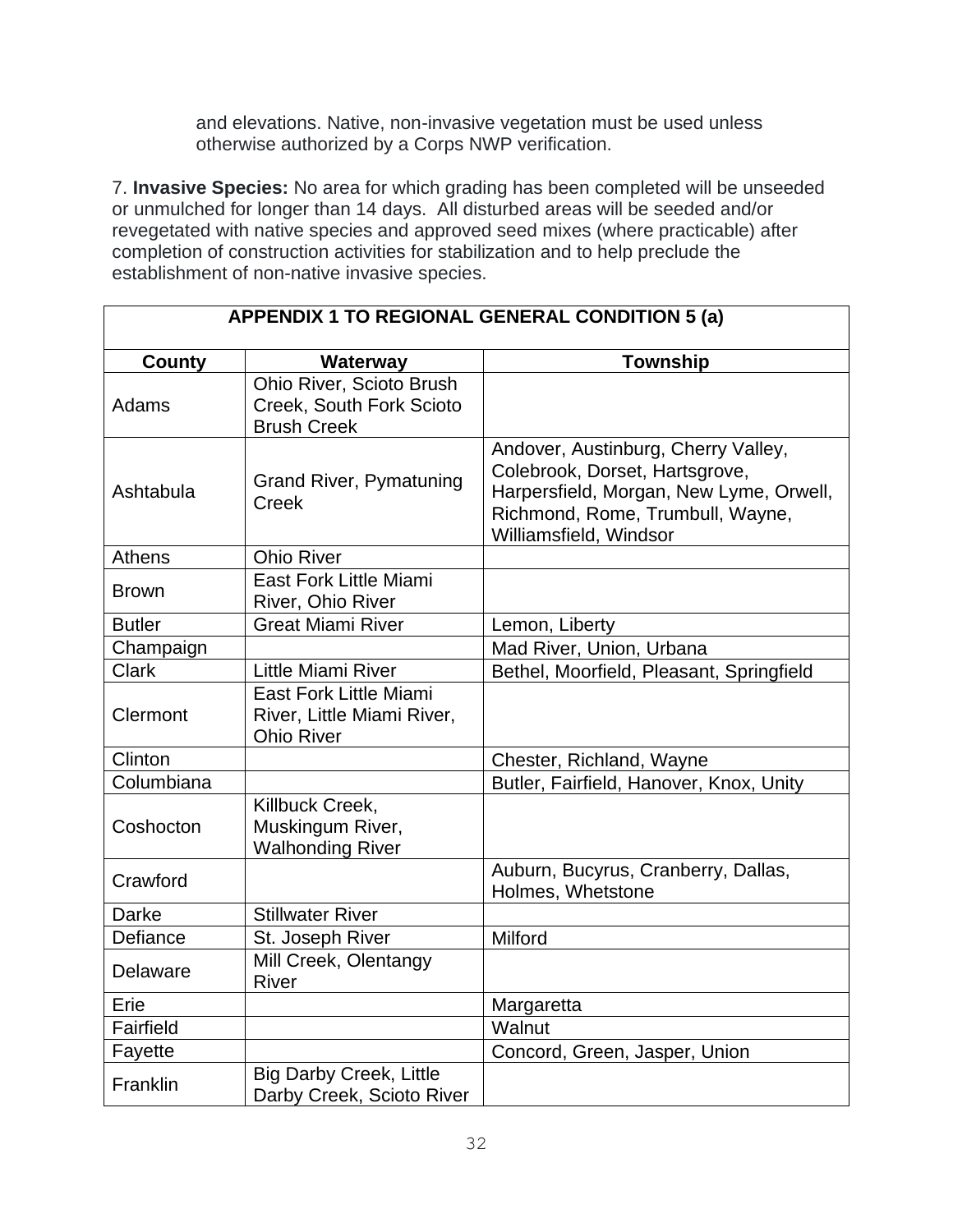| APPENDIX 1 TO REGIONAL GENERAL CONDITION 5 (a) |                                                             |                                                                                                                                                          |  |  |
|------------------------------------------------|-------------------------------------------------------------|----------------------------------------------------------------------------------------------------------------------------------------------------------|--|--|
| <b>County</b>                                  | Waterway                                                    | Township                                                                                                                                                 |  |  |
| Fulton                                         | <b>Swan Creek</b>                                           |                                                                                                                                                          |  |  |
| Gallia                                         | <b>Ohio River</b>                                           |                                                                                                                                                          |  |  |
| Greene                                         | <b>Little Miami River</b>                                   | Bath, Beaver Creek, Spring Valley, Sugar<br>Creek                                                                                                        |  |  |
| Hamilton                                       | <b>Great Miami River, Little</b><br>Miami River, Ohio River |                                                                                                                                                          |  |  |
| Hancock                                        | <b>Blanchard River</b>                                      |                                                                                                                                                          |  |  |
| Hardin                                         | <b>Blanchard River</b>                                      | Blanchard, Dudley, Hale, Jackson,<br>McDonald, Roundhead                                                                                                 |  |  |
| Hocking                                        |                                                             | Benton, Laurel                                                                                                                                           |  |  |
| Holmes                                         |                                                             | All townships                                                                                                                                            |  |  |
| Huron                                          |                                                             | New Haven, Richmond                                                                                                                                      |  |  |
| Lake                                           | <b>Grand River</b>                                          | Madison                                                                                                                                                  |  |  |
| Lawrence                                       | <b>Ohio River</b>                                           |                                                                                                                                                          |  |  |
| Licking                                        |                                                             | Licking, Union                                                                                                                                           |  |  |
| Logan                                          | <b>Great Miami River</b>                                    | Perry, Richland, Stokes, Washington,<br>Zane                                                                                                             |  |  |
| Lucas                                          | <b>Swan Creek</b>                                           | All townships                                                                                                                                            |  |  |
| Madison                                        | <b>Big Darby Creek, Little</b><br>Darby Creek               |                                                                                                                                                          |  |  |
| Mahoning                                       |                                                             | Beaver, Boardman, Canfield, Green,<br>Poland, Springfield                                                                                                |  |  |
| <b>Marion</b>                                  | <b>Tymochtee Creek</b>                                      | Big Island, Bowling Green, Grand, Green<br>Camp, Montgomery, Salt Rock                                                                                   |  |  |
| Meigs                                          | <b>Ohio River</b>                                           |                                                                                                                                                          |  |  |
| Miami                                          | Great Miami River,<br><b>Stillwater River</b>               |                                                                                                                                                          |  |  |
| Montgomery                                     | Great Miami River,<br><b>Stillwater River</b>               | Mad River, Wayne                                                                                                                                         |  |  |
| Morgan                                         | <b>Muskingum River</b>                                      |                                                                                                                                                          |  |  |
| Muskingum                                      | Muskingum River                                             |                                                                                                                                                          |  |  |
| Ottawa                                         |                                                             | All townships                                                                                                                                            |  |  |
| Perry                                          |                                                             | Thorn                                                                                                                                                    |  |  |
| Pickaway                                       | <b>Big Darby Creek, Scioto</b><br>River                     |                                                                                                                                                          |  |  |
| Pike                                           | <b>Scioto River</b>                                         |                                                                                                                                                          |  |  |
| Portage                                        |                                                             | Aurora, Atwater, Charlestown, Deerfield,<br>Edinburg, Franklin, Freedom, Mantua,<br>Nelson, Palmyra, Paris, Randolph,<br>Ravenna, Rootstown, Streetsboro |  |  |
| Preble                                         |                                                             | Dixon, Gasper, Israel, Jackson, Lanier,<br>Monroe, Somers, Twin, Washington                                                                              |  |  |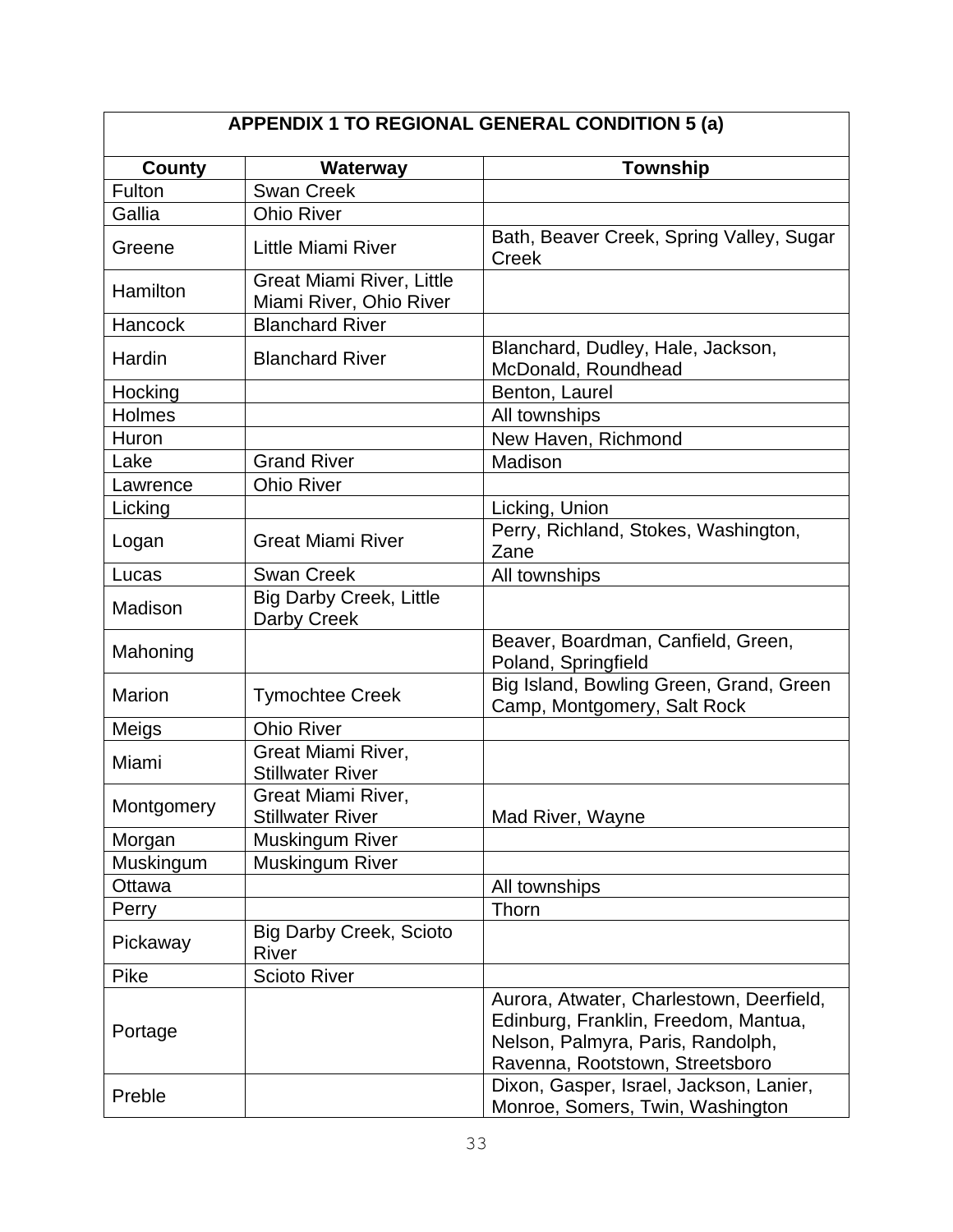| APPENDIX 1 TO REGIONAL GENERAL CONDITION 5 (a) |                                  |                                           |  |  |
|------------------------------------------------|----------------------------------|-------------------------------------------|--|--|
| County                                         | Waterway                         | <b>Township</b>                           |  |  |
| Richland                                       |                                  | Plymouth                                  |  |  |
| <b>Ross</b>                                    | Salt Creek, Scioto River         |                                           |  |  |
| Sandusky                                       |                                  | All townships                             |  |  |
|                                                | <b>Ohio River, Scioto Brush</b>  |                                           |  |  |
| Scioto                                         | Creek, Scioto River, South       |                                           |  |  |
|                                                | <b>Fork Scioto Brush Creek</b>   | Nile, Rush, Union                         |  |  |
| Shelby                                         | <b>Great Miami River</b>         |                                           |  |  |
| <b>Stark</b>                                   |                                  | Lexington, Marlboro                       |  |  |
| Summit                                         |                                  | Hudson, Tallmadge, Twinsburg              |  |  |
| Trumbull                                       | <b>Pymatuning Creek</b>          | All townships                             |  |  |
|                                                | <b>Big Darby Creek, Little</b>   |                                           |  |  |
| Union                                          | Darby Creek, Mill Creek,         |                                           |  |  |
|                                                | <b>Treacle Creek</b>             | Allen, Darby, Washington                  |  |  |
| Warren                                         | <b>Great Miami River, Little</b> | Clear Creek, Deerfield, Massie, Turtle    |  |  |
|                                                | Miami River                      | Creek, Union, Washington, Wayne           |  |  |
| Washington                                     | Muskingum River, Ohio            |                                           |  |  |
|                                                | River                            |                                           |  |  |
| Wayne                                          |                                  | All townships                             |  |  |
| <b>Williams</b>                                | Fish Creek, St. Joseph           | Bridgewater, Center, Florence, Jefferson, |  |  |
|                                                | <b>River</b>                     | Madison, Northwest, St. Joseph, Superior  |  |  |
| Wyandot                                        | <b>Tymochtee Creek</b>           | Antrim, Marseilles, Mifflin, Pitt         |  |  |

#### **HELPFUL INFORMATION FOR COMPLIANCE WITH THE NWP GENERAL CONDITIONS:**

DISCLAIMER: The below information is intended to provide helpful contact information and other submittal recommendations. Contact the appropriate local, state, or federal agency for the most updated links to ensure compliance with the NWP General Conditions.

## **General Condition 1 (Navigation)**

*List of Section 10 Navigable Waters of the U.S.:*

Buffalo District – [https://www.lrb.usace.army.mil/Portals/45/docs/regulatory/DistrictInfo/waterway\\_oh.pdf](https://www.lrb.usace.army.mil/Portals/45/docs/regulatory/DistrictInfo/waterway_oh.pdf)

Huntington District – [https://www.lrh.usace.army.mil/Missions/Regulatory/Section-10-](https://www.lrh.usace.army.mil/Missions/Regulatory/Section-10-Streams/) [Streams/](https://www.lrh.usace.army.mil/Missions/Regulatory/Section-10-Streams/)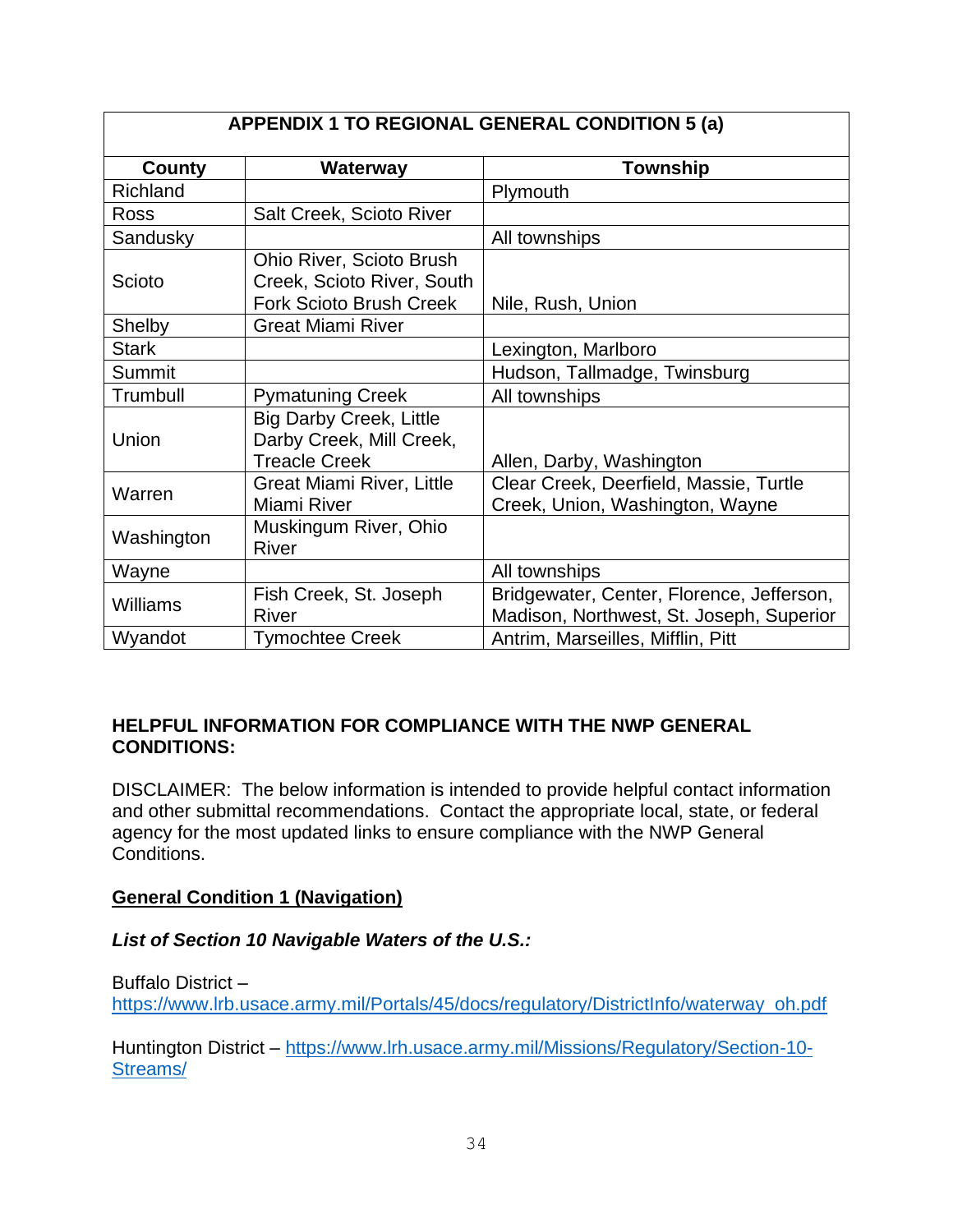Louisville District –

[https://www.lrl.usace.army.mil/Portals/64/docs/Regulatory/Public%20Notices/Limits%20](https://www.lrl.usace.army.mil/Portals/64/docs/Regulatory/Public%20Notices/Limits%20of%20Jurisdiction%20Public%20Notice-revised.pdf?ver=2013-02-13-120705-203) [of%20Jurisdiction%20Public%20Notice-revised.pdf?ver=2013-02-13-120705-203](https://www.lrl.usace.army.mil/Portals/64/docs/Regulatory/Public%20Notices/Limits%20of%20Jurisdiction%20Public%20Notice-revised.pdf?ver=2013-02-13-120705-203)

Pittsburgh District –

[https://www.lrp.usace.army.mil/Portals/72/docs/regulatory/RegulatoryBoundaries/PN12-](https://www.lrp.usace.army.mil/Portals/72/docs/regulatory/RegulatoryBoundaries/PN12-2.pdf) [2.pdf](https://www.lrp.usace.army.mil/Portals/72/docs/regulatory/RegulatoryBoundaries/PN12-2.pdf)

#### *Navigation Charts:*

Buffalo District – <https://www.lrb.usace.army.mil/Library/Maps-and-Charts/>

Huntington District – [https://www.lrh.usace.army.mil/Missions/Regulatory/Section-10-](https://www.lrh.usace.army.mil/Missions/Regulatory/Section-10-Streams/) [Streams/](https://www.lrh.usace.army.mil/Missions/Regulatory/Section-10-Streams/)

Louisville District – https://www.lrl.usace.army.mil/Portals/64/docs/Ops/Navigation/Charts/Ohio/OhioRiverC harts102-122.pdf

Pittsburgh District – [https://www.lrp.usace.army.mil/Missions/Navigation/Navigation-](https://www.lrp.usace.army.mil/Missions/Navigation/Navigation-Charts/)[Charts/](https://www.lrp.usace.army.mil/Missions/Navigation/Navigation-Charts/)

#### *Locks and Dams:*

Buffalo District – https://www.lrb.usace.army.mil/Library/Maps-and-Charts/

Huntington District – [https://www.lrh.usace.army.mil/Missions/Civil-Works/Locks-and-](https://www.lrh.usace.army.mil/Missions/Civil-Works/Locks-and-Dams/)[Dams/](https://www.lrh.usace.army.mil/Missions/Civil-Works/Locks-and-Dams/)

Louisville District – [https://www.lrl.usae.army.mil/Missions/Civil-](https://www.lrl.usae.army.mil/Missions/Civil-Works/Navigation/Locks-and-Dams/)[Works/Navigation/Locks-and-Dams/](https://www.lrl.usae.army.mil/Missions/Civil-Works/Navigation/Locks-and-Dams/)

Pittsburgh District –

[https://www.lrp.usace.army.mil/Missions/Navigation/Locks-and-](https://www.lrp.usace.army.mil/Missions/Navigation/Locks-and-Dams/#:~:text=Locks%20and%20Dams%20%20%20Allegheny%20River%20,Locks%20%26%20Dam%20%205%20more%20rows%20)[Dams/#:~:text=Locks%20and%20Dams%20%20%20Allegheny%20River%20,Locks%2](https://www.lrp.usace.army.mil/Missions/Navigation/Locks-and-Dams/#:~:text=Locks%20and%20Dams%20%20%20Allegheny%20River%20,Locks%20%26%20Dam%20%205%20more%20rows%20) [0%26%20Dam%20%205%20more%20rows%20](https://www.lrp.usace.army.mil/Missions/Navigation/Locks-and-Dams/#:~:text=Locks%20and%20Dams%20%20%20Allegheny%20River%20,Locks%20%26%20Dam%20%205%20more%20rows%20)

## *Notice to Navigation Interests Request Sheets:*

Huntington District – <https://www.lrh.usace.army.mil/Portals/38/docs/navigation/Notice%20Info%20sheet.pdf>

Louisville –

[https://www.lrl.usace.army.mil/Portals/64/docs/Regulatory/Forms/Notice%20to%20Navi](https://www.lrl.usace.army.mil/Portals/64/docs/Regulatory/Forms/Notice%20to%20Navigation%20Interests%20Data%20Form%202019.pdf?ver=2019-07-22-101251-297) [gation%20Interests%20Data%20Form%202019.pdf?ver=2019-07-22-101251-297](https://www.lrl.usace.army.mil/Portals/64/docs/Regulatory/Forms/Notice%20to%20Navigation%20Interests%20Data%20Form%202019.pdf?ver=2019-07-22-101251-297)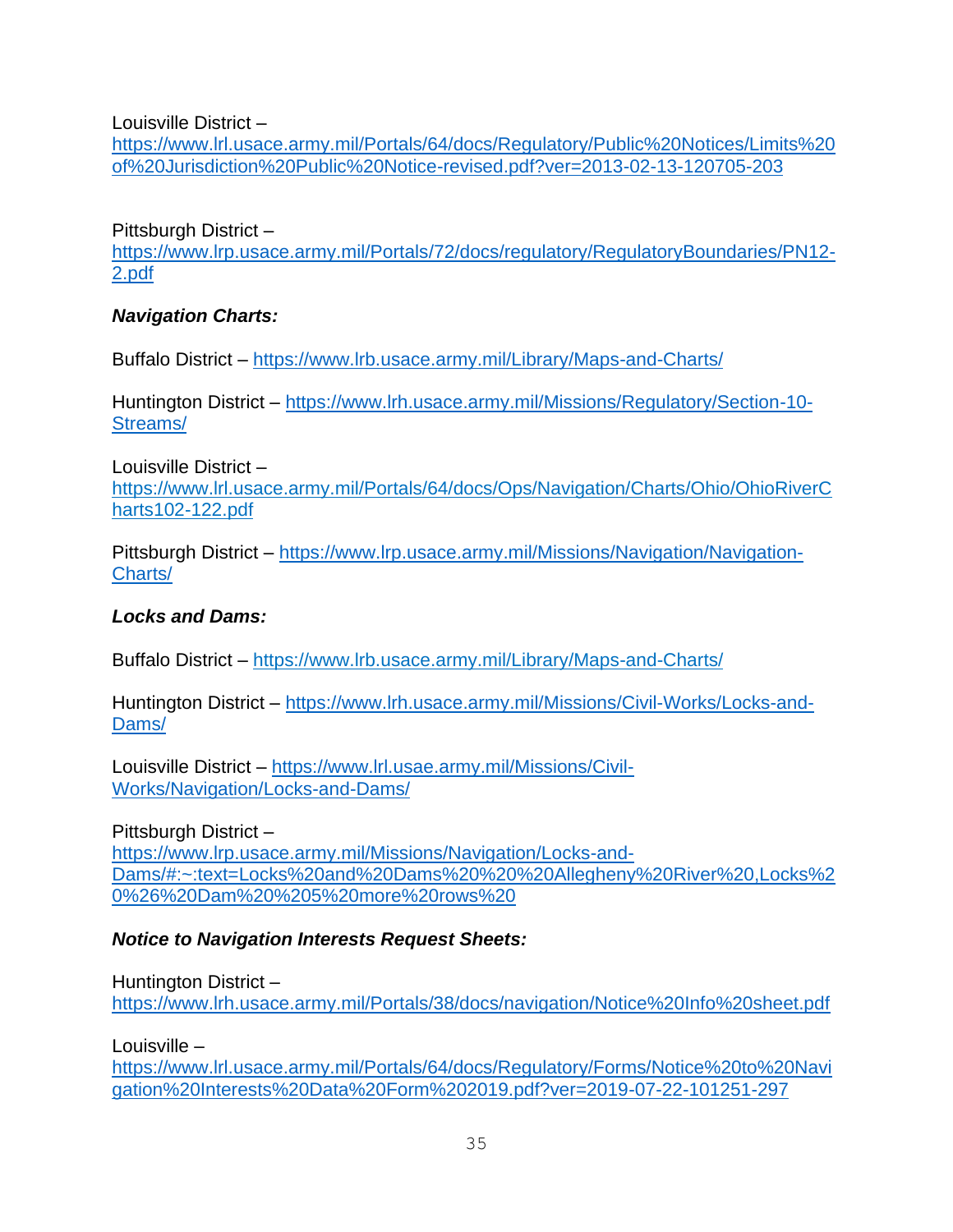Pittsburgh District – <https://www.lrp.usace.army.mil/Portals/72/docs/regulatory/NavNoticeRequestForm.pdf>

# **General Condition 5 (Shellfish Beds)**

Shellfish beds in Ohio include concentrations of freshwater mussels. All native mussels are protected in the State of Ohio (Section 1533.324 of the Ohio Revised Code). In addition, 10 federally listed species occur in the state and are protected by the ESA (87 Stat. 884, as amended; 16 U.S.C. 1531 et seq.). All rivers and tributaries that contain mussels or potential mussel habitat must be surveyed prior to any proposed streambed disturbance. Currently accepted protocol and supporting materials can be found on the Ohio Department of Natural Resources' website:

[https://ohiodnr.gov/wps/portal/gov/odnr/buy-and-apply/special-use-permits/collecting](https://ohiodnr.gov/wps/portal/gov/odnr/buy-and-apply/special-use-permits/collecting-research/ohio-mussel-surveyor)[research/ohio-mussel-surveyor](https://ohiodnr.gov/wps/portal/gov/odnr/buy-and-apply/special-use-permits/collecting-research/ohio-mussel-surveyor)

## **General Condition 7 (Water Supply Intakes)**

Locations of drinking water source protection areas associated with public water supply intakes, including the name of the public water supply, can be found at the following link:

[https://oepa.maps.arcgis.com/apps/webappviewer/index.html?id=3b39e11ba7fc43c3b4](https://oepa.maps.arcgis.com/apps/webappviewer/index.html?id=3b39e11ba7fc43c3b41801e3580e6d21) [1801e3580e6d21](https://oepa.maps.arcgis.com/apps/webappviewer/index.html?id=3b39e11ba7fc43c3b41801e3580e6d21)

Contact information for public water suppliers can be obtained from Ohio EPA by contacting the Division of Drinking and Ground Waters at whp@epa.ohio.gov or 614- 644-2752.

## **General Condition 10 (Fills Within 100-year Floodplains)**

The following website provides a statewide listing of Floodplain Managers in Ohio: [https://ohiodnr.gov/wps/portal/gov/odnr/discover-and-learn/safety-conservation/about-](https://ohiodnr.gov/wps/portal/gov/odnr/discover-and-learn/safety-conservation/about-ODNR/water-resources/floodplains/)[ODNR/water-resources/floodplains/](https://ohiodnr.gov/wps/portal/gov/odnr/discover-and-learn/safety-conservation/about-ODNR/water-resources/floodplains/)

## **General Condition 16 (Wild and Scenic Rivers)**

Prior to submitting a PCN for work in a National Wild and Scenic River System, it is recommended that the applicant contact the National Park Service Regional Wild and Scenic Rivers Specialist, at the Midwest Regional Office, 601 Riverfront Drive, Omaha, Nebraska 68102, for assistance in complying with NWP General Condition 16. Any determination provided by the National Park Service should be submitted with the PCN. The following website provides information on National Wild and Scenic Rivers within Ohio:

https://www.rivers.gov/ohio.php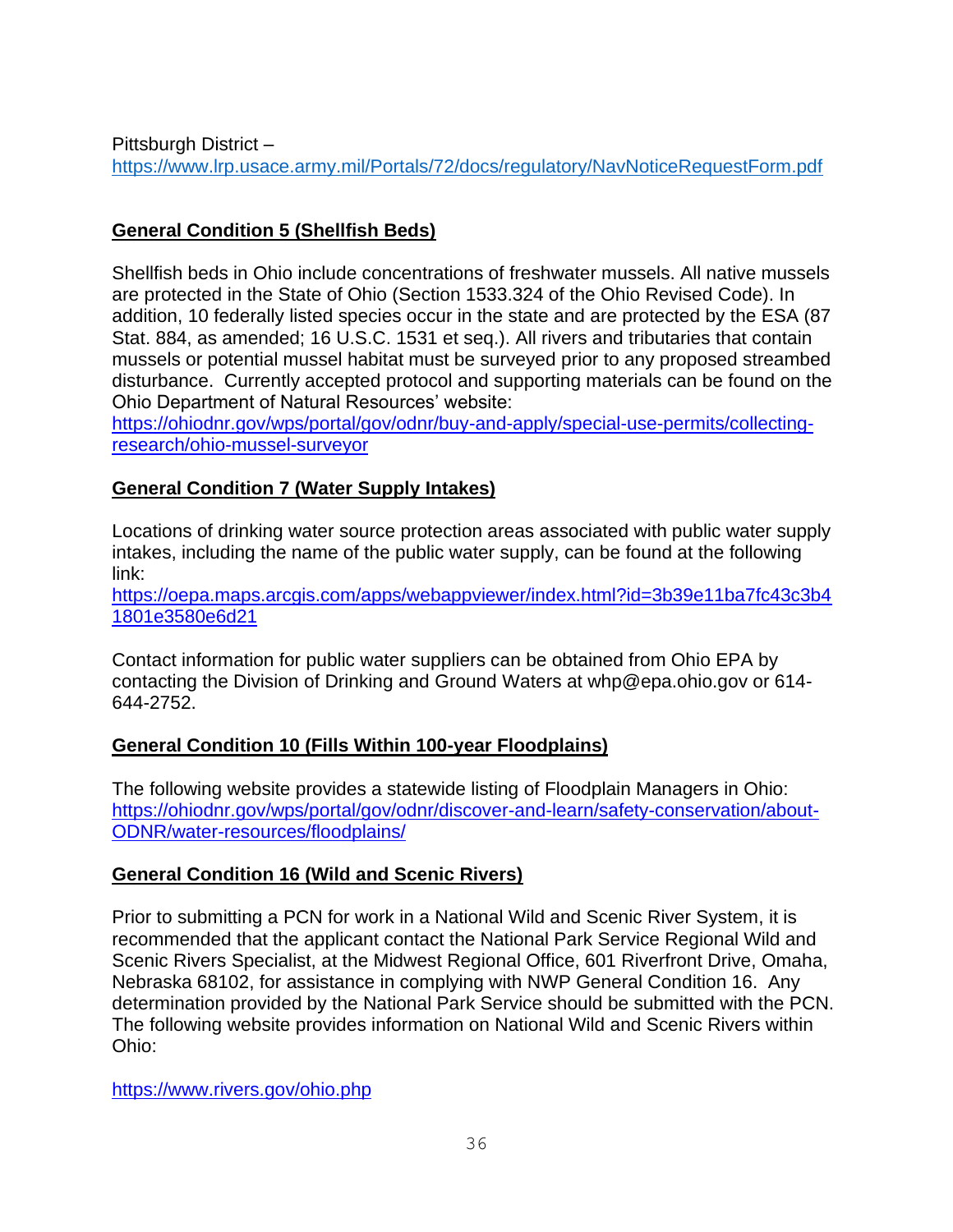# **General Condition 18 (Endangered Species)**

To obtain the most up to date information on federally threatened and endangered species applicants are encouraged to utilize the USFWS's Information for Planning and Consultation System (IPaC) found at<https://ecos.fws.gov/ipac/>

Prior to the submittal of a PCN, applicants may also contact the USFWS, Ohio Ecological Services Field Office at:

Address: 4625 Morse Road, Suite 104 Columbus, Ohio 43230

Email: [ohio@fws.gov](mailto:ohio@fws.gov)

Phone: (614) 416-8993

The Ohio Mussel Survey Protocol may be found at the following link:

[https://ohiodnr.gov/wps/portal/gov/odnr/buy-and-apply/special-use-permits/collecting](https://ohiodnr.gov/wps/portal/gov/odnr/buy-and-apply/special-use-permits/collecting-research/ohio-mussel-surveyor)[research/ohio-mussel-surveyor](https://ohiodnr.gov/wps/portal/gov/odnr/buy-and-apply/special-use-permits/collecting-research/ohio-mussel-surveyor)

#### **General Condition 4 (Migratory Bird Breeding Areas) and General Condition 19 (Migratory Birds and Bald and Golden Eagles)**

Prior to the submittal of a PCN, information to assist in complying with NWP General Conditions 4 and 19 may be obtained from the USFWS, Ohio Ecological Services Field Office at:

Address: 4625 Morse Road, Suite 104 Columbus, Ohio 43230

Email: [ohio@fws.gov](mailto:ohio@fws.gov)

Phone: (614) 416-8993

The Ohio Division of Natural Resources Division of Wildlife may be contacted at (800) 945-3543.

## **General Condition 20 (Historic Properties)**

The Ohio National Register of Historic Places can be found at the following link: <https://www.ohiohistory.org/preserve/state-historic-preservation-office/nationalregister>

When reviewing a PCN, the Corps will scope appropriate historic property identification efforts and, if applicable, work with the applicant to take into account the effect of the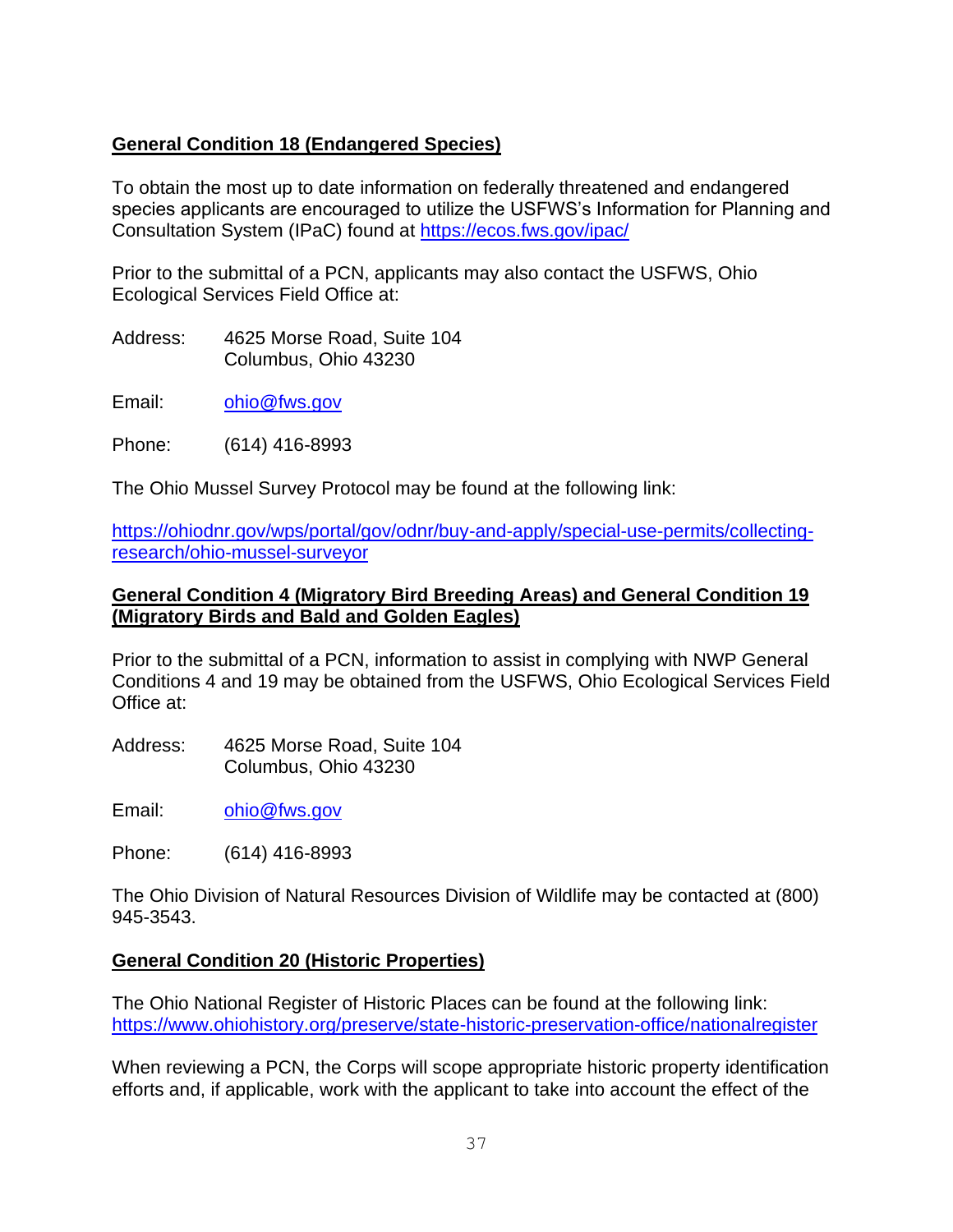proposed activity on historic properties. In these instances, information and coordination may include:

• Requesting comments directly from the Ohio History Connection SHPO on the effect the proposed regulated activity may have on historic properties. The Ohio History Connection SHPO may be contacted at:

| Address: | <b>Ohio History Center</b>             |  |
|----------|----------------------------------------|--|
|          | 800 E. 17th Ave., Columbus, Ohio 43211 |  |
| Phone:   | $(614)$ 297-2300                       |  |
| Email:   | info@ohiohistory.org                   |  |

- To identify potential historic properties that may be affected by a proposed project, the following information may be reviewed and/or provided with the PCN when applicable:
	- o A detailed description of the project site in its current condition (i.e. prior to construction activities) including information on the terrain and topography of the site, the acreage of the site, the proximity of the site to major waterways, and any known disturbances within the site.
	- o A detailed description of past land uses in the project site.
	- o Photographs and mapping showing the site conditions and all buildings or structures within the project site and on adjacent parcels are useful. Photographs and maps supporting past land uses should be provided as available.
	- o Information regarding any past cultural resource studies or coordination pertinent to the project area, if available.
	- o U.S. Geological Survey (USGS) 7.5' series topographic maps;
	- o Ohio History Connection SHPO files including:
		- Ohio Archaeological Inventory (OAI) files;
		- Ohio Historic Inventory files (OHI);
		- Ohio SHPO Cultural Resources Management (CRM)/contract archaeology files;
		- NRHP files including Historic Districts; and
		- County atlases, histories and historic USGS 15' series topographic map(s).
- When needed to evaluate effects to historic properties, the applicant is encouraged to consult with professionals meeting the Professional Qualification Standards as set forth in the Secretary of the Interior's Standards and Guidelines for Archeology and Historic Preservation (48 FR 44716) during this data gathering process. These professionals can assist with compiling the project information discussed above and should provide recommendations as to whether the proposal has the potential to affect historic properties and if further effort is needed to identify or assess potential effects to historic properties. These professionals can also compile preliminary review information to submit to the District Engineer as part of the PCN.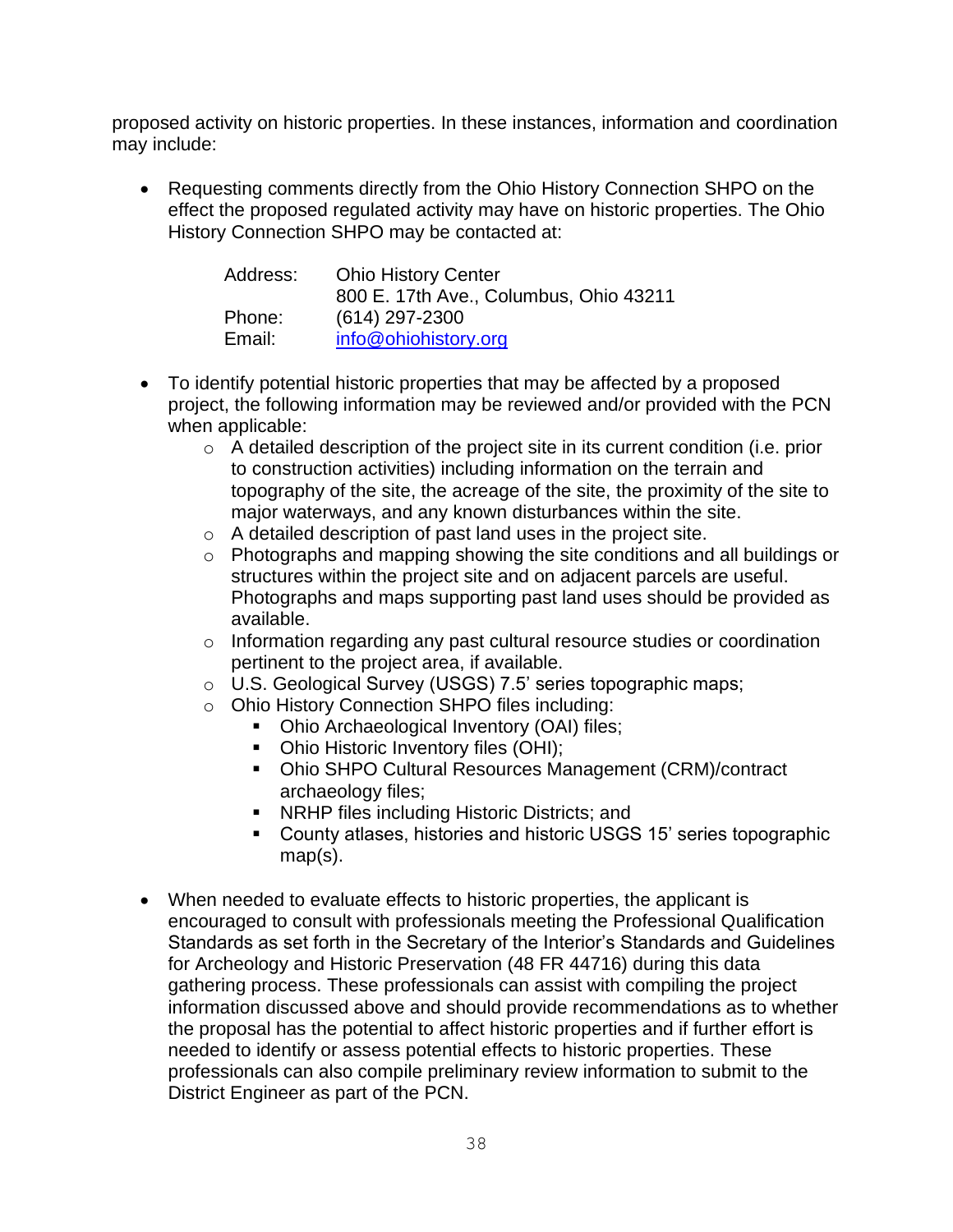# **General Condition 23 (Mitigation)**

Information pertaining to mitigation can be found at the following link: <https://www.lrh.usace.army.mil/Missions/Regulatory/Mitigation.aspx>

#### **General Condition 25 (Water Quality)**

The Ohio Environmental Protection Agency may be contacted at:

Address: Lazarus Government Center 50 W Town St. Suite 700 Columbus, Ohio 43215

Phone: (614) 644-2001

Information pertaining to the Ohio Environmental Protection Agency water quality certification (WQC) program, including the Section 401 Clean Water Act WQC application form, can be obtained at the following link: <https://www.epa.state.oh.us/dsw/#113292723-programs>

#### **General Condition 32 (Pre-Construction Notification)**

The nationwide permit pre-construction notification form (Form ENG 6082) may be obtained at the following link:

[https://www.publications.usace.army.mil/Portals/76/Eng\\_Form\\_6082\\_2019Oct.pdf?ver=](https://www.publications.usace.army.mil/Portals/76/Eng_Form_6082_2019Oct.pdf?ver=2019-10-22-081550-710/) [2019-10-22-081550-710/](https://www.publications.usace.army.mil/Portals/76/Eng_Form_6082_2019Oct.pdf?ver=2019-10-22-081550-710/)

A checklist of information that must be provided in a pre-construction notification can be obtained at the following link:

[https://www.lrh.usace.army.mil/Missions/Regulatory/How-to-Apply-for-a-](https://www.lrh.usace.army.mil/Missions/Regulatory/How-to-Apply-for-a-Permit/Nationwide-Permits/)[Permit/Nationwide-Permits/](https://www.lrh.usace.army.mil/Missions/Regulatory/How-to-Apply-for-a-Permit/Nationwide-Permits/)

#### **Electronic Submittal**:

• PCNs should be saved as a PDF document, and then submitted as an attachment in an email to the appropriate Regulatory Office:

> **Buffalo District –** LRB.Ohio.RegActions@usace.army.mil **Huntington District –** [LRH.permits@usace.army.mil](mailto:LRH.permits@usace.army.mil) **Louisville District –** CELRL.Door.To.The.Corps@usace.army.mil **Pittsburgh District –** Regulatory.Permits@usace.army.mil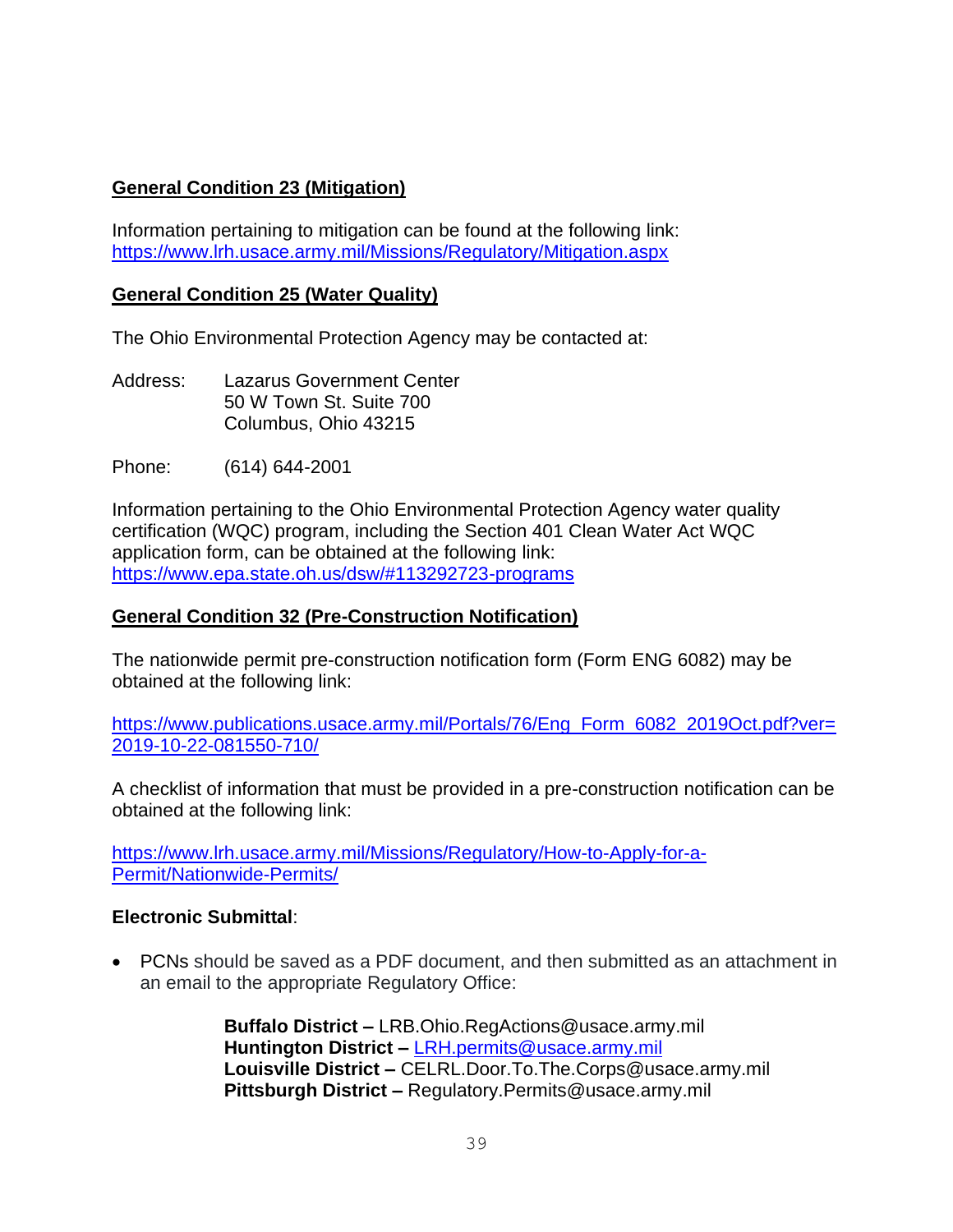- Electronic documents must have sufficient resolution to show project details. The PCN and supporting documents submitted electronically must not exceed 10 megabytes (10MB) per email. Multiple emails may be required to transmit documents to ensure the 10MB limit is not exceeded. Alternatively, use of the Department of Defense Secure Access File Exchange (DoD SAFE) service to transfer large files may be requested in your email.
- For tracking and processing purposes, the email should include the following:
	- o **Email Subject Line:** include the name of the applicant, type of PCN request, and location (County and State). Example: RE: Doe, John, PCN and Section 401 WQC Request, Summit County, Ohio;
	- o **Email Body:** 1) Brief description of the proposed project, 2) contact information (phone number, mailing address, and email address) for the applicant and/or their agent, and 3) the project location: Address and Latitude/Longitude in decimal degrees (e.g. 42.92788° N, 88.36257° W).
- If you do not have internet access, information may be submitted through the U.S. Postal Service to the appropriate Regulatory Office:

U.S. Army Corps of Engineers, Buffalo District ATTN: Regulatory Branch 1776 Niagara Street Buffalo, New York 14207 Phone: (716) 879-4330 Fax: (716) 879-4310

U.S. Army Corps of Engineers, Huntington District ATTN: Regulatory Division 502 Eighth Street Huntington, West Virginia 25701-2070 Phone: (304) 399-5210 Fax: (304) 399-5805

U.S. Army Corps of Engineers, Pittsburgh District ATTN: Regulatory Division William S. Moorhead Federal Building 1000 Liberty Avenue Pittsburgh, Pennsylvania 15222-4186 Phone: (412) 395-7155 Fax: (412) 644-4211

U.S. Army Corps of Engineers, Louisville District ATTN: CELRL-RD, Room 752 600 Dr. Martin Luther King Jr. Place